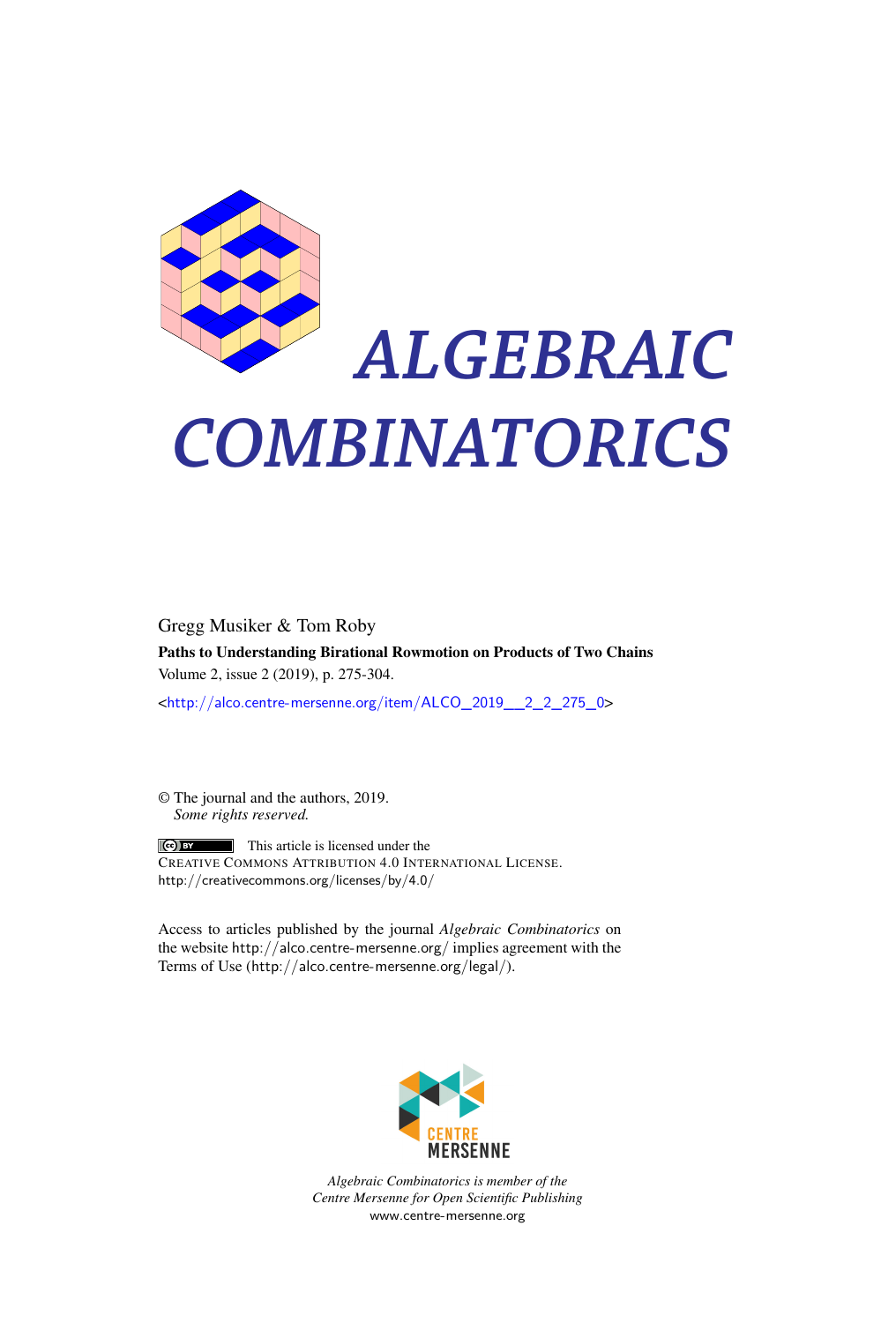

# Paths to Understanding Birational Rowmotion on Products of Two Chains

# Gregg Musiker & Tom Roby

Abstract Birational rowmotion is an action on the space of assignments of rational functions to the elements of a finite partially-ordered set (poset). It is lifted from the well-studied rowmotion map on order ideals (equivalently on antichains) of a poset *P*, which when iterated on special posets, has unexpectedly nice properties in terms of periodicity, cyclic sieving, and homomesy (statistics whose averages over each orbit are constant). In this context, rowmotion appears to be related to Auslander–Reiten translation on certain quivers, and birational rowmotion to *Y*-systems of type  $A_m \times A_n$  described in Zamolodchikov periodicity.

We give a formula in terms of families of non-intersecting lattice paths for iterated actions of the birational rowmotion map on a product of two chains. This allows us to give a much simpler direct proof of the key fact that the period of this map on a product of chains of lengths *r* and *s* is  $r + s + 2$  (first proved by D. Grinberg and the second author), as well as the first proof of the birational analogue of homomesy along files for such posets.

# 1. INTRODUCTION

The *rowmotion* map  $\rho$ , defined on the set  $J(P)$  of order ideals (equivalently on antichains) of a poset *P*, has been thoroughly studied by a number of combinatorialists and representation theorists. When iterated on special posets, particularly root posets and (co)minuscule posets associated with representations of finite-dimensional Lie algebras,  $\rho$  has unexpected nice properties in terms of periodicity, cyclic sieving [\[22,](#page-30-0) [23\]](#page-30-1), and homomesy [\[1,](#page-29-0) [2,](#page-29-1) [8,](#page-29-2) [3,](#page-29-3) [20,](#page-30-2) [21,](#page-30-3) [25,](#page-30-4) [26,](#page-30-5) [31,](#page-30-6) [33\]](#page-30-7). Excellent summaries of the history of this map and further references are available in the introductions of Striker–Williams [\[31\]](#page-30-6) and Thomas–Williams [\[33\]](#page-30-7).

Armstrong, Stump, and Thomas [\[1\]](#page-29-0) proved a conjecture of Panyushev [\[20,](#page-30-2) Conj. 2.1 (iii)] that under the action of rowmotion on antichains of root posets, for any orbit  $\mathcal{O}$ , the value  $\frac{1}{\# \mathcal{O}} \sum_{A \in \mathcal{O}} \# A$  is a constant, independent of the choice of  $\mathcal{O}$ . This was one of the first explicit statements of a type later isolated by Propp and the second author as the much more widespread *homomesy phenomenon* [\[21\]](#page-30-3) (see Definition [2.14\)](#page-10-0). (In particular, the antichain-cardinality is homomesic with respect to rowmotion on antichains of root posets.) Propp and Roby's result that cardinality is a homomesic statistic for rowmotion acting on  $J([a] \times [b])$  was generalized by Rush and Wang to all minuscule posets [\[26\]](#page-30-5). In the cominuscule (equivalently minuscule) context, there is a still mysterious connection between rowmotion on certain posets and Auslander–Reiten translation on related quivers [\[35\]](#page-30-8).

*Manuscript received 22nd February 2018, revised 9th August 2018, accepted 23rd September 2018.* Keywords. birational rowmotion, dynamical algebraic combinatorics, homomesy, periodicity, toggling.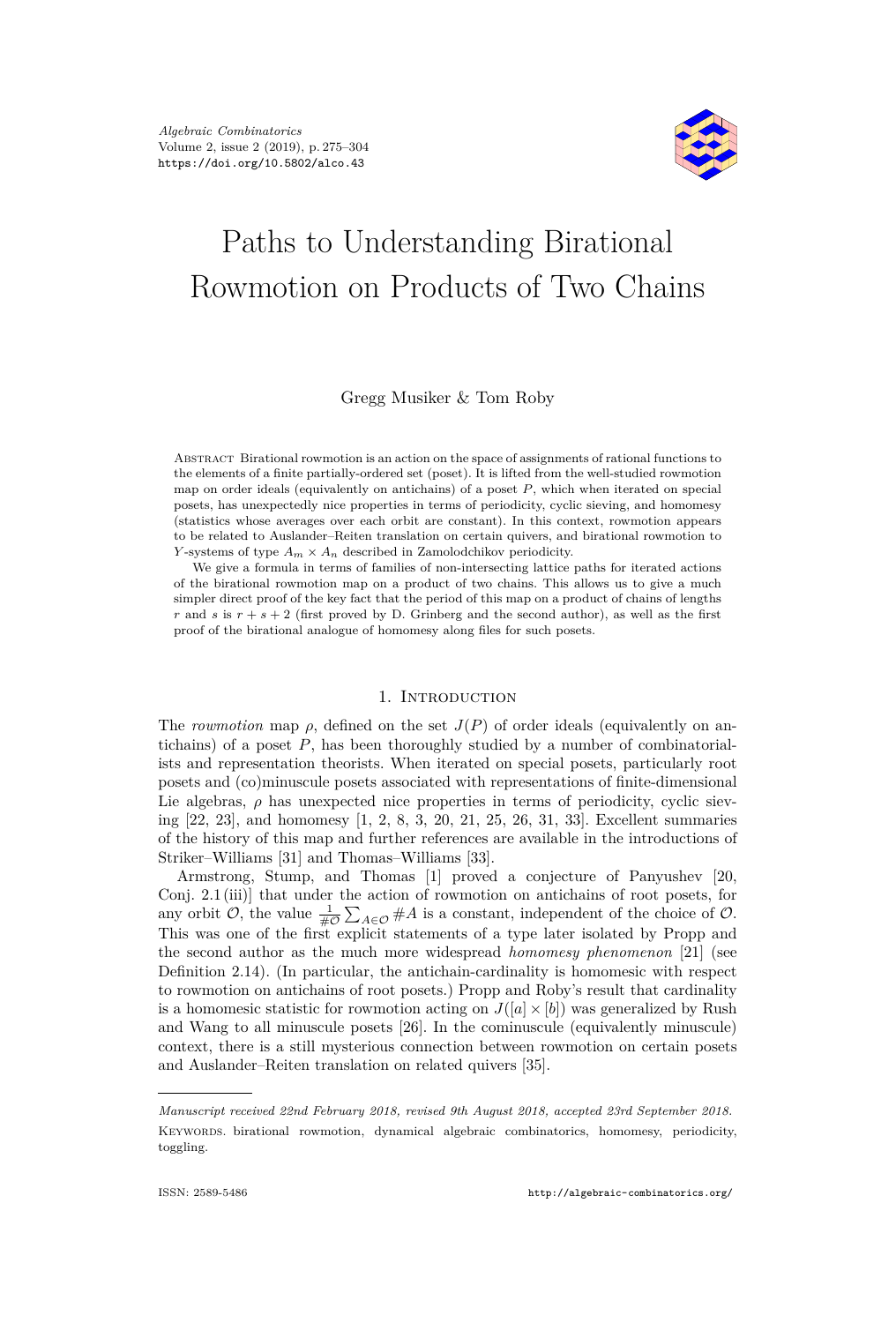Considering an order ideal  $I \in J(P)$  as an order-preserving map  $I: P \to \{0,1\}$ leads naturally to a generalization of  $\rho$  to a piecewise-linear action  $\rho_{PL}$  on the *order polytope* [\[28\]](#page-30-9) of *P*, i.e.,  $\{f : P \to [0,1] : f$  is order preserving}. This is then detropicalized (a.k.a. "geometricized") to a birational map  $\rho_B$ , as detailed in [\[5,](#page-29-4) [6\]](#page-29-5), following in the footsteps of Kirillov and Berenstein [\[19\]](#page-30-10). A key aspect of this is the insight of Cameron and Fon-Der-Flaass that *ρ* can be decomposed as a product of *toggles*, i.e., involutions defined for each element of  $P$ ; thus, to generalize  $\rho$  to other maps, it suffices to generalize the definition of toggles. (For more on the general utility of toggles see Striker [\[30\]](#page-30-11).) None of this background is logically necessary for the current paper, but it serves as motivation for why the birational rowmotion map  $\rho_B$  is of interest.

At the birational level,  $\rho_B$  is a map on the set of assignments of rational functions to the elements of the poset (with some genericity assumptions or domain restrictions to avoid dividing by zero). Theorems proven at the birational level generally imply their corresponding theorems at the piecewise-linear level, and then at the combinatorial level, but not vice-versa. For example, the only proof available as of this writing to show that piecewise-linear rowmotion is periodic uses the corresponding result for birational rowmotion (Corollary [2.12\)](#page-10-1).

Periodicity of birational rowmotion was proved by Grinberg and Roby for a number of special classes of posets, including for *skeletal posets* (a generalization of graded forests) [\[15,](#page-29-6) [17\]](#page-29-7) and for triangles and rectangles [\[15,](#page-29-6) [16\]](#page-29-8), with the latter being the fundamental and most challenging case. In this paper we give a formula in terms of families of non-intersecting lattice paths for iterated actions of the *birational rowmotion* map  $\rho_B$  on a product of two chains. This allows us to give a direct and significantly simpler proof that  $\rho_B$  is periodic, with the same period as ordinary (combinatorial) rowmotion (Corollary [2.12\)](#page-10-1). In this context, the *homomesy phenomenon* manifests itself as "constant products over orbits" since arithmetic means get replaced with geometric means in the detropicalization process by which  $\rho_B$  is defined. We apply our formula to prove two fundamental instances of homomesy for birational rowmotion on a product of two chains: *reciprocity* (Corollary [2.13\)](#page-10-2) and *file homomesy* (Theorem [2.16\)](#page-11-0). It is expected that for the product of two chains, all "natural" homomesies for birational rowmotion can be constructed as multiplicative combinations of these two [\[5,](#page-29-4) §10–11], in parallel with the situation for the action of ordinary (combinatorial) rowmotion [\[21,](#page-30-3) §4.1].

Many proofs of periodicity or homomesy in dynamical algebraic combinatorics involve finding an equivariant bijection between rowmotion and an action that is easier to understand, or at least already better understood. At the combinatorial level, rowmotion can be equivariantly and bijectively mapped, via the Stanley–Thomas word, to bitstrings under cyclic rotation [\[21,](#page-30-3) §7]. For birational rowmotion, Grinberg and Roby parameterize poset labelings by ratios of determinants, and then show periodicity and reciprocity via certain Plücker relations (overcoming a number of technical hurdles) [\[16\]](#page-29-8). By contrast, the methods of this paper involve working directly from our path formula, yielding more explicit direct proofs of periodicity (Corollary [2.12\)](#page-10-1) and the reciprocity homomesy (Corollary [2.13\)](#page-10-2). Additionally, our methods yield the first proof of a birational homomesy result along *files* of our poset, namely that the product over all iterates of birational rowmotion over all elements of a given file is equal to 1 (Theorem [2.16\)](#page-11-0). This was first stated in Einstein–Propp [\[5,](#page-29-4) Thm. 9 and remarks below Cor. 7], with some ideas of how one might construct a possible (more indirect) proof.

The paper is organized as follows. In Section [2](#page-3-0) we give basic definitions, state our main result (Theorem [2.7,](#page-7-0) the lattice path formula for iterating birational rowmotion),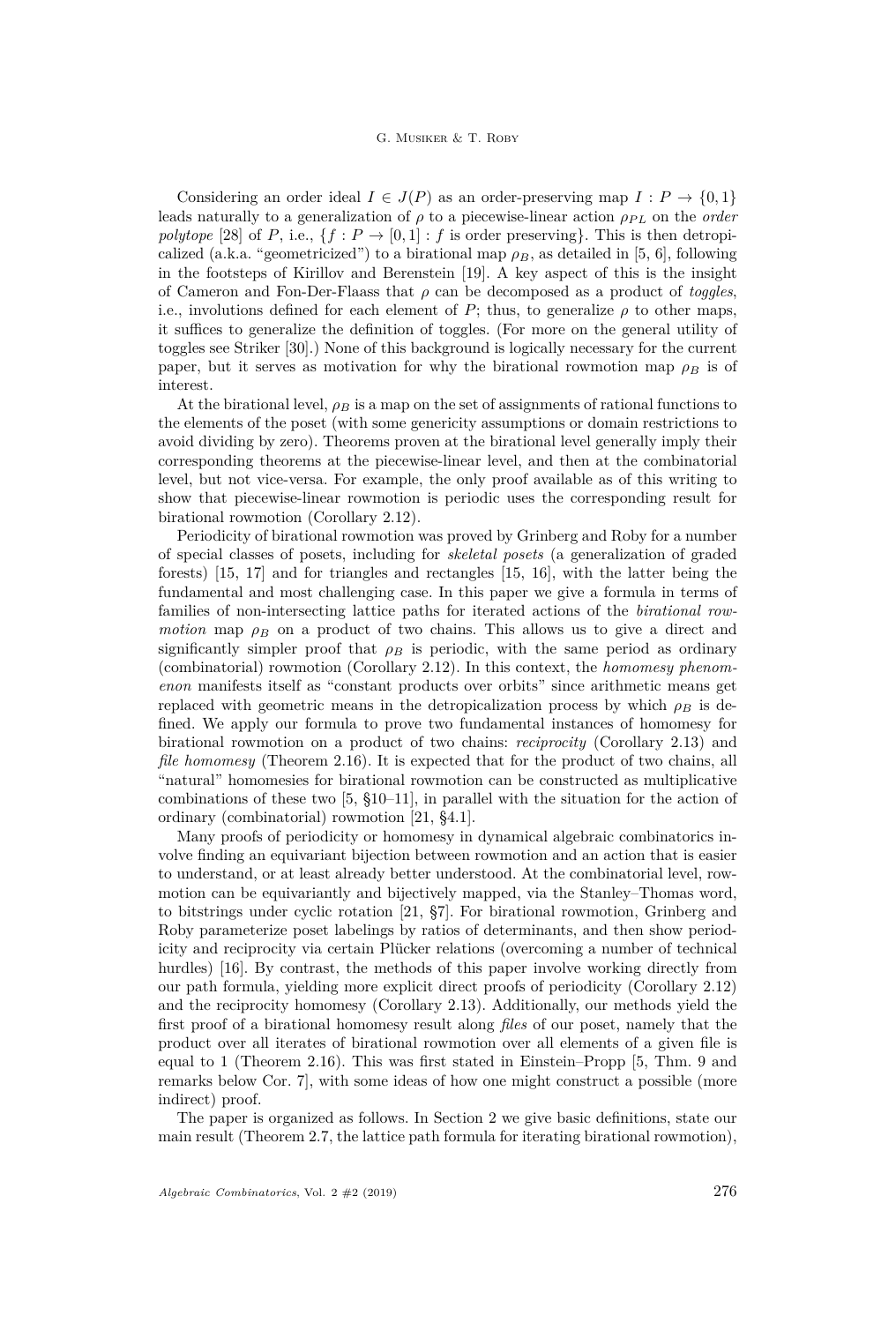and present an extended illustrative example. We then state the main applications of our formula (periodicity and homomesy of  $\rho_B$ ), deferring complicated arguments to the end of Section [3.](#page-12-0)

In Section [3](#page-12-0) we prove our formula by way of some colorful combinatorial bijections for pairs of families of non-intersecting lattice paths. Similar bijections have appeared earlier in the literature, notably the paper of Fulmek and Kleber [\[11\]](#page-29-9). (We are grateful to Christian Krattenthaler for pointing us to their work.) This section ends with a proof of file homomesy, Theorem [2.16,](#page-11-0) using the aforementioned lattice path formula, a telescoping sequence of cancellations, and an equality proven via a double-counting argument. In Section 4 we conclude with connections to other work and directions for further research.

#### 2. Definitions and main result

<span id="page-3-0"></span>2.1. DEFINITION OF BIRATIONAL ROWMOTION. Birational rowmotion can be defined for any labeling of the elements of a finite poset by elements of a field. The original motivation for considering this came from the work of Einstein and Propp [\[5,](#page-29-4) [6\]](#page-29-5) (following work of Kirillov–Berenstein [\[19\]](#page-30-10)), which explained how to lift the notion of *toggles*: first from the combinatorial setting to the piecewise-linear setting, and second from the piecewise-linear setting to the birational setting via "detropicalization". This allowed them to define piecewise-linear and birational analogues of rowmotion, which they wished to study from the standpoint of homomesy, whose traditional definition requires a periodic action. So they were eager to have a proof of periodicity, which was first supplied in [\[16\]](#page-29-8). Another exposition of these ideas and further background can be found in [\[24,](#page-30-12) §4]. For basic information and notation about posets, we direct the reader to [\[29,](#page-30-13) Ch. 3].

<span id="page-3-1"></span>DEFINITION 2.1. Let P be any finite poset, and let  $\widehat{P}$  be P with an additional global  $maximum (denoted \hat{1})$  and an additional global minimum (denoted  $\hat{0}$ ) adjoined. Let K *be any field, and*  $f \in \mathbb{K}^P$  *be any labeling of the elements of*  $\widehat{P}$  *by elements of*  $\mathbb{K}$ *. We define the* birational toggle  $T_v : \mathbb{K}^P \dashrightarrow \mathbb{K}^P$  *at*  $v \in P$  *by* 

$$
(T_v f) (y) = \begin{cases} f(y) & \text{if } y \neq v, \\ \frac{1}{f(v)} \cdot \frac{\sum_{w \in \widehat{P}; f(w)} f(w)}{\sum_{z \in \widehat{P}; \ f(z)} & \text{if } y = v, \end{cases}
$$

*for all*  $y \in \hat{P}$ *. Note that this rational map*  $T_v$  *is well-defined, because the right-hand side is well-defined on a Zariski-dense open subset of*  $\mathbb{K}^{\widehat{P}}$ *. Finally, we define* birational  $\text{rowmotion}$   $by$   $\rho_B := T_{v_1} T_{v_2} \dots T_{v_n} : \mathbb{K}^P \dashrightarrow \mathbb{K}^P$ *, where*  $v_1, v_2, \dots, v_n$  *is any linear extension of P. ("Toggling at each element of P from top to bottom.")*

The toggle map  $T_v$  changes only the label of the poset at  $v$ , and does this by (a) *inverting* the label at *v*, and (b) multiplying by the *sum* of the labels at vertices *covered by v*, and (c) multiplying by the *parallel sum* of the labels at vertices *covering v*. It is lifted from a piecewise-linear toggle given by

$$
f \mapsto \begin{cases} f(y) & \text{if } y \neq v, \\ \min_{z \to v} f(z) + \max_{w < v} f(w) - f(v) & \text{if } y = v. \end{cases}
$$

Using the relation  $min(z_i) = -max(-z_i)$ , lifting max to + forces us to lift min to the (associative) parallel sum operation  $\frac{1}{b}$ , defined by  $a + b := \frac{1}{\frac{1}{a} + \frac{1}{b}}$  (when  $a, b \neq 0$  and  $a \neq -b$ ).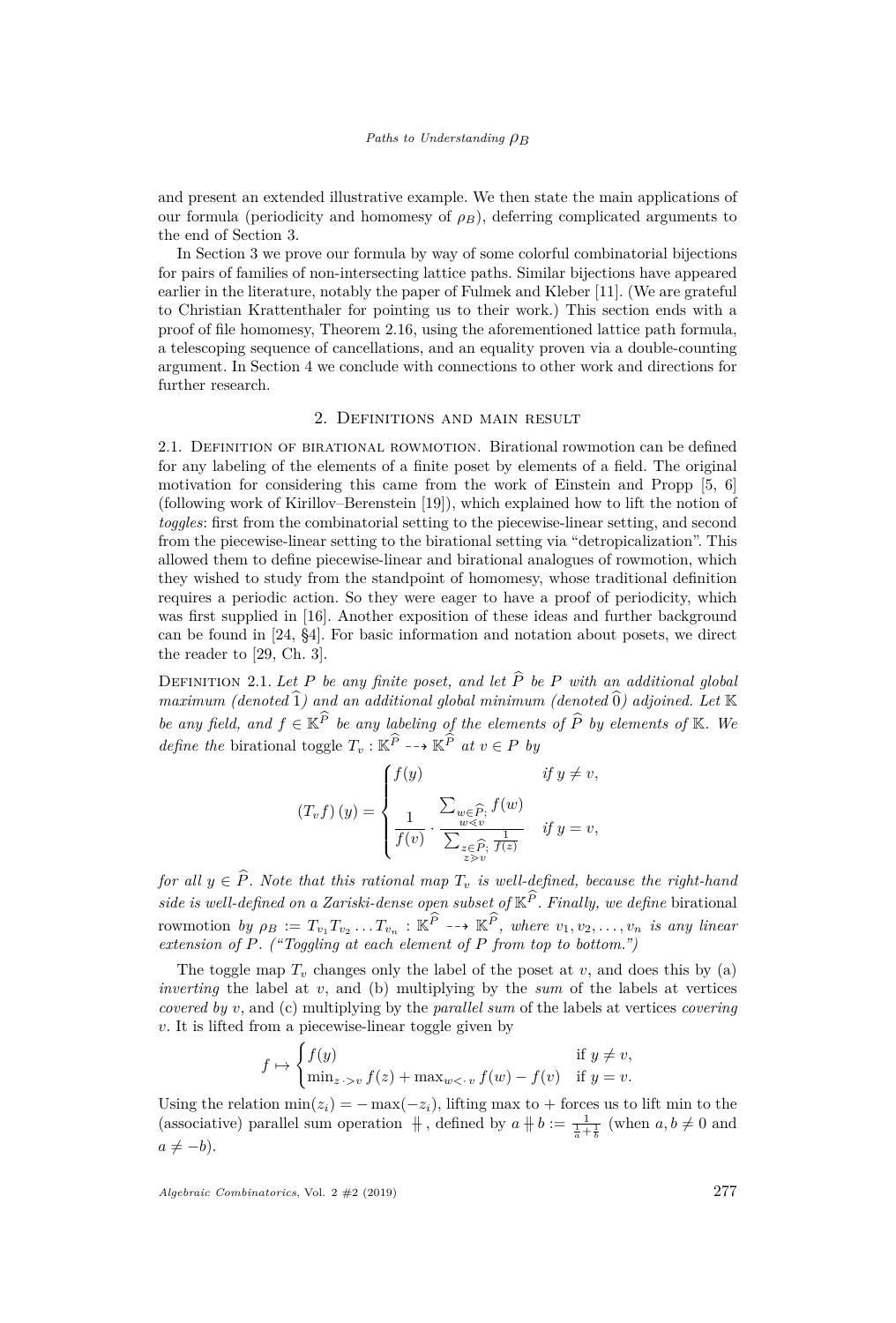# G. Musiker & T. Roby

The main result of our paper is a formula in terms of families of non-intersecting lattice paths for the *k*<sup>th</sup> iteration,  $\rho_B^k$ , of birational rowmotion on the product of two chains. Accordingly, we will henceforth let *P* denote this specific poset, i.e., the product of two chains. For our purposes, it is more convenient to coordinatize our poset *P* as  $[0, r] \times [0, s]$  (where  $[0, n] = \{0, 1, 2, ..., n\}$ ), with minimal element  $(0, 0)$ , maximal element  $(r, s)$  and covering relations:  $(i, j) \leq (k, \ell)$  if and only if (1)  $i = k$  and  $\ell = j + 1$  or (2)  $j = \ell$  and  $k = i + 1$ . The poset *P* is clearly a *graded* poset, where the *rank* of  $(i, j)$  is  $i + j$ . Orthogonally, for *k* fixed, we call  $F := \{(i, j) \in P : j - i = k\}$ the *k*th *file* of *P*.

We then initially assign the generic label  $x_{ij}$  (a.k.a.  $x_{i,j}$ ) to the element  $(i, j)$ , and the label 1 to the elements  $\hat{0}$  and  $\hat{1}$ . No essential generality is lost by assigning 1 to the elements of  $\hat{P} - P$  (a "reduced labeling") [\[16,](#page-29-8) §4] or [\[5,](#page-29-4) §4], but it simplifies our formulae and figures, which will generally just display the labelings of *P* itself, not of  $\widehat{P}$ .

<span id="page-4-0"></span>EXAMPLE 2.2. The Hasse diagram of  $P = [0, 2] \times [0, 3]$  is shown on the left, with file  $F = \{(2, 3), (1, 2), (0, 1)\}\$ highlighted in red. The generic initial labeling f of  $\widehat{P}$  is shown on the right.



EXAMPLE 2.3. Consider the 4-element poset  $P := [0,1] \times [0,1]$ , i.e., the product of two chains of length one, with the subscript-avoiding labeling shown below. Then *f* and the output of toggling  $f$  at the top element  $(1, 1)$  of  $P$  are as follows.



Since the labels at  $\hat{0}$  and  $\hat{1}$  never vary, we suppress displaying them in all future examples of birational rowmotion. (They are still involved in the computations.) Computing successively  $T_{(0,1)}T_{(1,1)}f$ , then  $T_{(1,0)}T_{(0,1)}T_{(1,1)}f$ , and finally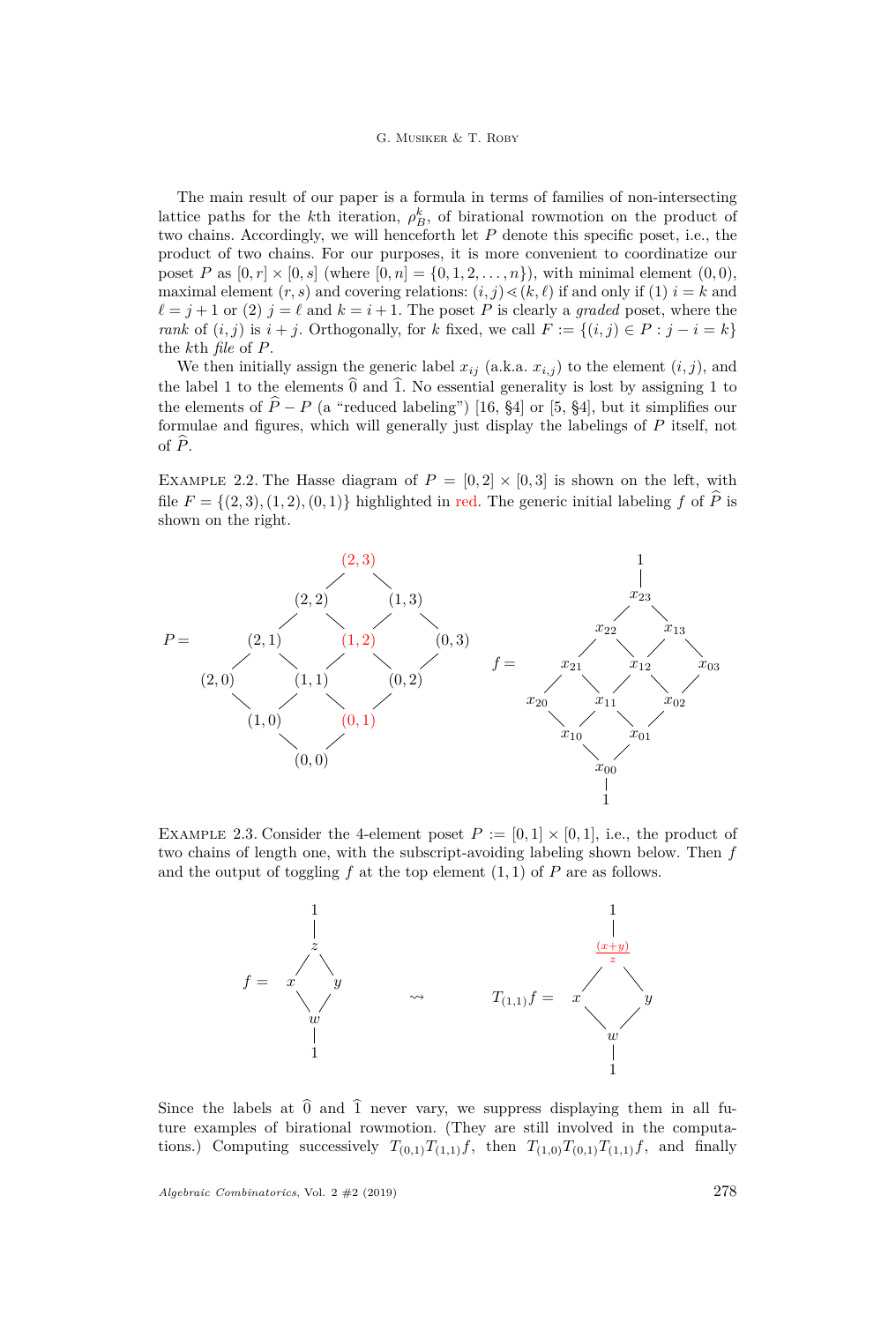$\rho_B f = T_{(0,0)} T_{(1,0)} T_{(0,1)} T_{(1,1)} f$  gives:



<span id="page-5-0"></span>EXAMPLE 2.4. By repeating this procedure (or just substituting the labels of  $\rho_B f$ obtained as variables), we can compute the iterated maps  $\rho_B^2 f$ ,  $\rho_B^3 f$ ,... obtaining



Even this small example illustrates several interesting properties of this action. Notice that  $\rho_B^4 f = f$ , which generalizes to  $\rho_B^{r+s+2} f = f$  for  $P = [0, r] \times [0, s]$  (Corol-lary [2.12\)](#page-10-1). More subtly, as one iterates  $\rho_B$ , the labels at certain poset elements are reciprocals of others occuring earlier at the antipodal position in the poset *P*. For ex- $\text{ample}^{(1)}$ ,  $(\rho_B f)(0,0) = 1/f(1,1)$ ,  $(\rho_B^2 f)(0,1) = 1/f(1,0)$ ,  $(\rho_B^2 f)(1,0) = 1/f(0,1)$ ,  $(\rho_B^3 f)(1,1) = 1/f(0,0)$ , and these induce further relations such as  $(\rho_B^2 f)(0,0) =$  $1/(\rho_B f)(1,1)$ . This "reciprocity" phenomenon turns out to generalize to arbitrary rectangular posets (Corollary [2.13\)](#page-10-2).

<span id="page-5-1"></span>EXAMPLE 2.5. We also note that the poset  $P = [0, 1] \times [0, 1]$  has three files, namely  $\{(1,0)\}, \{(0,0), (1,1)\},$  and  $\{(0,1)\}.$  We observe the following identities, one per file, as we multiply over all iterates of birational rowmotion the values of all the elements in a given file:

$$
\prod_{k=1}^{4} \rho_{B}^{k}(f)(1,0) = \frac{(x+y)w}{xz} \frac{1}{y} \frac{yz}{(x+y)w} (x) = 1,
$$
  

$$
\prod_{k=1}^{4} \rho_{B}^{k}(f)(0,0)\rho_{B}^{k}(f)(1,1) = \frac{1}{z} \frac{x+y}{z} \frac{z}{x+y} \frac{(x+y)w}{xy} \frac{xy}{(x+y)w} \frac{1}{w} (w) (z) = 1,
$$
  

$$
\prod_{k=1}^{4} \rho_{B}^{k}(f)(0,1) = \frac{(x+y)w}{yz} \frac{1}{x} \frac{xz}{(x+y)w} (y) = 1.
$$

<sup>&</sup>lt;sup>(1)</sup>To avoid notation with double parentheses, we write  $f(a, b)$  for  $f(v)$  whenever  $v = (a, b)$  in the following.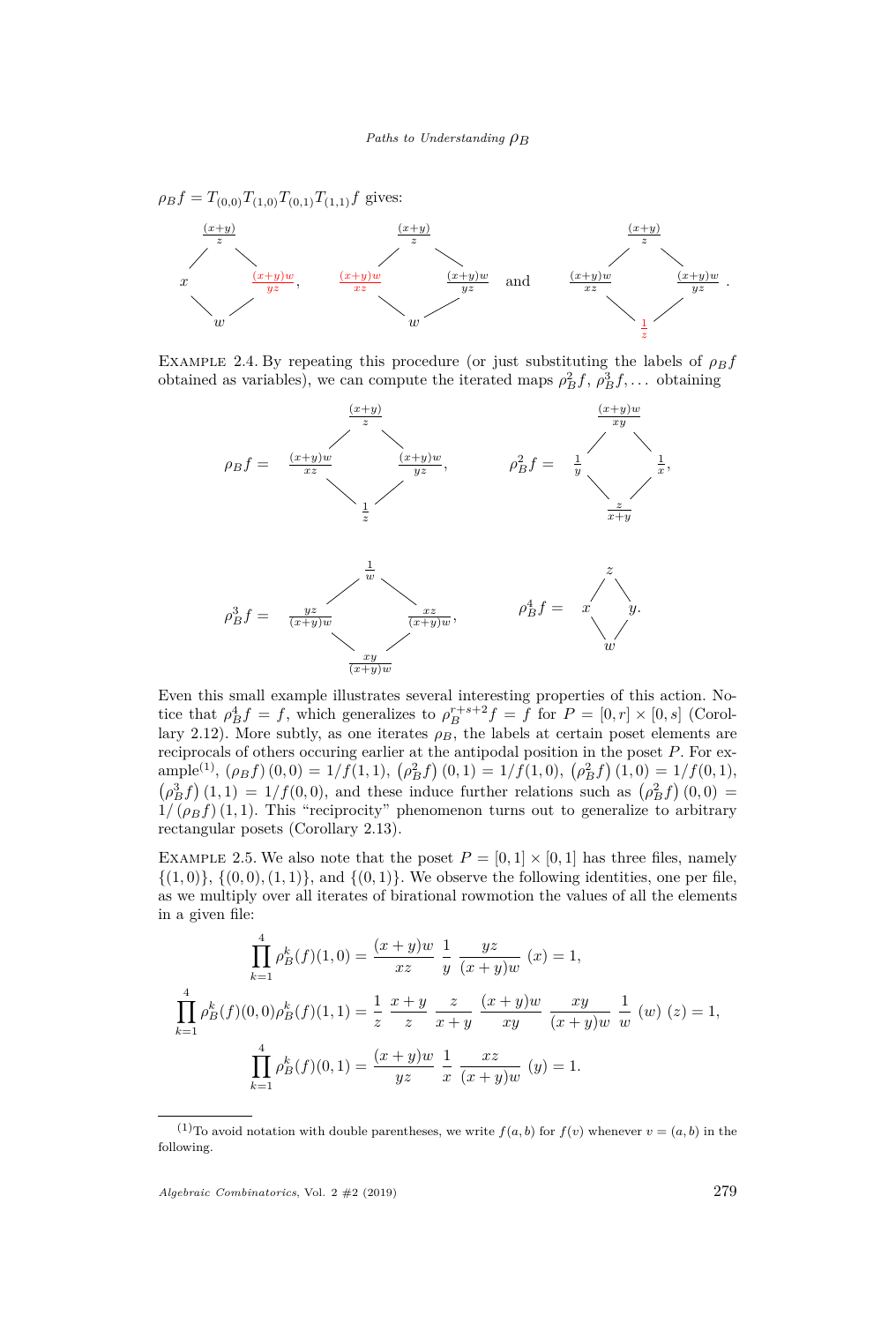The fact that each of these products equals 1 is the manifestation of homomesy along files (of the poset of a product of two chains) at the birational level (Theorem [2.16\)](#page-11-0).

2.2. Our Main Result: A lattice path formula for birational rowmotion. Here we state our main result, Theorem [2.7.](#page-7-0) It gives a formula for any iteration of  $\rho_B$ on a product of two chains, as a ratio of polynomials in *A*-variables (simple fractions of the  $x_{ii}$ 's), where each monomial corresponds to a family of non-intersecting lattice paths (NILPs). As a corollary, we give simpler and more direct proofs that the period of this map on a product of chains of lengths  $r$  and  $s$  is  $r + s + 2$  and that it satisfies the homomesies on display in the previous examples.

A simple change of variables in the initial labeling greatly facilitates our ability to write the formula. Let

<span id="page-6-3"></span>(1) 
$$
A_{ij} := \frac{\sum_{z \leq (i,j)} x_z}{x_{ij}} = \frac{x_{i,j-1} + x_{i-1,j}}{x_{ij}},
$$

where in particular  $A_{i0} = \frac{x_{i-1,0}}{x_{i,0}}$  $\frac{i-1,0}{x_{i,0}}, A_{0j} = \frac{x_{0,j-1}}{x_{0,j}}$  $\frac{0,j-1}{x_{0,j}}$  and  $A_{00} = \frac{1}{x_{00}}$  (working in  $\hat{P}$ ).

We define a *lattice path of length*  $\ell$  within  $P = [0, r] \times [0, s]$  to be a sequence  $v_1, v_2, \ldots, v_\ell$  of elements of *P* such that each difference of successive elements,  $v_i - v_{i-1}$ , is either  $(1,0)$  or  $(0,1)$  for each  $2 \leq i \leq \ell$ . We call a collection of lattice paths *nonintersecting* if no two of them share a common vertex. We will frequently abbreviate *non-intersecting lattice paths* as *NILPs*.

<span id="page-6-2"></span>DEFINITION 2.6. *Given a triple*  $(k, m, n) \in \mathbb{N}^3$  (where N *denotes the nonnegative integers*  $\{0, 1, 2, \ldots\}$ *) with*  $k \leq \min\{r - m, s - n\} + 1$ *, we define a polynomial*  $\varphi_k(m, n)$ *in terms of the*  $A_{ij}$  *'s as follows:* 

- (a) Let  $\bigvee_{(m,n)} := \{(u, v) : (u, v) \geqslant (m, n)\}\$ be the principal order filter at  $(m, n)$ *in P, which is isomorphic to*  $[0, r - m] \times [0, s - n]$ *. Set*  $\bigcirc_{(m,n)}^k := \{(u, v) \in$  $\mathcal{V}_{(m,n)}$ :  $m+n+k-1 \leq u+v \leq r+s-k+1$ *, the rank-selected subposet*  $\mathcal{V}_{(m,n)}$ . *consisting of all elements in*  $\mathcal{V}_{(m,n)}$  whose rank (within  $\mathcal{V}_{(m,n)}$ ) is at least  $(k-1)$  *and whose corank is at least*  $(k-1)$ *.*
- (b) More specifically, let  $s_1, s_2, \ldots, s_k$  be the *k* minimal elements and  $t_1, t_2, \ldots, t_k$ *be the k maximal elements of*  $\circlearrowleft_{(m,n)}^k$ , *i.e.*,  $s_\ell = (m + k - \ell, n + \ell - 1)$  *and*  $t_{\ell} = (r - \ell + 1, s - k + \ell)$  *for*  $\ell \in [k]$ *. (When*  $k = 0$ *, there are no*  $s_{\ell}$ *'s or*  $t_{\ell}$ *'s.) Our condition that*  $k \leq \min\{r - m, s - n\} + 1$  *insures that these points all lie within*  $\circlearrowright_{(m,n)}^k$ .
- <span id="page-6-4"></span>(c) Let  $S_k(m, n)$  be the set of families of NILPs in  $\circlearrowleft_{(m,n)}^k$  from  $\{s_1, s_2, \ldots, s_k\}$  to  ${t_1, t_2, \ldots, t_k}$ *. We let*  $\mathcal{L} = {L_1, L_2, \ldots, L_k} \in S_k(m, n)$  *denote such a family.* (d) *Define*

<span id="page-6-0"></span>(2) 
$$
\varphi_k(m,n) := \sum_{\mathcal{L} \in S_k(m,n)} \prod_{\substack{(i,j) \in \mathcal{O}_{(m,n)}^k \\ (i,j) \notin L_1 \cup L_2 \cup \dots \cup L_k}} A_{ij}.
$$

<span id="page-6-1"></span>(e) *Finally, set*  $[\alpha]_+ := \max{\{\alpha, 0\}}$  *and let*  $\mu^{(a,b)}$  *be the transformation that takes a rational function in* {*Au,v*} *and simply shifts each index in each factor of*  $each$   $term: A_{u,v} \mapsto A_{u-a,v-b}$ .

We are now ready to state our main result.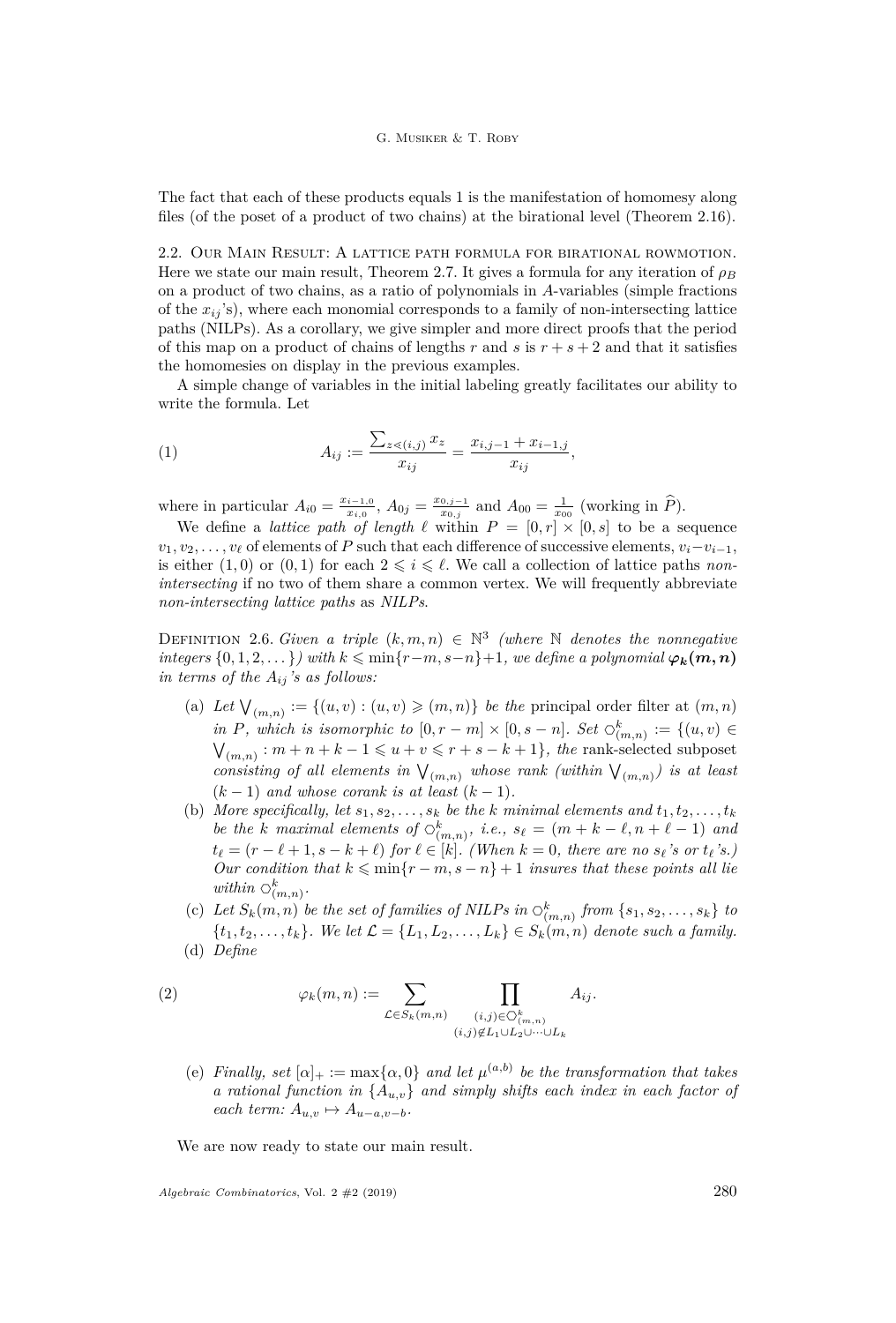<span id="page-7-0"></span>THEOREM 2.7. *Fix*  $k \in [0, r + s + 1]$ *, and let*  $\rho_B^{k+1}(i, j)$  *denote the rational function in*  $\mathbb{K}[x_{u,v}]$  *associated to the poset element*  $(i, j)$  *after*  $(k+1)$  *applications of the birational rowmotion map to the generic initial labeling of*  $P = [0, r] \times [0, s]$ *. Set*  $M = [k - i]_+$  $[k - j]_+$ *. We obtain the following formula for*  $\rho_B^{k+1}(i, j)$ *:* 

<span id="page-7-3"></span><span id="page-7-1"></span>(a) *When*  $M \leq k$ *:* 

(3) 
$$
\rho_B^{k+1}(i,j) = \mu^{([k-j]_+, [k-i]_+)} \left( \frac{\varphi_{k-M}(i-k+M,j-k+M)}{\varphi_{k-M+1}(i-k+M,j-k+M)} \right)
$$

<span id="page-7-2"></span>*where*  $\varphi_t(v, w)$  *and*  $\mu^{(a,b)}$  *are as defined in* [\(d\)](#page-6-0) *and* [\(e\)](#page-6-1) *of Definition* [2.6](#page-6-2)*.* (b) *When*  $M \ge k$ *:* 

$$
\rho_B^{k+1}(i,j) = 1/\rho_B^{k-i-j}(r-i,s-j)
$$
  
where 
$$
\rho_B^{k-i-j}(r-i,s-j)
$$
 is well-defined by part (a).

REMARK 2.8. We note that in the above formulae we only ever use  $\varphi_k(m,n)$ 's such that the triple  $(k, m, n)$  satisfies the hypothesis of Definition [2.6.](#page-6-2) In particular, in part [\(a\)](#page-7-1) we deduce

$$
0 \leq k - M < k - M + 1 \leq \min\{r - i + k - M, s - j + k - M\} + 1
$$

from the two inequalities  $r - i \geq 0$ ,  $s - j \geq 0$ , which both follow from  $(i, j) \in$  $[0, r] \times [0, s].$ 

REMARK 2.9. Note that our formulae in [\(a\)](#page-7-1) and [\(b\)](#page-7-2) agree when  $M = k$ , as we will see as part of Claim [3.7.](#page-21-0) Additionally, we see that the formula  $\rho_B^{k-i-j}(r-i,s-j)$ satisfies the hypotheses for part [\(a\)](#page-7-1) as follows: First by letting  $K = k - i - j - 1$ ,  $I = r - i$  and  $J = s - j$ , we see that the formula  $\rho_B^{k-i-j}(r-i, s-j) = \rho_B^{K+1}(I, J)$  is well-defined by part [\(a\)](#page-7-1) if  $[K - I]_+ + [K - J]_+ \leq K$ . Second, we assume that  $(K - I)$ and  $(K-J)$  are both positive, because this inequality holds automatically if one or both of  $(K-I)$  or  $(K-J)$  are negative. Then the only way the hypothesis would fail is if  $(K - I) + (K - J) > K$ , i.e.,

$$
(k-i-j-1)-(r-i)+(k-i-j-1)-(s-j)=2k-r-s-2-i-j>k-i-j-1.
$$
  
But that implies that  $k>r+s+1$ , contracting our assumption  $k \in [0, r+s+1]$ .

Since on  $P = [0, r] \times [0, s]$  we have  $\rho_B^{r+s+2+d} = \rho_B^d$  by periodicity (Corollary [2.12\)](#page-10-1), this gives a formula for *all* iterations of the birational rowmotion map on *P*.

In the "generic" case where shifting  $(i, j) \mapsto (i - k, j - k)$  (straight down by 2*k*) ranks) still gives a point in *P*, we get the following much simplified formula (which we discovered first and then generalized to the main theorem).

Corollary 2.10.

(4) 
$$
\text{For } k \leq \min\{i, j\}, \ \rho_B^{k+1}(i, j) = \frac{\varphi_k(i-k, j-k)}{\varphi_{k+1}(i-k, j-k)}.
$$

EXAMPLE 2.11. We use our main theorem to compute  $\rho_B^{k+1}(2,1)$  for  $P = [0,3] \times [0,2]$ (the mirror image of the poset in Example [2.2\)](#page-4-0) for every  $k \in \mathbb{N}$ . Here  $r = 3$ ,  $s = 2$ ,  $i = 2$ , and  $j = 1$  throughout.

• *When*  $k = 0$ ,  $M = 0$  and we get  $\rho_B^1(2, 1) = \frac{\varphi_0(2, 1)}{\varphi_1(2, 1)} = \frac{A_{21}A_{22}A_{31}A_{32}}{A_{22}+A_{31}}$ . In general, we have

<span id="page-7-4"></span>(5) 
$$
\varphi_0(i,j) = \prod_{(m,n)\geqslant (i,j)} A_{m,n},
$$

where the product runs over the order filter of  $(i, j)$  in  $P$ . (In this situation, there are no lattice paths to remove factors from the product.)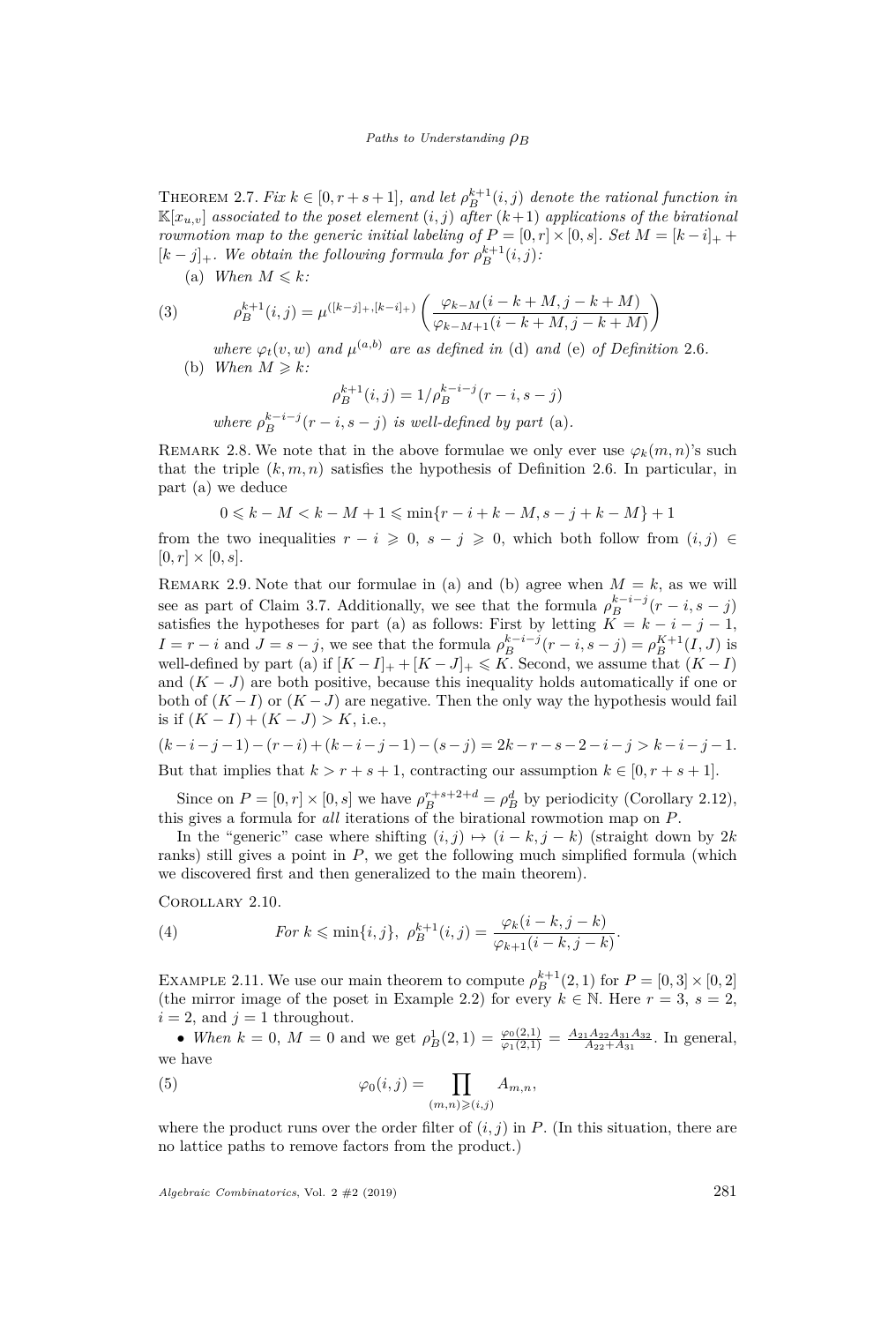G. MUSIKER & T. ROBY

<span id="page-8-0"></span>

FIGURE 1. The six lattice paths (shown in red) used to compute  $\varphi_1(1,0)$  in  $[0,3] \times [0,2]$ . Corresponding *A*-variable subscripts are underlined in green.

<span id="page-8-1"></span>

FIGURE 2. The three pairs of lattice paths (shown in red and blue) used to compute  $\varphi_2(1,0)$  in  $[0,3] \times [0,2]$ . *A*-variable subscripts are underlined in green.

• *When*  $k = 1$ , we still have  $M = 0$ , and

$$
\rho_B^2(2,1) = \frac{\varphi_1(1,0)}{\varphi_2(1,0)} = \frac{\left(\begin{matrix} A_{11}A_{12}A_{21}A_{22} + A_{11}A_{12}A_{22}A_{30} + A_{11}A_{12}A_{30}A_{31} \\ + A_{12}A_{20}A_{22}A_{30} + A_{12}A_{20}A_{30}A_{31} + A_{20}A_{21}A_{30}A_{31} \end{matrix}\right)}{A_{12} + A_{21} + A_{30}}.
$$

For the numerator,  $s_1 = (1,0), t_1 = (3,2)$ , and there are six lattice paths from  $s_1$ to *t*1, each of which covers 5 elements and leaves 4 uncovered (Figure [1\)](#page-8-0). For the denominator,  $s_1 = (2,0)$ ,  $s_2 = (1,1)$ ,  $t_1 = (3,1)$ , and  $t_2 = (2,2)$ , and each pair of lattice paths leaves exactly one element uncovered (Figure [2\)](#page-8-1).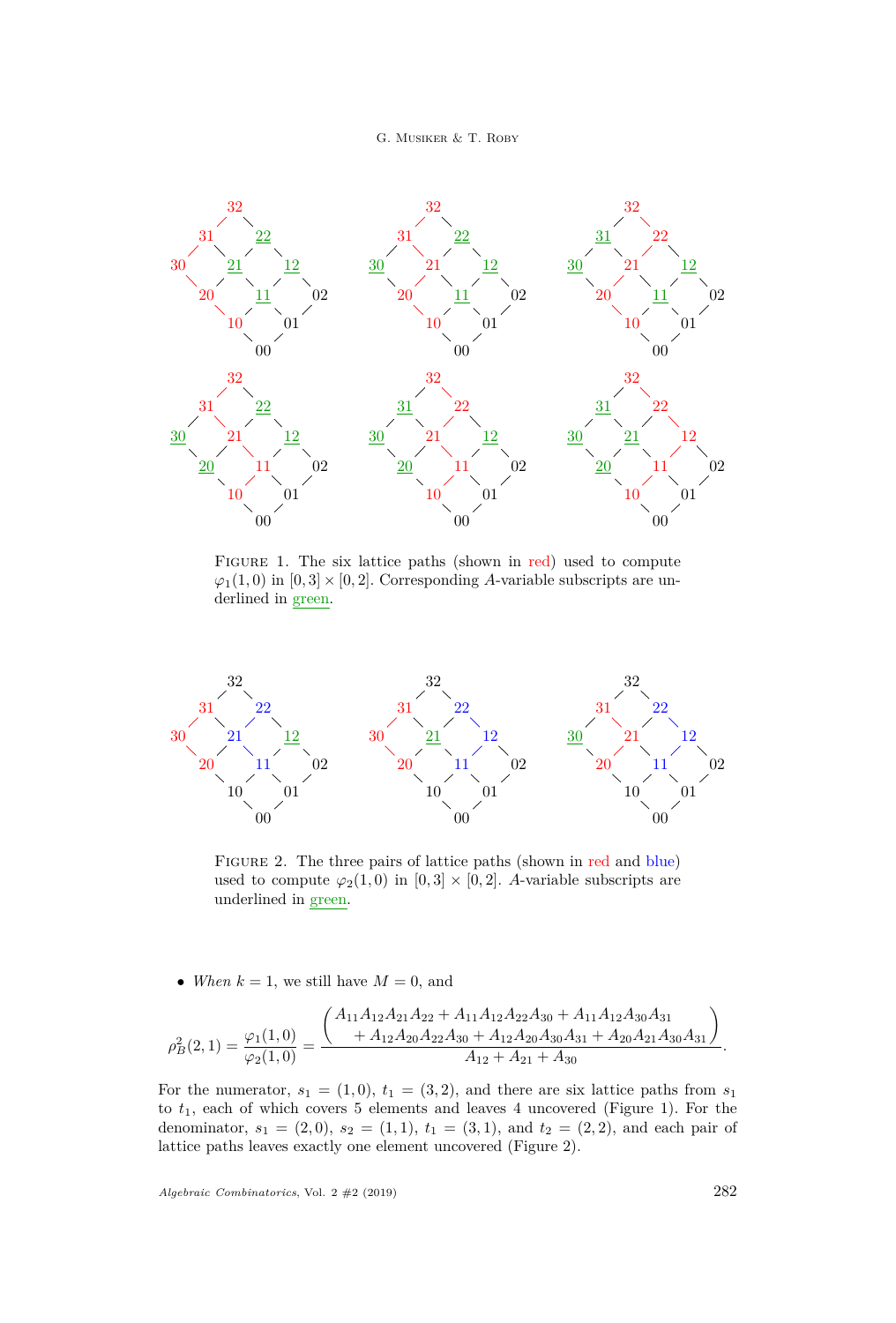• *When*  $k = 2$ , we get  $M = \{2 - 2\}$ ,  $+ \{2 - 1\}$ ,  $k = 1 \le 2 = k$ . So by part [\(a\)](#page-7-1) of the main theorem we have

$$
\rho_B^3(2,1) = \mu^{(1,0)} \left[ \frac{\varphi_1(1,0)}{\varphi_2(1,0)} \right]
$$
  
= (just shifting indices in the  $k = 1$  formula)  

$$
\frac{A_{01}A_{02}A_{11}A_{12} + A_{01}A_{02}A_{12}A_{20} + A_{01}A_{02}A_{20}A_{21}}{+ A_{02}A_{10}A_{12}A_{20} + A_{02}A_{10}A_{20}A_{21} + A_{10}A_{11}A_{20}A_{21}}.
$$

• *When*  $k = 3$ , we get  $M = \begin{bmatrix} 3 & -2 \end{bmatrix}$  +  $\begin{bmatrix} 3 & -1 \end{bmatrix}$  +  $\begin{bmatrix} 3 & -1 \end{bmatrix}$  +  $\begin{bmatrix} 3 & -1 \end{bmatrix}$  +  $\begin{bmatrix} 3 & -1 \end{bmatrix}$ 

$$
\rho_B^4(2,1) = \mu^{(2,1)} \left[ \frac{\varphi_0(2,1)}{\varphi_1(2,1)} \right] = \mu^{(2,1)} \left[ \frac{A_{21}A_{22}A_{31}A_{32}}{A_{22}+A_{31}} \right] = \frac{A_{00}A_{01}A_{10}A_{11}}{A_{01}+A_{10}}.
$$

In this situation, we can also use part [\(b\)](#page-7-2) of the main theorem to get

$$
\rho_B^4(2,1) = 1/\rho_B^{3-2-1}(3-2,2-1) = 1/\rho_B^0(1,1) = \frac{1}{x_{11}}
$$

*.*

The equality between these two expressions is easily checked as

$$
\frac{A_{00}A_{01}A_{10}A_{11}}{A_{01} + A_{10}} = \frac{\frac{1}{x_{00}}\frac{x_{00}}{x_{01}}\frac{x_{00}}{x_{10}}\frac{x_{01} + x_{10}}{x_{11}}}{\frac{x_{00}}{x_{01}} + \frac{x_{00}}{x_{10}}} = \frac{1}{x_{11}}.
$$

• *When*  $k = 4$ , we get  $M = [4 - 2]_+ + [4 - 1]_+ = 5 > k$ . Therefore, by part [\(b\)](#page-7-2) of the main theorem, then part [\(a\),](#page-7-1)

$$
\rho_B^5(2,1) = 1/\rho_B^{4-2-1}(3-2,2-1) = 1/\rho_B^1(1,1) = \frac{\varphi_1(1,1)}{\varphi_0(1,1)}
$$

$$
= \frac{A_{12}A_{22} + A_{12}A_{31} + A_{21}A_{31}}{A_{11}A_{12}A_{21}A_{22}A_{31}A_{32}}.
$$

Each term in the numerator is associated with one of the three lattice paths from  $(1,1)$  to  $(3,2)$  in *P*, while the denominator is just the product of all *A*-variables in the principal order filter  $\bigvee (1,1)$ .

• *When*  $k = 5$ , we get  $M = [5 - 2]_+ + [5 - 1]_+ = 7 > k$ . Therefore, by part [\(b\)](#page-7-2) of the main theorem, then part [\(a\),](#page-7-1)

$$
\rho_B^6(2,1) = 1/\rho_B^{5-2-1}(3-2,2-1) = 1/\rho_B^2(1,1) = \frac{\varphi_2(0,0)}{\varphi_1(0,0)},
$$

where

$$
\varphi_2(0,0) = A_{02}A_{12} + A_{02}A_{21} + A_{11}A_{21} + A_{30}A_{02} + A_{30}A_{11} + A_{30}A_{20}, \text{ and}
$$
  
\n
$$
\varphi_1(0,0) = A_{01}A_{11}A_{02}A_{21}A_{12}A_{22} + A_{01}A_{11}A_{02}A_{30}A_{12}A_{22} + A_{01}A_{11}A_{02}A_{30}A_{12}A_{31} + A_{01}A_{20}A_{02}A_{30}A_{12}A_{22} + A_{01}A_{20}A_{02}A_{30}A_{12}A_{31} + A_{01}A_{20}A_{02}A_{30}A_{21}A_{31} + A_{10}A_{20}A_{02}A_{30}A_{12}A_{31} + A_{10}A_{20}A_{02}A_{30}A_{21}A_{31} + A_{10}A_{20}A_{02}A_{30}A_{12}A_{31} + A_{10}A_{20}A_{02}A_{30}A_{12}A_{22} + A_{10}A_{20}A_{11}A_{30}A_{21}A_{31}.
$$

The numerator here represents the six pairs of NILPs from  $s_1 = (1,0)$  and  $s_2 =$  $(0,1)$  to  $t_1 = (3,1)$  and  $t_2 = (2,2)$ . Each of the ten terms in the denominator corresponds to the complement of a lattice path from  $s_1 = (0,0)$  to  $t_1 = (3,2)$ .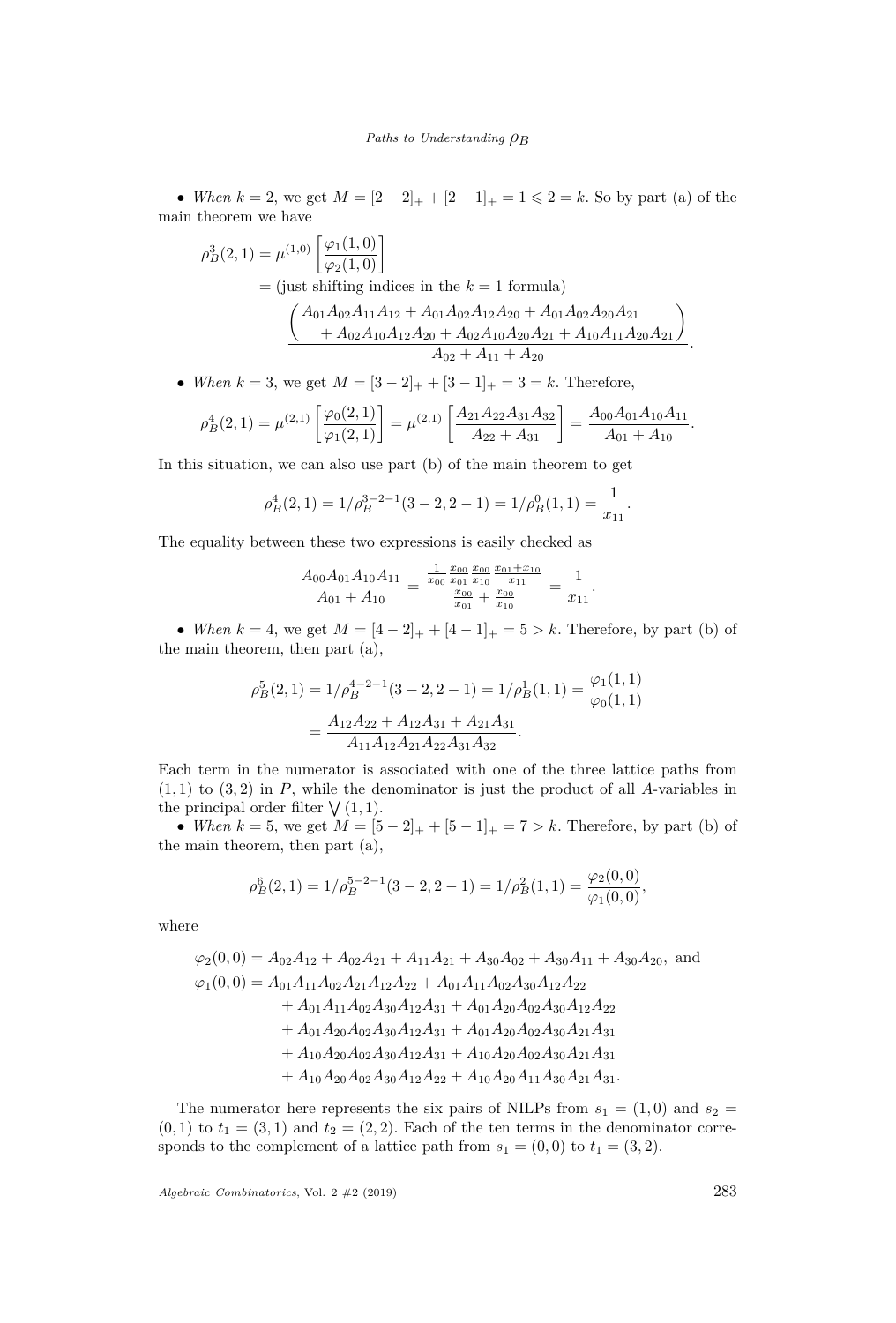• *When*  $k = 6$ , we get  $M = [6 - 2]_+ + [6 - 1]_+ = 9 > k$ . Therefore, by part [\(b\)](#page-7-2) of the main theorem, then part [\(a\),](#page-7-1)

$$
\rho_B^7(2,1) = 1/\rho_B^{6-2-1}(3-2,2-1) = 1/\rho_B^3(1,1) = \mu^{(1,1)} \left[ \frac{\varphi_1(1,1)}{\varphi_0(1,1)} \right]
$$
  
= 
$$
\mu^{(1,1)} \left[ \frac{A_{12}A_{22} + A_{12}A_{31} + A_{21}A_{31}}{A_{11}A_{11}A_{21}A_{22}A_{31}A_{32}} \right] = \frac{A_{01}A_{11} + A_{01}A_{20} + A_{10}A_{20}}{A_{00}A_{01}A_{10}A_{11}A_{20}A_{21}} = x_{21}.
$$

We will later see that this last equality is an application of Claim [3.7,](#page-21-0) but one can also deduce this by plugging in  $A_{00} = 1/x_{00}$ ,  $A_{10} = x_{00}/x_{10}$ ,  $A_{01} = x_{00}/x_{01}$ ,  $A_{11} =$  $(x_{10} + x_{01})/x_{11}$ ,  $A_{20} = x_{10}/x_{20}$ , and  $A_{21} = (x_{20} + x_{11})/x_{21}$ . Notice that periodicity also kicks in for this case and  $\rho_B^7(2, 1) = \rho_B^0(2, 1) = x_{21}$  using  $(r + s + 2) = 7$ .

• *When*  $k \ge 6$ , we get by periodicity that  $\rho_B^{k+1}(i,j) = \rho_B^g(i,j)$ , where  $g = k + 1$ 1 mod 7 has already been computed above.

2.3. Applications of the path formula. Our path formula has several applications, allowing us to give direct proofs of interesting properties of birational rowmowtion on products of two chains, namely those displayed in Examples [2.4](#page-5-0)[–2.5.](#page-5-1) Our first two results were the original two main theorems of [\[16\]](#page-29-8).

<span id="page-10-1"></span>COROLLARY 2.12 ([\[16,](#page-29-8) Thm. 30]). *The birational rowmotion map*  $\rho_B$  *on the product of two chains*  $P = [0, r] \times [0, s]$  *is periodic, with period*  $r + s + 2$ *.* 

*Proof.* Apply part [\(b\)](#page-7-2) of the main theorem twice, first with  $k = r + s + 1$ , then with  $k = (r - i) + (s - j)$  (checking in each case that  $M \ge k$ ) to obtain

$$
\rho_B^{r+s+2}(i,j) = 1/\rho_B^{r+s+1-i-j}(r-i,s-j) = 1/\frac{1}{\rho_B^0(i,j)} = \rho_B^0(i,j).
$$

<span id="page-10-2"></span>COROLLARY 2.13 ([\[16,](#page-29-8) Thm. 32]). *The birational rowmotion map*  $\rho_B$  *on the product of two chains*  $P = [0, r] \times [0, s]$  *satisfies the following reciprocity:* 

$$
\rho_B^{i+j+1}(i,j) = 1/\rho_B^0(r-i,s-j) = \frac{1}{x_{r-i,s-j}}.
$$

*Proof.* This is the special case  $k = i + j$  in Theorem [2.7](#page-7-0)[\(b\).](#page-7-2)

Our formula also allows us to give the first proof of a "file homomesy" for birational rowmotion on the product of two chains stated by Einstein and Propp [\[5,](#page-29-4) Thm. 9 and remarks below Cor. 7]. For completeness, we summarize the necessary background here.

<span id="page-10-0"></span>Definition 2.14 ([\[21,](#page-30-3) Def. 1]). *Given a set* S*, an invertible map τ from* S *to itself such that each*  $\tau$ -*orbit is finite, and a function (or "statistic")*  $g : \mathcal{S} \to K$  *taking values in some field K of characteristic zero, we say the triple*  $(S, \tau, g)$  *exhibits* homomesy<sup>(2)</sup> *if there exists a constant*  $c \in K$  *such that for every*  $\tau$ -*orbit*  $\mathcal{O} \subset \mathcal{S}$ 

(6) 
$$
\frac{1}{\#\mathcal{O}}\sum_{x\in\mathcal{O}}g(x)=c.
$$

*In this situation we say that the function*  $g : \mathcal{S} \to K$  *is* homomesic *under the action of τ on* S*, or more specifically* c-mesic*.*

When  $S$  is a finite set, homomesy can be restated equivalently as all orbit-averages being equal to the global average:

(7) 
$$
\frac{1}{\#\mathcal{O}}\sum_{x\in\mathcal{O}}g(x)=\frac{1}{\#\mathcal{S}}\sum_{x\in\mathcal{S}}g(x).
$$

 $(2)$ Greek for "same middle"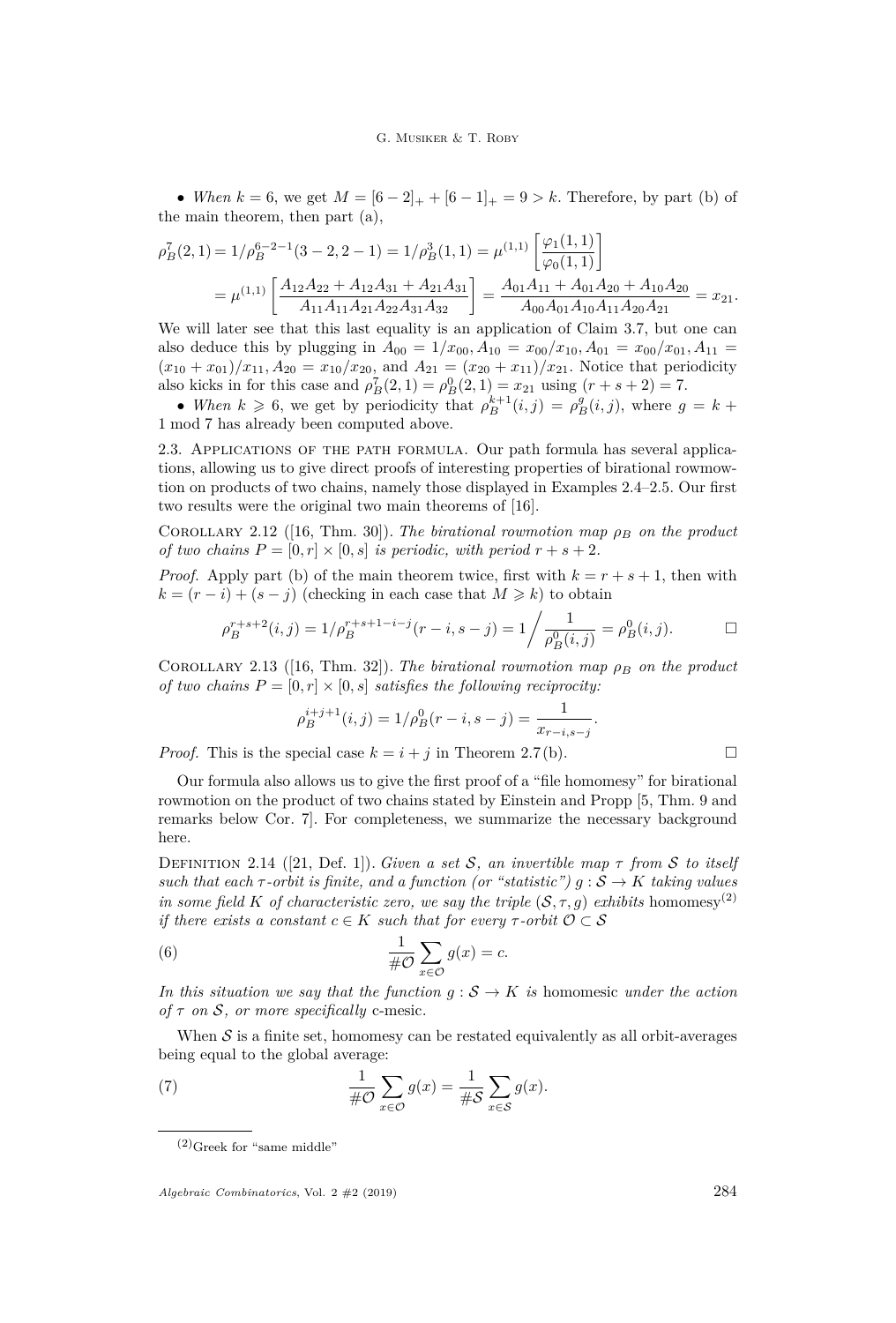One important example is that for the action of combinatorial rowmotion  $\rho$  acting on the set of order ideals  $J(P)$ , where  $P = [0, r] \times [0, s]$ , the cardinality statistic  $g = \#I$ is  $\frac{(r+1)(s+1)}{2}$ -mesic. But there are other homomesies for this action on *P* as well, e.g., for any fixed *file* (see Example [2.2](#page-4-0) and the preceding paragraph) *F* of *P*, the statistic  $g = \#(I \cap F)$ , which only counts the number of elements of *I* within *F* is homomesic. It is fruitful to consider these statistics as being the sums of the indicator function statistics  $\{1_x : x \in P\}$ , where for  $I \in J(P)$ ,  $1_x(I) = 1$  if  $x \in I$  and 0 otherwise. This is because linear combinations of such homomesic statistics are also homomesic.

As explained in [\[21,](#page-30-3) §4.1], the collection of homomesic statistics that can be written as linear combinations of the indicator statistics  $\{1_x : x \in P\}$  can all be generated by just two kinds of fundamental homomesies: (a)  $\mathbb{1}_x + \mathbb{1}_y$  where *x* and *y* are antipodal elements of the poset and (b)  $\sum_{x \in F} \mathbb{1}_x$ , where *F* is a file of *P*.

For the detropicalized (or birational) version of homomesy on the rectangular poset  $P = [0, r] \times [0, s]$ , the sums that define homomesy are transformed into products and the indicator statistics  $\mathbb{1}_{(i,j)}$  (for  $(i,j) \in P$ ) are replaced by the statistic  $\mathbb{1}_{(i,j)}(f) :=$ *f*(*i, j*), i.e., simply the value of the birational labeling *f* at  $(i, j) \in P$ . Consequently the first kind of fundamental homomesy becomes a "geometric homomesy" that (a)  $\widehat{\mathbb{1}}_{(i,j)} \cdot \widehat{\mathbb{1}}_{(r-i,s-j)}$  gives 1 when multiplied across a period of  $\rho_B$  while the second kind is the same statement for (b)  $\prod_{(i,j)\in F} \hat{\mathbb{1}}_{(i,j)}$ . The previous corollary (Corollary [2.13\)](#page-10-2) implies the first fundamental birational homomesy. The second fundamental birational homomesy is equivalent to the following Theorem [2.16,](#page-11-0) yielding the complete set of such birational homomesic statistics expected for  $\rho_B$ .

Definition 2.15. *Given an action τ of period n on a set of objects S and a statistic ξ* : *S* → K*, where* K *is any field, we call ξ* birationally homomesic *if the value of*  $\prod_{k=0}^{n-1} \xi(\tau^k(s))$  *is a constant*  $c \in \mathbb{K}$ , independent *of s.* 

<span id="page-11-0"></span>THEOREM 2.16. *Given a choice of file F* in  $P = [0, r] \times [0, s]$ *, we have the identity* 

$$
\prod_{k=0}^{r+s+1} \prod_{(i,j)\in F} \rho_B^k(i,j) = 1,
$$

*i.e., the statistic*  $\prod_{(i,j)\in F} \hat{\mathbb{1}}_{(i,j)}$  *is birationally homomesic under the action of birational rowmotion ρB.*

*More specifically, a choice of file F is determined by the choice of an element on the upper boundary, which may have the form*  $(r, d)$  *for*  $0 \le d \le s$  *or the form*  $(d, s)$ *for*  $0 \leq d \leq r$ . Assuming without loss of generality that  $s \leq r$ , this second case breaks *further into two subcases depending on whether*  $s \leq d$  *or*  $d \leq s$ *. Hence, the identity above becomes one of the following double-product identities:*

(a) 
$$
\prod_{k=0}^{r+s+1} \prod_{c=0}^{d} \rho_B^{k+1}(r-c, d-c) = 1 \quad \text{if } d < s \leq r,
$$

(b) 
$$
\prod_{k=0}^{r+s+1} \prod_{c=0}^{d} \rho_B^{k+1}(d-c, s-c) = 1 \quad \text{if } d < s \leq r,
$$

(c) 
$$
\prod_{k=0}^{r+s+1} \prod_{c=0}^{s} \rho_B^{k+1}(d-c, s-c) = 1 \quad \text{if } s \leq d \leq r.
$$

Figure [3](#page-12-1) shows the decomposition of an example poset into the above cases. We defer the proof of Theorem [2.16](#page-11-0) to the next section, after the proof of Theorem [2.7.](#page-7-0)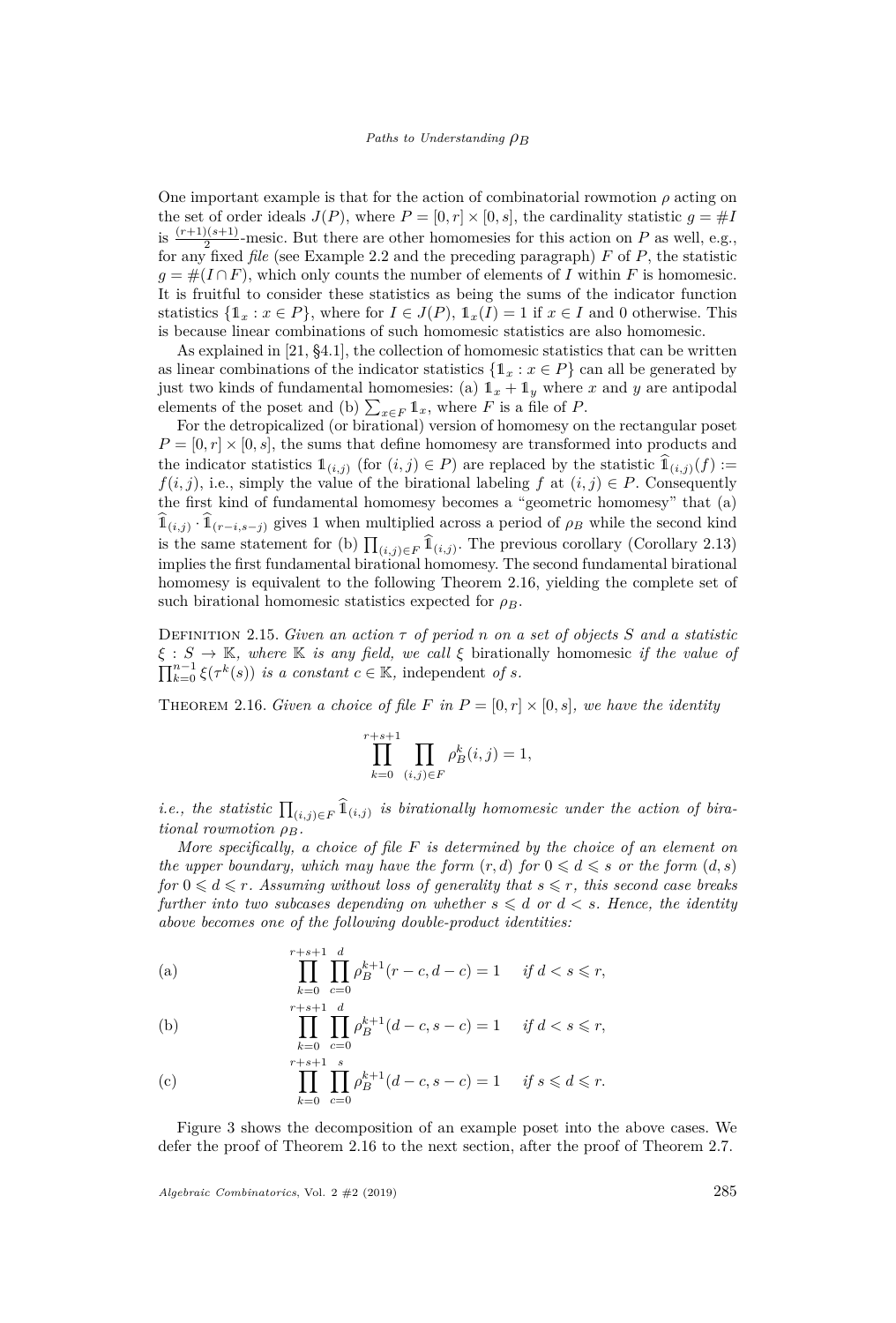### G. Musiker & T. Roby

<span id="page-12-1"></span>

FIGURE 3. The decomposition of  $P = [0, 4] \times [0, 3]$  according to the three cases in Theorem [2.16:](#page-11-0) (a) with top element  $(r, d)$  for  $d < s$  (in red), (b) with top  $(d, s)$  for  $d < s$  (blue), or (c) with top  $(d, s)$  for  $d \geqslant s$  (black).

## 3. Proof of Main Theorems

<span id="page-12-0"></span>3.1. SPECIAL CASE  $k = 0$ . We first prove Theorem [2.7](#page-7-0) for the special case when  $k = 0$ , then for larger k by induction working from the top of the poset. We will often need to distinguish those elements on the *upper boundary* of *P*, namely  $\{(i, j) : i =$ *r* or  $j = s$ , each of which is covered by exactly one element in  $\hat{P}$ . All other elements of *P* are covered by exactly two elements.

As an initial case, at the top element  $(r, s)$  of  $P$  we obtain

$$
\rho_B^1(r,s) = \frac{x_{r,s-1} + x_{r-1,s}}{x_{r,s}} = A_{rs}
$$

where the first equality is by the definition of birational rowmotion (a single toggle), and the second is by the definition of  $A_{ij}$  (Equation [\(1\)](#page-6-3)).

Second, for any element  $(r, j)$  with  $1 \leq j \leq s$ , we assume by induction that  $\rho_B^1(r, j) = \prod_{c=j}^s A_{r,c}$ . Then

$$
\rho_B^1(r, j-1) = \frac{(x_{r,j-2} + x_{r-1,j-1})(\rho_B^1(r, j))}{x_{r,j-1}}
$$

$$
= \left(\frac{x_{r,j-2} + x_{r-1,j-1}}{x_{r,j-1}}\right) \prod_{c=j}^s A_{r,c} = \prod_{c=j-1}^s A_{r,c},
$$

by the definition of  $A_{r,i-1}$  and using the definition of birational rowmotion in the case where only a single element covers it. By symmetry we get a formula for all (upper boundary) elements covered by a single element:

<span id="page-12-2"></span>
$$
(8) \quad \rho_B^1(r, j) = \prod_{c=j}^s A_{r, c}, \text{ for } j \in [0, s] \qquad \text{and} \qquad \rho_B^1(i, s) = \prod_{c=i}^r A_{c, s}, \text{ for } i \in [0, r].
$$

Note that this agrees with Theorem [2.7](#page-7-0) as follows. Here  $k = 0$  forces  $M = 0$  and the shift transformation  $\mu^{(0,0)}$  acts trivially. Thus, Equation [\(3\)](#page-7-3) reduces to

$$
\rho_B^1(i,j) = \frac{\varphi_0(i,j)}{\varphi_1(i,j)}.
$$

The numerator is simply  $\prod_{(u,v)\geqslant (i,j)} A_{uv}$ , since the defining summation of  $\varphi_0(i,j)$ has only a single term, namely the empty tuple of lattice paths, and each element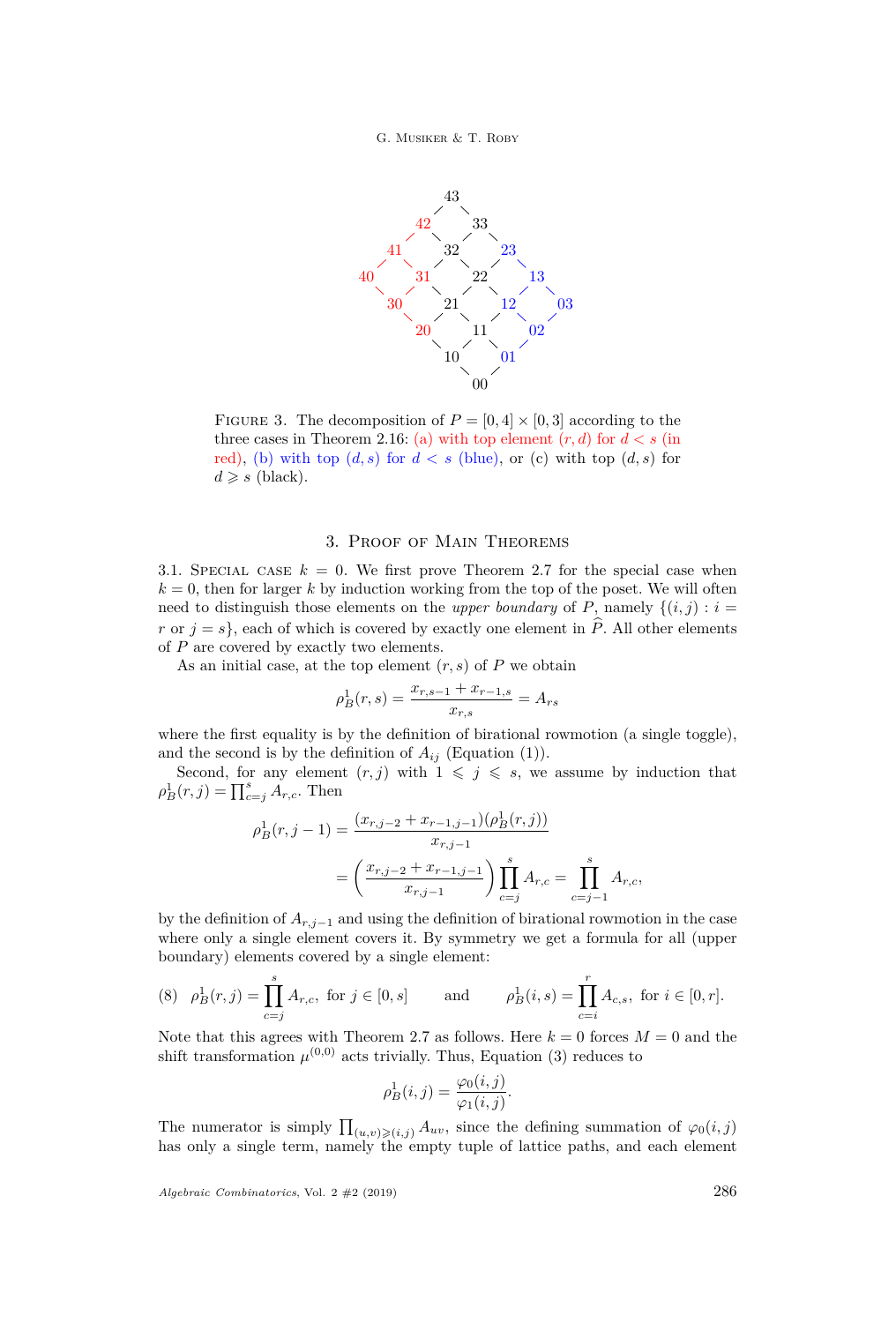of  $\circlearrowleft_{(i,j)}^k = \bigvee_{(i,j)}$  contributes one factor to that term's product. Hence, the value of the numerator agrees with the right-hand sides in Equation [\(8\)](#page-12-2). The denominator,  $\varphi_1(i,j)$  for  $i = r$  or  $j = s$ , equals 1 because there is a unique lattice path from  $(i,j)$ to  $(r, s)$  covering the entire order filter  $\bigvee_{(i,j)}$ ; thus, the summation consists of a single term, which is the empty product, i.e., 1.

All other elements (*i, j*) of the poset are covered by exactly two elements. In the case that  $(i, j)$  also covers (exactly) two elements, we obtain

$$
\rho_B^1(i,j) = \left(\frac{x_{i,j-1} + x_{i-1,j}}{x_{ij}}\right) \cdot \left(\rho_B^1(i,j+1) + \rho_B^1(i+1,j)\right)
$$
  
=  $A_{ij} \cdot \left(\rho_B^1(i,j+1) + \rho_B^1(i+1,j)\right)$ .

Recall that  $a \nparallel b$  denotes the parallel sum  $\frac{1}{\frac{1}{a} + \frac{1}{b}}$ .

REMARK 3.1. In the case that  $(i, j)$  covers a single element of *P*, i.e.,  $i = 0$  or  $j = 0$ , recall that we defined  $A_{i0}$ ,  $A_{0j}$ , and  $A_{00}$  accordingly (see right after Equation [\(1\)](#page-6-3)). Thus,

(9) 
$$
\rho_B^1(i,j) = A_{ij} \cdot \left(\rho_B^1(i,j+1) + \rho_B^1(i+1,j)\right)
$$

holds for all  $(i, j)$  covered by two elements (regardless of how many elements  $(i, j)$ ) covers).

We claim that by induction (as long as  $I + J > i + j$ ) that

$$
\rho_B^1(I, J) = \frac{1}{\sum_{\text{paths } L} \frac{1}{\prod_{(p,q)\in L} A_{pq}}} = \sum_{\text{paths } L} \prod_{(p,q)\in L} A_{pq},
$$

where the sum is over paths *L* from the point  $(I, J)$  up to the point  $(r, s)$ . (Here the large symbol  $\sum^{\#}$  denotes *parallel summation*, the analogue of  $\sum$  for parallel sums, which is well-defined since  $\overline{+}$  is associative and commutative.)

In particular, in the special case of  $\rho_B^1(r, j)$ , there is a unique such path and its weight is  $\prod_{c=j}^{s} A_{r,c}$ , agreeing with the computation above since the parallel sum of a single value is simply that value  $\left(1/\frac{1}{a} = a\right)$ . (By symmetry, we obtain  $\rho_B^1(i, s) =$  $\prod_{c=i}^{r} A_{c,s}$  as well.) Then inductively,

$$
\rho_B^1(i,j) = A_{ij} \cdot \left( \sum_{\text{paths } L \text{ from } (i,j+1) \ (p,q) \in L} \n\right) A_{pq} + \sum_{\text{paths } L \text{ from } (i+1,j) \ (p,q) \in L} \n\prod_{\text{paths } L \text{ from } (i+1,j) \ (p,q) \in L} A_{pq} \right)
$$

simply because every path from  $(i, j)$  to  $(r, s)$  must go either through  $(i, j + 1)$  or  $(i + 1, j)$ , and the  $A_{ij}$  term distributes through.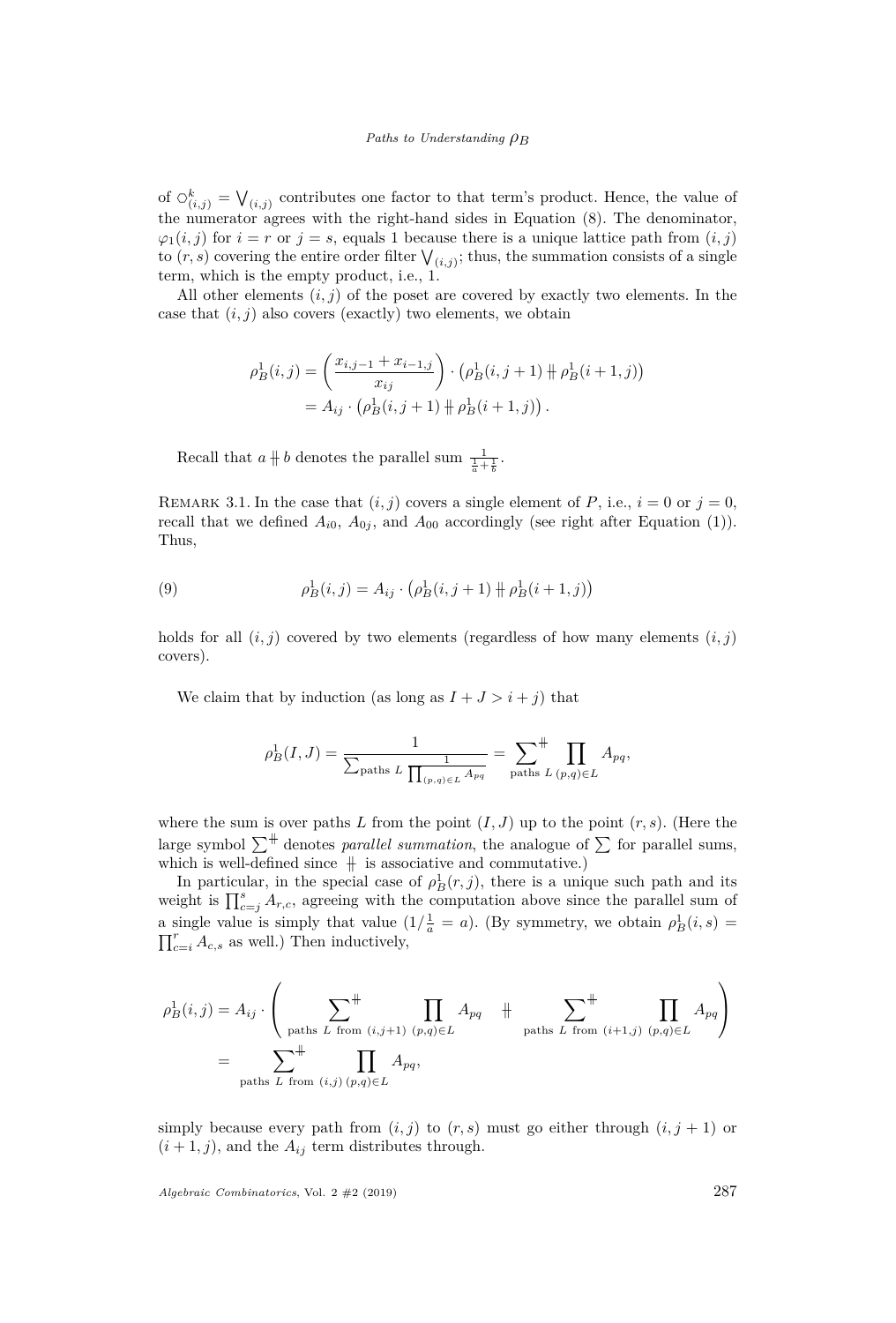#### G. MUSIKER & T. ROBY

<span id="page-14-1"></span>We finish the  $k = 0$  case by remarking that

(10) 
$$
\rho_B^1(i,j) = \sum_{\text{paths } L \text{ from } (i,j)} \prod_{(p,q)\in L} A_{pq}
$$

$$
= \frac{1}{\sum_{\text{paths } L \text{ from } (i,j)} \prod_{(p,q)\in L} A_{pq}}
$$

$$
= \frac{\varphi_0(i,j)}{\sum_{\text{paths } L \text{ from } (i,j)} \prod_{(p,q)\notin L} A_{pq}} = \frac{\varphi_0(i,j)}{\varphi_1(i,j)}
$$

 $\prod_{(u,v)\geqslant (i,j)} A_{uv}$ . This agrees with part [\(a\)](#page-7-1) of our main theorem, where  $k=0$  implies where the second line comes from multiplying top and bottom by  $\varphi_0(i,j)$  $[k-i]_+ = [k-j]_+ = M = 0.$ 

*,*

3.2. GENERAL CASE  $k \geq 1$ . We continue our proof by induction, starting by proving the case of  $k = 1$  on the upper boundary. Then for each such k, we move downward through the entire rectangular poset by induction and then start again with a proof for the case of  $(k+1)$  for the upper boundary. To accomplish this proof we first verify two recurrence relations (Lemmas [3.2](#page-14-0) and [3.4\)](#page-18-0) that will be used for the induction step. Both of these results are proven via combinatorial bijections. Even though Lemma [3.2](#page-14-0) looks like a special case, this result will imply Lemma [3.4](#page-18-0) and then Theorem [2.7](#page-7-0) by verifying the recurrence used in our induction.

<span id="page-14-0"></span>LEMMA 3.2. For  $1 \leq k \leq \min\{i, j\}$  we have the Plücker-like relation

<span id="page-14-2"></span>(11) 
$$
\varphi_k(i-k,j-k)\varphi_{k-1}(i-k+1,j-k+1) = \varphi_k(i-k+1,j-k)\varphi_{k-1}(i-k,j-k+1) + \varphi_k(i-k,j-k+1)\varphi_{k-1}(i-k+1,j-k).
$$

Since this statement involves pairs of families of *non-intersecting lattice paths*, abbreviated below to *NILPs*, we prove it via a colorful combinatorial bijection.

*Proof.* The definition of  $\varphi_k$  (Equation [\(2\)](#page-6-4)) involves summing monomials in the  $A_{ij}$ 's, with each term corresponding to the elements left uncovered by a *k*-tuple of NILPs. So a term on the left-hand side of the Lemma is represented by a pair of NILPs  $(\mathcal{B}, \mathcal{R})$ offset from one another by one rank. Example [3.3](#page-16-0) gives an example to illustrate both this and the bijection below. Specifically, the lower NILPs  $\beta$ , whose endpoints are marked with  $\circ$ , represents a monomial from  $\varphi_k(i - k, j - k)$ , and the upper NILPs R, whose endpoints are marked by  $\times$ , represents one from  $\varphi_{k-1}(i - k + 1, j - k + 1)$ . Our goal is to transform this pair into a pair of NILPs counted by one of the terms on the right-hand side of Lemma [3.2.](#page-14-0)

Starting from the bottom  $\circ$ 's (lowest points in  $\mathcal{B}$ ), we create two *bounce paths* and  $(k-2)$  *twigs* as follows. From the leftmost  $\circ$  on the bottom, move up blue edges, i.e., edges in  $\beta$ , until encountering a vertex with a downward red edge, i.e., an edge in  $\mathcal{R}$ . Then move down red edges until encountering a vertex with an upward blue edge. Continue in this way, reversing directions whenever possible and only traversing unused edges, until a terminal vertex is reached. (No such path can terminate at an internal vertex, since any edge by which one enters must be paired with a possible exit.) Do the same procedure starting from the rightmost  $\circ$  on the bottom. We refer to both of these paths as *bounce paths*.

Since we reverse directions along bounce paths in a systematic way, we always follow blue edges upward and red edges downward. In addition to these two bounce paths, each of the  $(k-2)$  ∘'s in the interior of the bottom immediately connects to a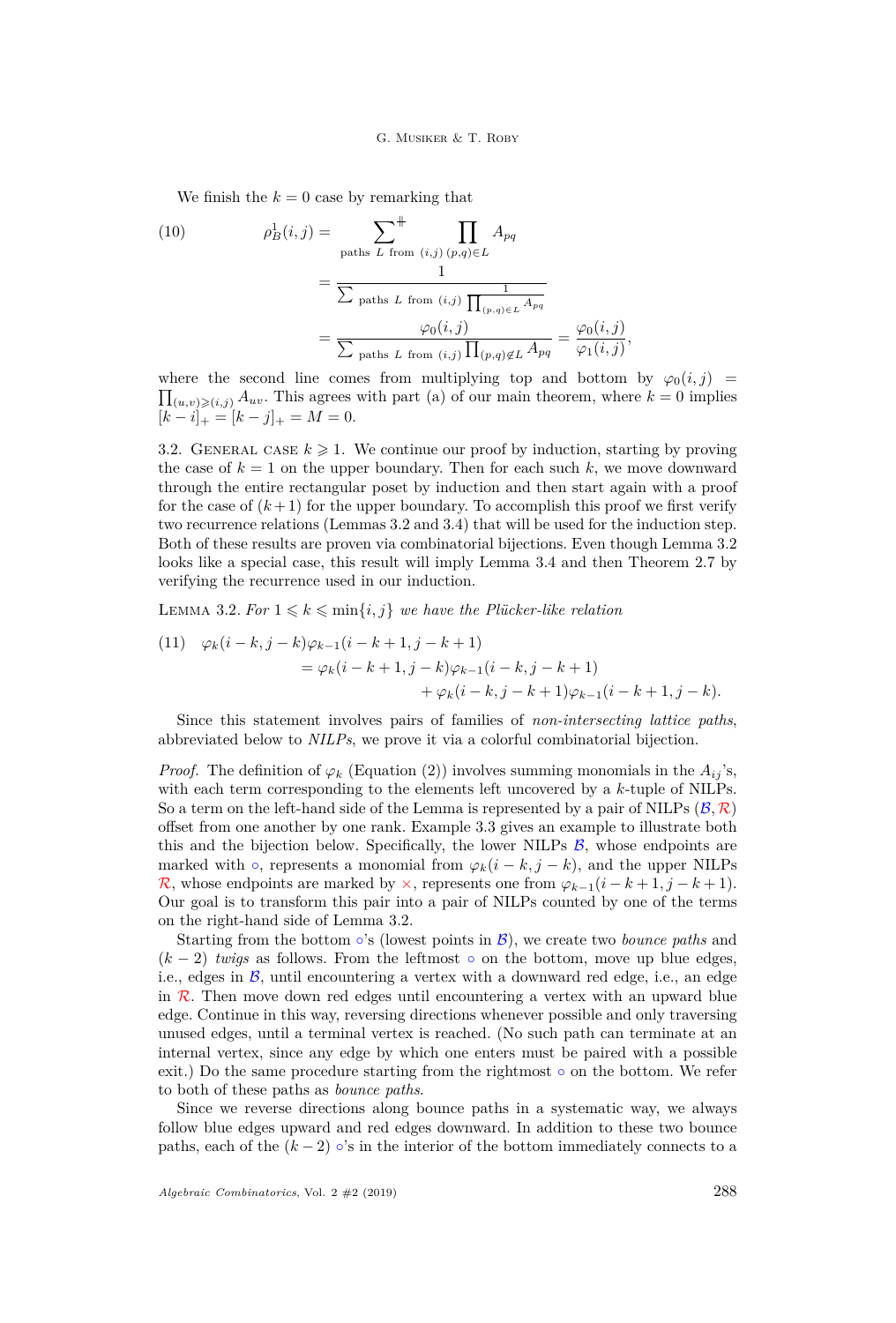$\times$  in the rank second from the bottom. We refer to these blue edges as *twigs*. Since the twigs cover all but 1 of the  $(k-2) \times s$ , only one of the two bounce paths may return to the bottom of the poset ending with a segment of downward red edges. Furthermore the  $(k-1)$  red paths, starting from the  $\times$ 's at the top, intersect  $(k-1)$ of the *k* topmost ∘'s, leaving only 1 ∘ untouched. Note that a bounce path can only end at the top of the poset if it does not meet a red path that it can follow downward. It follows that one of these two bounce paths ends at the top of the interval, at the ◦ on top untouched by the red paths, and the other bounce path ends at the bottom of the interval, at the  $\times$  on the bottom not covered by a twig. We call the former a *vertical bounce path* and the latter a *horizontal bounce path*. (Note that in the case that all blue paths point northeast (resp. northwest) starting from the bottom  $\circ$ 's, the horizontal bounce path turns out to be a twig as well. The remainder of our procedure is consistent whether or not we treat this as a twig or as a horizontal bounce path.)

We proceed by interchanging the colors of the edges along the horizontal bounce path, along all the twigs, and swap the  $\times$  and  $\circ$  endpoints at the bottom, while leaving the remaining edges of  $\mathcal{B}\cup\mathcal{R}$  unchanged (also leaving the colors of the vertical bounce path unchanged). We then truncate the vertical bounce path by deleting the bottommost edge. These transformations result in a new pair of lattice path families which we denote as  $(\mathcal{B}', \mathcal{R}')$ . The bottom endpoints for  $\mathcal{B}'$  will be one step either to the northeast or northwest of the original ones, indicating respectively whether it is contributing to the first or second summand on the right-hand side of Lemma [3.2.](#page-14-0) The bottom endpoints of  $\mathcal{R}'$  are skewed in the other direction, i.e., the southwest or the southeast, respectively.

Furthermore, if the lattice paths  $L_B \in \mathcal{B}$  and  $L_R \in \mathcal{R}$  did not originally intersect, then their edges would not lie along any bounce path. Consequently, *L<sup>B</sup>* would be a lattice path again in  $\mathcal{B}'$  unchanged<sup>(3)</sup>, and the same is true for  $L_R$  in  $\mathcal{R}'$ . They would again not intersect. On the other hand, if  $L_B$  and  $L_R$  did originally intersect, then they could meet along a bounce path. Being part of larger NILPs, *L<sup>B</sup>* would not intersect any path in  $\mathcal{B}$  and  $L_R$  would not intersect any path in  $\mathcal{R}$ . Swapping colors of individual edges along *L<sup>B</sup>* and *L<sup>R</sup>* might break this intersection-free property, but since all colors of edges along a horizontal bounce path are swapped simultaneously, we ensure that each collection of paths,  $\mathcal{B}'$  and  $\mathcal{R}'$ , is still intersection-free.

Hence, the result is a new pair of NILPs  $(\mathcal{B}', \mathcal{R}')$  with the lower endpoints of  $\mathcal{B}'$ on the second rank from the bottom of the interval skewed left (resp. right) while the lower endpoints of  $\mathcal{R}'$  are on the bottom rank of the interval and skewed right (resp. left). By construction, this map is well-defined, and  $\mathcal{B}'$  is a collection of  $k$  lattice paths from ∘'s to ∘'s, and  $\mathcal{R}'$  is a collection of  $(k-1)$  lattice paths from ×'s to ×'s. Thus the new pair represents a pair of monomials counted by  $\varphi_k(i - k, j - k + 1)\varphi_{k-1}(i$ *k*+1*, j*−*k*) in the former case, and counted by  $\varphi_k(i-k+1,j-k)\varphi_{k-1}(i-k,j-k+1)$ in the latter case.

Finally this procedure is reversible, yielding the desired bijection. In particular, given a pair of NILPs  $(\mathcal{B}'', \mathcal{R}')$ , which has the lower endpoints of  $\mathcal{B}'$  skewed left (resp. right) while the lower endpoints of  $\mathcal{R}'$  are skewed right (resp. left), we build a vertical bounce path starting from the leftmost (resp. rightmost) lower endpoint of  $\mathcal{B}'$  and a horizontal bounce path starting from the rightmost (resp. leftmost) lower endpoint of  $\mathcal{R}'$ . Swapping colors along the horizontal bounce path and the twigs (defined similarly to as above) yields a centrally symmetric pair of NILPs  $(\mathcal{B}, \mathcal{R})$ . The validity of this construction follows by the same argument which we used above.  $\Box$ 

 $(3)$ With the small exception of possibly truncating the bottommost, leftmost or rightmost edge. However, even this change would not affect intersections.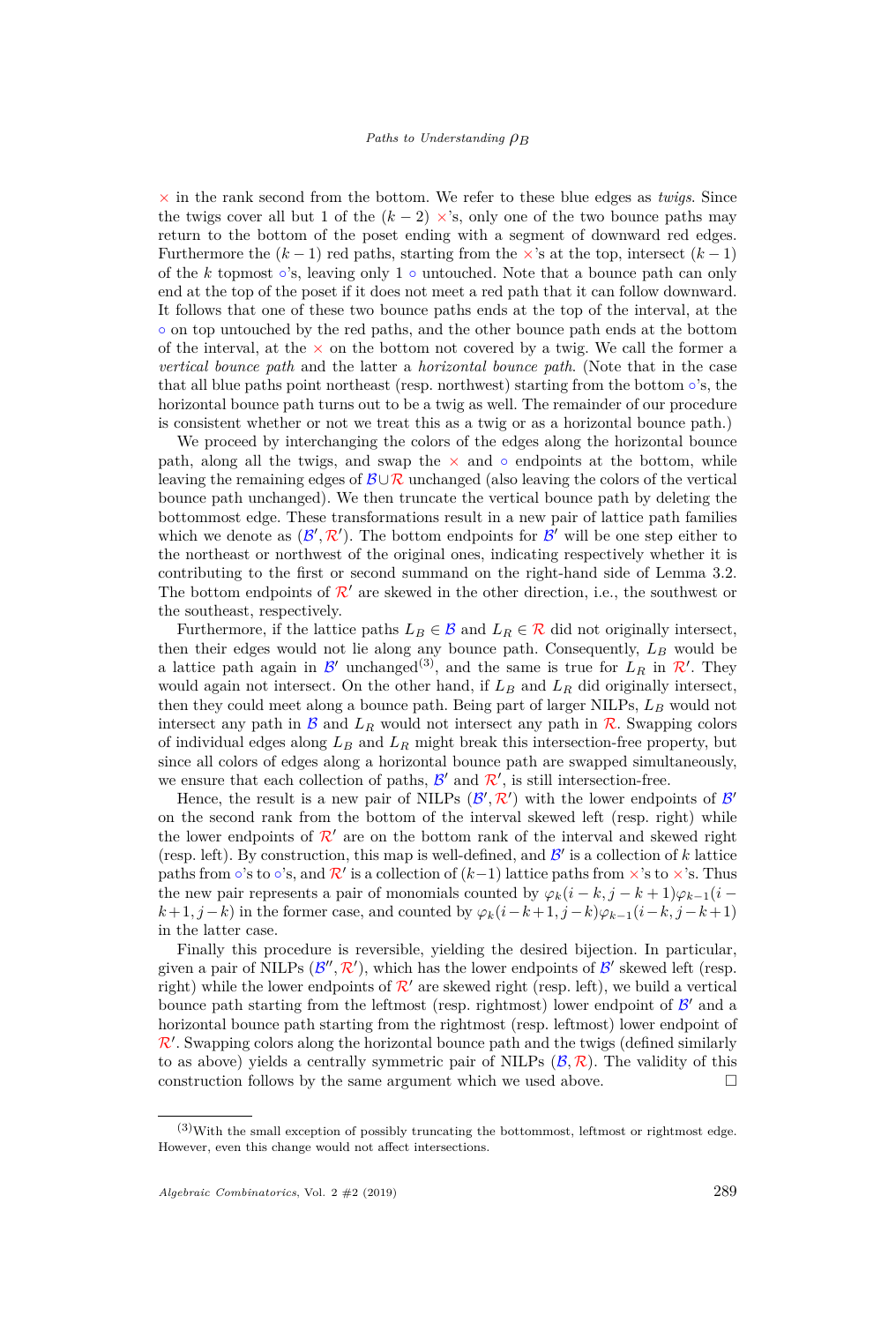#### G. Musiker & T. Roby

<span id="page-16-0"></span>EXAMPLE 3.3. Let  $k = 5$ , and consider the following pair of families of NILPs,  $(\mathcal{B}, \mathcal{R})$ shown in (blue, red) in  $\circlearrowleft_{(i-5,j-5)}^5 \cup \circlearrowleft_{(i-4,j-4)}^4$ , with  $r - i = s - j = 2$ . (Double edges shown in plum are used to represent one edge of each color because of limitations of our drawing package.)



We create bounce paths and twigs as follows.



Note that the leftmost bounce path is vertical, i.e., it ends at the top, so its colors remain the same. The rightmost (horizontal) bounce path traverses the poset as follows: NE, NE, NE, NW, NW, SW, NW, SW, SE, NE, SE, SW, NW, SW, NW, NW, SW, SW, NW, SW, SE. We interchange the colors along the twigs and the rightmost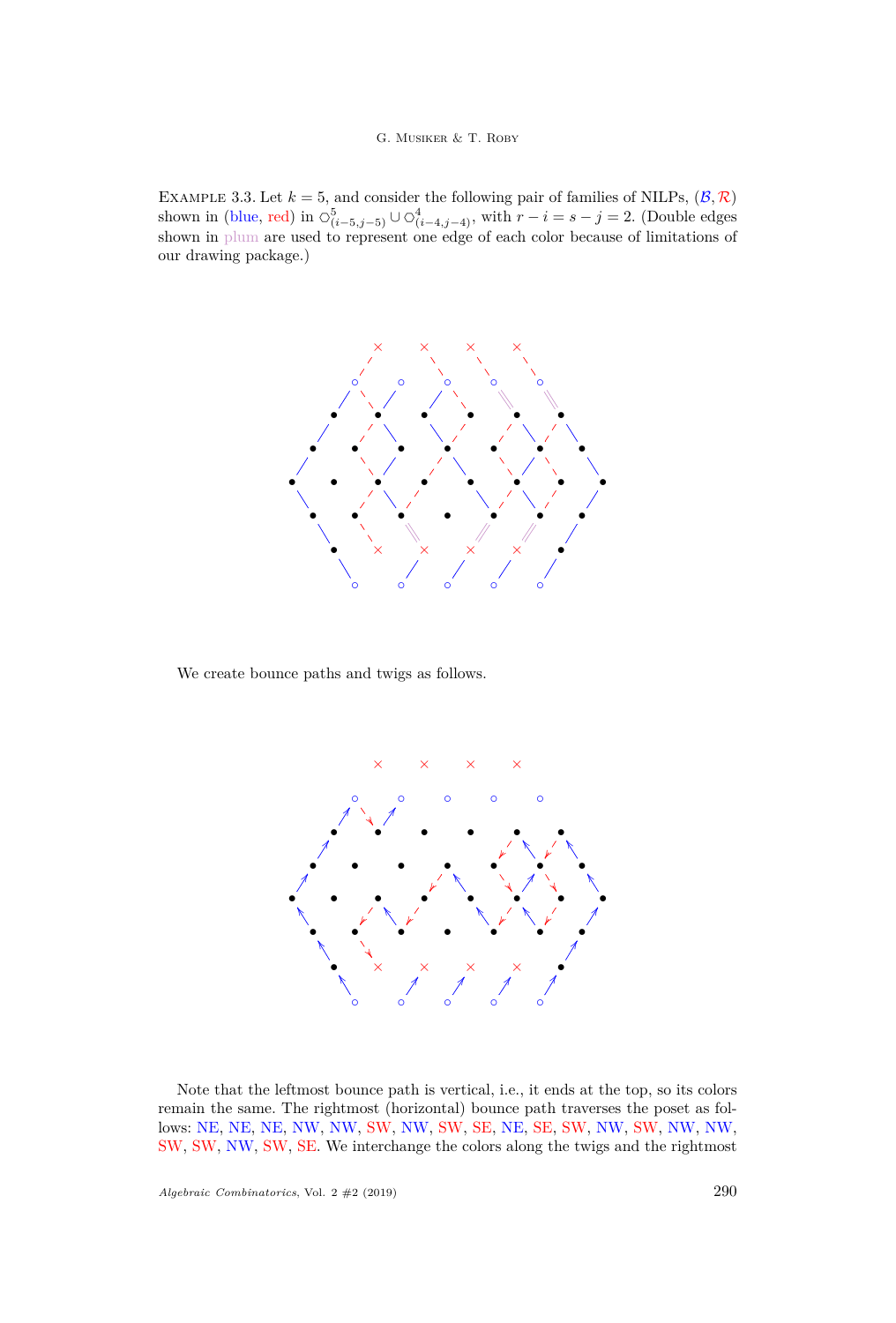*Paths to Understanding ρ<sup>B</sup>*

bounce path, which is horizontal.



We then fill in the original edges (with their original colors) and swap  $\times$  and  $\circ$  at the bottom.



Finally, we shorten the vertical bounce path by one edge, replacing  $\times \mapsto \bullet$  with  $\bullet \mapsto \circ$ so that the new starting point of the blue path is at the same level as the other paths in  $\mathcal{B}'$ .



The result is a new pair of NILPs  $(\mathcal{B}', \mathcal{R}')$ . In this example, the lower endpoints of B' are now skewed left, representing a monomial in  $\varphi_5(i-4, j-5)$ , while those of R' are skewed right, representing a monomial in  $\varphi_4(i-5,j-4)$ . In other examples, the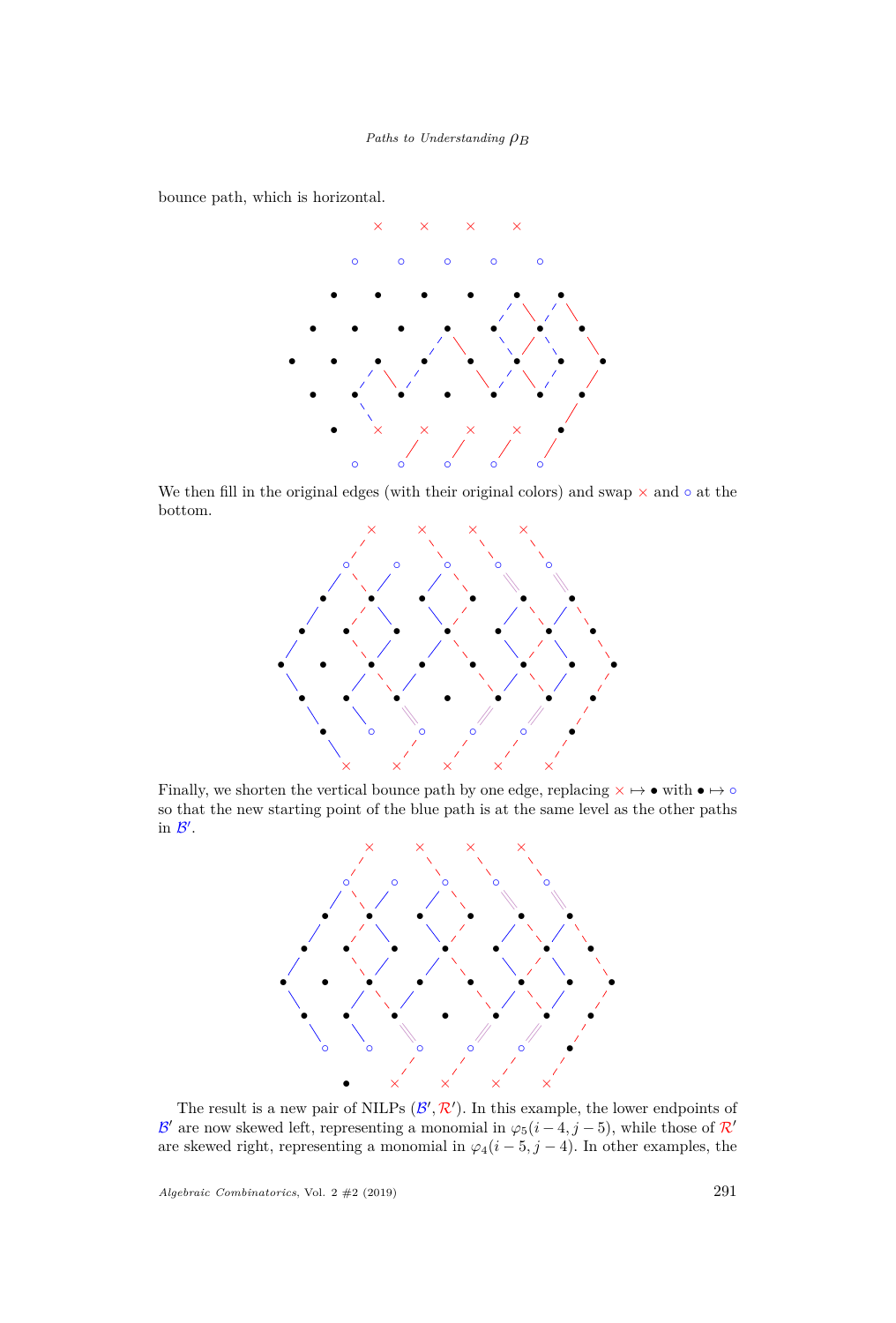#### G. MUSIKER & T. ROBY

skewing will be opposite, giving a pair  $(\mathcal{B}', \mathcal{R}')$  corresponding to a pair of monomials counted by  $\varphi_5(i-5, j-4)\varphi_4(i-4, j-5)$ .

The next lemma allows us to handle cases where shifting the point  $(i, j)$  by  $(-k, -k)$ lands outside of the poset *P*. In such cases we shift the point back inside *P* so that the lattice paths are well defined, shifting the indices of the *A*-variables accordingly.

<span id="page-18-0"></span>LEMMA 3.4. *For i*, *j*, *k such that*  $(i, j) \in [0, r] \times [0, s]$  *and*  $([k - i]_+ + [k - j]_+) \leq k$  $(r + s + 1)$ *, we have the Plücker-like relation:* 

$$
\mu^{([k-j]_+,[k-i]_+)} \varphi_{k-M_{00}}(i-k+M_{00},j-k+M_{00})
$$
\n
$$
\cdot \mu^{([k-j-1]_+,[k-i-1]_+)} \varphi_{k-1-M_{11}}(i-k+1+M_{11},j-k+1+M_{11})
$$
\n
$$
= \mu^{([k-j]_+,[k-i-1]_+)} \varphi_{k-M_{10}}(i-k+1+M_{10},j-k+M_{10})
$$
\n
$$
\cdot \mu^{([k-j-1]_+,[k-i]_+)} \varphi_{k-1-M_{01}}(i-k+M_{01},j-k+1+M_{01})
$$
\n
$$
+ \mu^{([k-j-1]_+,[k-i]_+)} \varphi_{k-M_{01}}(i-k+M_{01},j-k+1+M_{01})
$$
\n
$$
\cdot \mu^{([k-j]_+,[k-i-1]_+)} \varphi_{k-1-M_{10}}(i-k+1+M_{10},j-k+M_{10}),
$$

 $where M_{00} = [k - i]_{+} + [k - j]_{+}, M_{11} = [k - i - 1]_{+} + [k - j - 1]_{+}, M_{01} = [k - i]_{+} +$  $[k - j - 1]_+$ *, and*  $M_{10} = [k - i - 1]_+ + [k - j]_+$ *.* 

This result includes Lemma [3.2](#page-14-0) as a special case since  $1 \leq k \leq \min\{i, j\}$  implies that  $[k - i]_+ = [k - j]_+ = 0$  and therefore  $([k - i]_+ + [k - j]_+) \leq k \leq (r + s + 1)$  immediately holds. We use Lemma [3.4](#page-18-0) to complete the proof of case [\(a\)](#page-7-1) of Theorem [2.7.](#page-7-0) Part [\(b\)](#page-7-2) is handled by a separate argument.

*Proof.* We prove this more general case by extending the domain where Lemma [3.2](#page-14-0) holds and then specializing to the case we need. In particular, we extend the rectangular poset  $[0, r] \times [0, s]$  by embedding it inside  $\{-r - s, -r - s + 1, \ldots, r - 1, r\} \times$ {−*r*−*s,* −*r*−*s*+1*, . . . , s*−1*, s*}. Inside of this larger rectangular poset, build the order filter with base  $(i - k, j - k)$  noting that each or both of these coordinates could now be negative (and therefore would have been outside the original  $[0, r] \times [0, s]$  poset).

Let  $\Phi_k(i-k,j-k)$  denote the set of non-intersecting lattice paths (NILPs) in this order filter. Following Lemma [3.2,](#page-14-0) we have a combinatorial bijection

$$
\Phi_k(i-k,j-k) \times \Phi_{k-1}(i-k+1,j-k+1) \n\to \Phi_k(i-k+1,j-k) \times \Phi_{k-1}(i-k,j-k+1) \n\bigcup \Phi_k(i-k,j-k+1) \times \Phi_{k-1}(i-k+1,j-k)
$$

where the right-hand side is a disjoint union.

We let  $\Phi_k(a, b)^{(c,d)}$  be shorthand for the subset of NILPs in the order filter based at point  $(a, b)$  such that the lattice paths from  $\{s_1, s_2, \ldots, s_c\}$  to  $\{t_1, t_2, \ldots, t_c\}$  (ordered left-to-right in their respective ranks of  $\{-r - s, -r - s + 1, \ldots, r\} \times \{-r - s, -r - s\}$  $s + 1, \ldots, s$  each traverse the leftmost possible route in the order filter and the lattice paths from { $s_{k-d+1}, s_{k-d+2}, \ldots, s_k$ } to { $t_{k-d+1}, t_{k-d+2}, \ldots, t_k$ } traverse the rightmost routes. We refer to such NILPs as *(c,d)-boundary hugging*. This notation is well-defined whenever  $k \geqslant c + d$ .

Using this notation, we claim that the above restricts to a bijection

<span id="page-18-1"></span>
$$
(12) \quad \Phi_k(i-k,j-k)^{([k-j]_+,[k-i]_+)} \times \Phi_{k-1}(i-k+1,j-k+1)^{([k-j-1]_+,[k-i-1]_+)} \n\to \Phi_k(i-k+1,j-k)^{([k-j]_+,[k-i-1]_+)} \times \Phi_{k-1}(i-k,j-k+1)^{([k-j-1]_+,[k-i]_+)} \n\bigcup \Phi_k(i-k,j-k+1)^{([k-j-1]_+,[k-i]_+)} \times \Phi_{k-1}(i-k+1,j-k)^{([k-j]_+,[k-i-1]_+)}
$$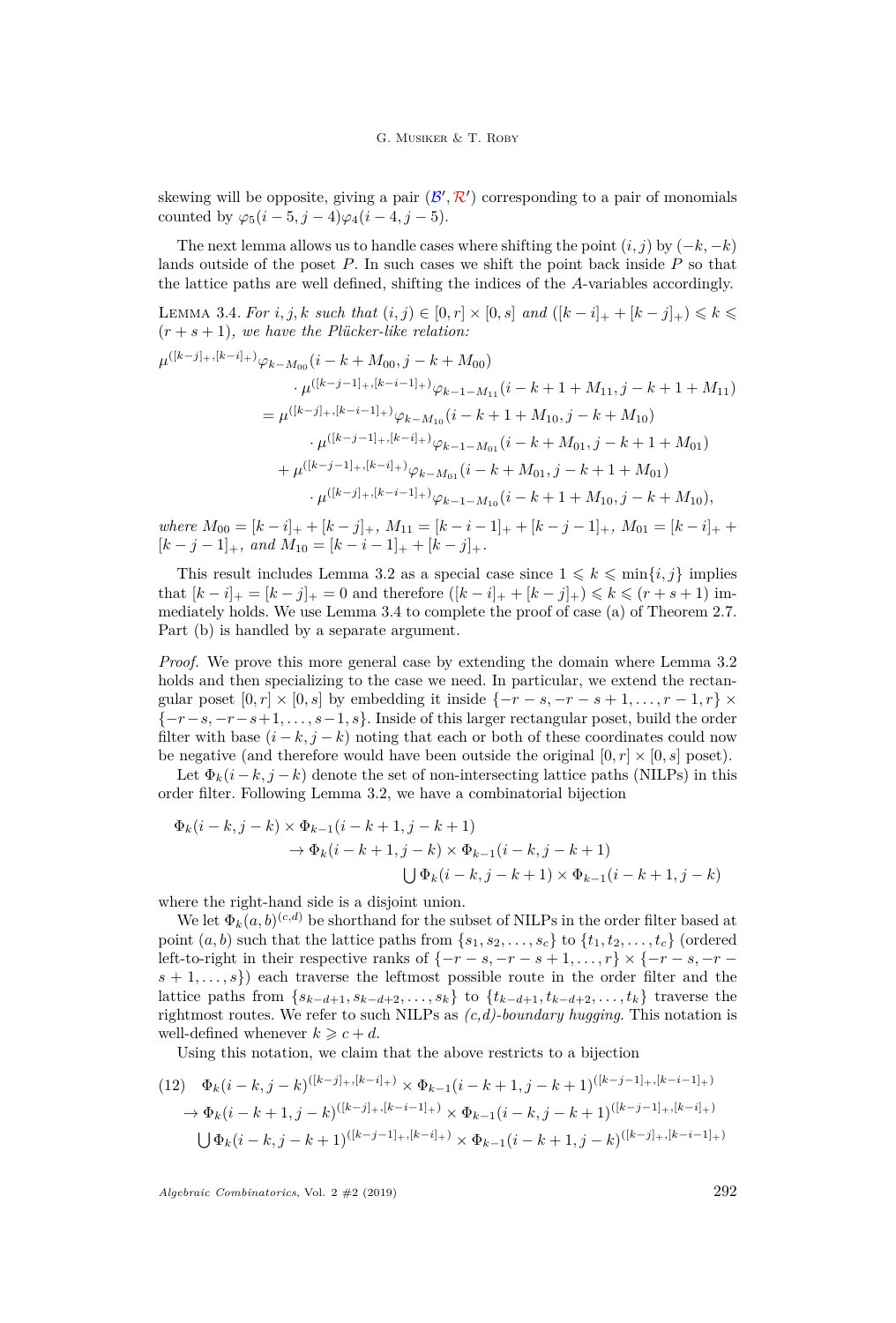Note that we have assumed that  $k \geqslant [k - i]_+ + [k - j]_+$ , so all six of these sets are well-defined.

To see this, consider Figure  $4(a)$  $4(a)$ . Consider a pair of NILPs, satisfying the boundary hugging restriction, associated to

$$
\Phi_k(i-k,j-k)^{([k-j]_+, [k-i]_+)} \times \Phi_{k-1}(i-k+1,j-k+1)^{([k-j-1]_+, [k-i-1]_+)}.
$$

Without loss of generality, assume in our configuration that the *horizontal bounce path* starts from the *rightmost*  $\circ$ . We hence swap the colors on the right but leave them unchanged on the left except for the twigs. (If the horizontal bounce path starts from the leftmost  $\circ$  instead, we use the mirror image.)

After this swap, we have a configuration that has the form of Figure [4\(](#page-20-0)b). In particular the pattern of upward steps and downward steps starting from the bottom of the horizontal bounce path changes the colors of the rightmost boundary hugging blue and red paths in a predictable way. Furthermore, the horizontal bounce path cannot reach the leftmost  $[k-j]_+$  boundary hugging blue paths since the red steps are downward steps and cannot intersect the blue steps that are pointed down and to the left. The resulting configuration after the swap corresponds to a pair of NILPs associated to the product

$$
\Phi_k(i-k+1,j-k)^{([k-j]_+, [k-i-1]_+)} \times \Phi_{k-1}(i-k,j-k+1)^{([k-j-1]_+, [k-i]_+)}
$$

Furthermore, because we have used boundary hugging paths as constructed above, the only elements of these order filters left uncovered by any of these six sets of NILPs are elements that are in the original  $[0, r] \times [0, s]$  poset, i.e., with nonnegative entries for both coordinates. Consequently, the map defined by [\(12\)](#page-18-1) yields a weightpreserving-bijection after weighting NILPs  $\mathcal L$  by the products of the  $A_{cd}$ 's for points  $(c, d) \in [0, r] \times [0, s]$  left uncovered by  $\mathcal{L}$ . We end up associating the lattice paths in  $\Phi_k(i-k,j-k)^{([k-j]_+, [k-i]_+)}$  to an order filter that has the element  $(r-[k-j]_+, s-j]$  $[k - i]_{+}$  as its top (rather than  $(r, s)$ ).

We then obtain Lemma [3.4](#page-18-0) as written by translating the bottom and top of the order filter. Hence, for each  $\epsilon_i, \epsilon_j \in \{0, 1\}$ , the subset  $\Phi_k(i - k + \epsilon_i, j - k + \epsilon_j)$  $(\epsilon_j)^{([k-j-\epsilon_j]_+, [k-i-\epsilon_i]_+)}$  has

$$
\mu^{([k-j-\epsilon_j]_+, [k-i-\epsilon_i]_+)} \varphi_{k-M_{\epsilon_i\epsilon_j}}(i-k+M_{\epsilon_i\epsilon_j}, j-k+M_{\epsilon_i\epsilon_j})
$$

as its generating function.  $\Box$ 

*.*

EXAMPLE 3.5. We consider the NILPs illustrated in Figure  $4(a)$  $4(a)$ . In this case,  $[k-j]_+ = 3$  and  $[k-i]_+ = 2$  so that we have  $(3, 2)$ -boundary hugging blue paths and (2*,* 1)-boundary hugging red paths. In this example, the *horizontal bounce path* starts from the *rightmost* ◦ (as opposed to the leftmost ◦). After swapping colors along the horizontal bounce path, we get the NILPs of Figure [4](#page-20-0)(b) with (3*,* 1)-boundary hugging blue paths, which are left-justified, and (2*,* 2)-boundary hugging red paths, which are right-justified.

3.3. PROOF OF THEOREM [2.7](#page-7-0)[\(a\)](#page-7-1). We consider the off-boundary case where  $(i, j)$ both covers and is covered by two elements of *P*. Under this hypothesis, we have the following identity by the definition of birational rowmotion:

$$
\rho_B^{k+1}(i,j) = \frac{\left(\rho_B^k(i,j-1) + \rho_B^k(i-1,j)\right)\left(\rho_B^{k+1}(i+1,j) + \rho_B^{k+1}(i,j+1)\right)}{\rho_B^k(i,j)}.
$$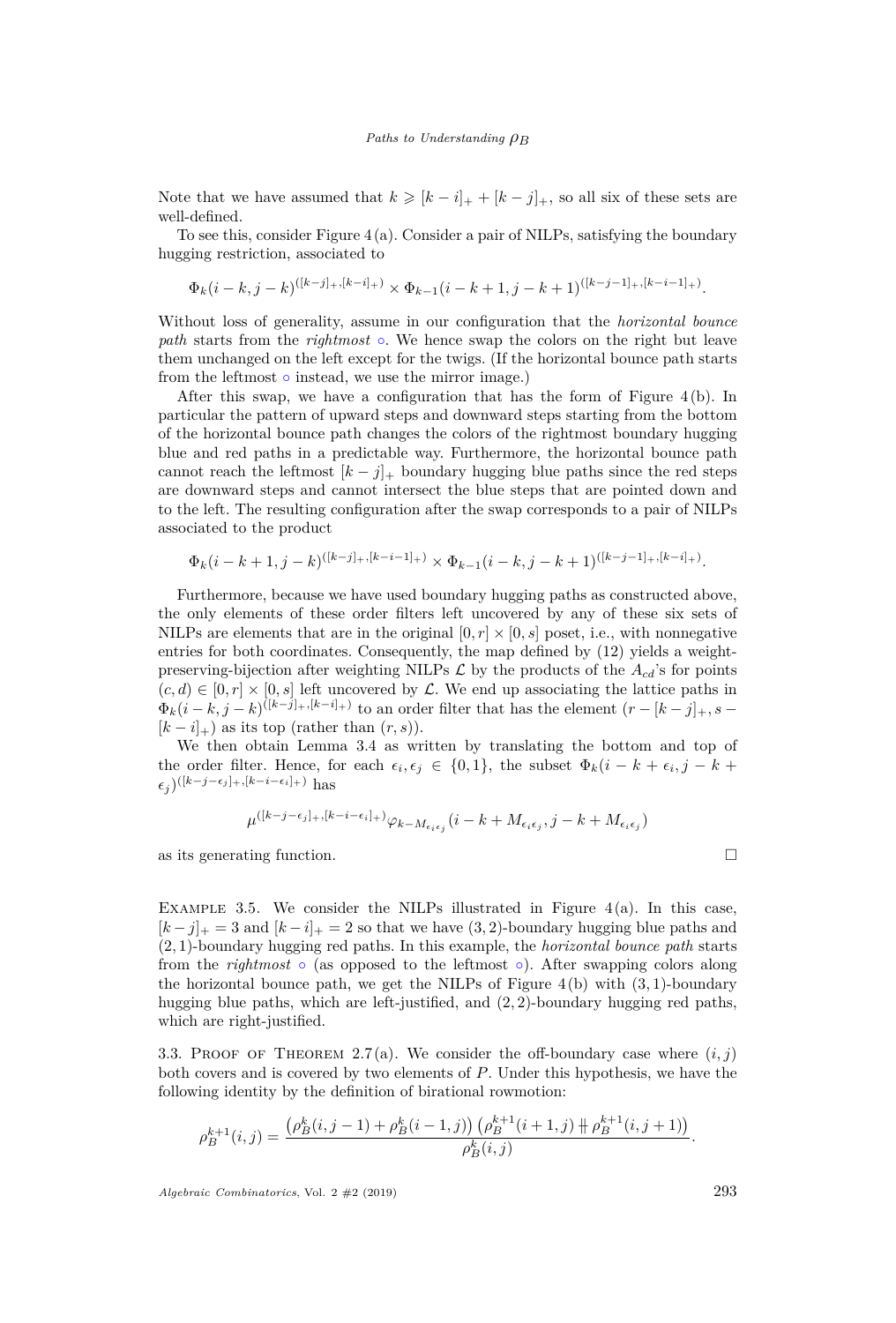

<span id="page-20-0"></span>

Figure 4. (a) Illustrating a pair of NILPs which are (3*,* 2)-boundary hugging and (2*,* 1)-boundary hugging, respectively. (b) After applying our bijection, we have (3*,* 1)-boundary hugging NILPs and (2*,* 2) boundary hugging NILPs.

By induction on *k*, and the fact that we apply birational rowmotion from top to bottom, we can rewrite this formula as

$$
\frac{\left(\frac{A}{B} + \frac{C}{D}\right)\left(\frac{B}{G} + \frac{D}{H}\right)}{\frac{E}{F}} = \frac{\left(\frac{A}{B} + \frac{C}{D}\right)\left(\frac{BD}{DG + BH}\right)}{\frac{E}{F}}
$$
\n
$$
= \left(\frac{AD + BC}{BD}\right)\left(\frac{BD}{DG + BH}\right)\left(\frac{F}{E}\right)
$$
\n
$$
= \frac{D\frac{A}{E} + B\frac{C}{E}}{D\frac{C}{F} + B\frac{H}{F}}
$$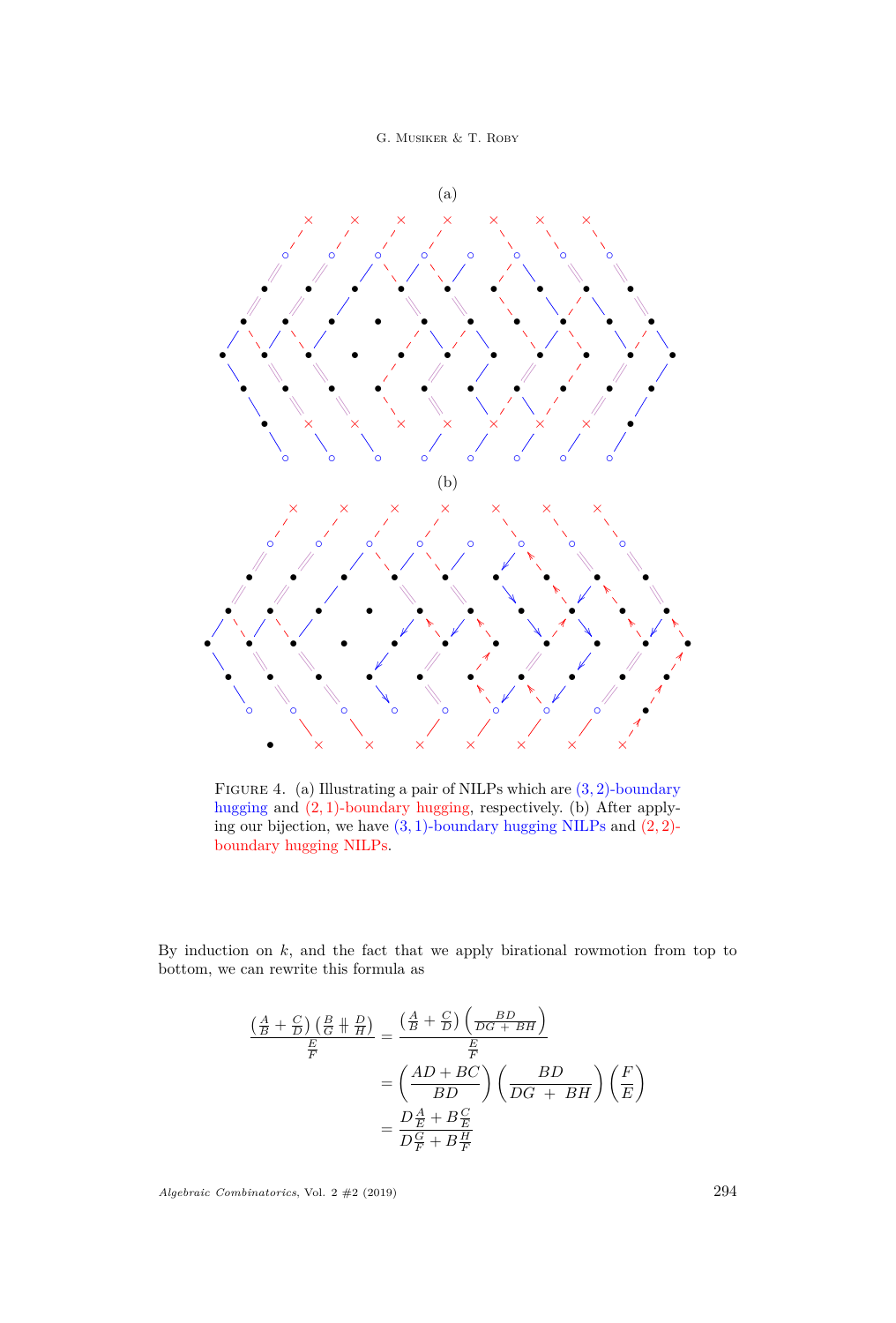where

$$
A = \mu^{([k-j]_+,[k-1-i]_+)} \varphi_{k-1-M_{10}}(i-k+1+M_{10}, j-k+M_{10})
$$
  
\n
$$
B = \mu^{([k-j]_+,[k-1-i]_+)} \varphi_{k-M_{10}}(i-k+1+M_{10}, j-k+M_{10})
$$
  
\n
$$
C = \mu^{([k-1-j]_+,[k-i]_+)} \varphi_{k-1-M_{01}}(i-k+M_{01}, j-k+1+M_{01})
$$
  
\n
$$
D = \mu^{([k-i]_+,[k-1-j]_+)} \varphi_{k-M_{01}}(i-k+M_{01}, j-k+1+M_{01})
$$
  
\n
$$
E = \mu^{([k-1-j]_+,[k-1-i]_+)} \varphi_{k-M_{11}}(i-k+1+M_{11}, j-k+1+M_{11})
$$
  
\n
$$
F = \mu^{([k-1-j]_+,[k-1-i]_+)} \varphi_{k-M_{11}}(i-k+1+M_{11}, j-k+1+M_{11})
$$
  
\n
$$
G = \mu^{([k-j]_+,[k-1-i]_+)} \varphi_{k+1-M_{10}}(i-k+1+M_{10}, j-k+M_{10})
$$
  
\n
$$
H = \mu^{([k-1-j]_+,[k-i]_+)} \varphi_{k+1-M_{01}}(i-k+M_{01}, j-k+1+M_{01})
$$

using  $M_{\epsilon_i, \epsilon_j} = [k - i - \epsilon_i]_+ + [k - j - \epsilon_j]_+$  for  $\epsilon_i, \epsilon_j \in \{0, 1\}.$ 

To prove Theorem [2.7](#page-7-0)[\(a\),](#page-7-1) it therefore suffices to prove, using this above shorthand, that

$$
D\frac{A}{E} + B\frac{C}{E} = \mu^{([k-j]_+, [k-i]_+)}\varphi_{k-M_{00}}(i-k+M_{00}, j-k+M_{00})
$$

and

$$
D\frac{G}{F} + B\frac{H}{F} = \mu^{([k-j]_+, [k-i]_+)} \varphi_{k+1-M_{00}}(i-k+M_{00}, j-k+M_{00}).
$$

Letting

$$
\alpha = \mu^{([k-j]_+,[k-i]_+)} \varphi_{k-M_{00}}(i-k+M_{00},j-k+M_{00})
$$
  
and 
$$
\beta = \mu^{([k-j]_+,[k-i]_+)} \varphi_{k+1-M_{00}}(i-k+M_{00},j-k+M_{00}),
$$

we note that these two equations, i.e.,

$$
\alpha E = BC + DA
$$
 and  $\beta F = GD + HB$ ,

both follow from two applications<sup>(4)</sup> of Lemma [3.4.](#page-18-0)

REMARK 3.6. The proof is analogous in cases where the element  $(i, j)$  covers (or is covered by) only a single element, with some of the terms in the above expression being replaced with a 1 or a 0.

3.4. PROOF OF THEOREM  $2.7(b)$  $2.7(b)$ . Before continuing with the proof in the case when  $M > k$ , we note the following simplified formula in the special case when  $M = k$ .

<span id="page-21-0"></span>CLAIM 3.7. *Under the hypotheses of Theorem [2.7](#page-7-0), if*  $M = k$  *(i.e.,*  $i + j = k$ *) then* 

$$
\rho_B^{k+1}(i,j) = \mu^{(i,j)}\left(\frac{\varphi_0(i,j)}{\varphi_1(i,j)}\right) = \mu^{(i,j)}\rho_B^1(i,j) = \frac{1}{x_{r-i,s-j}}.
$$

*Proof.* The first two equalities follow from Theorem [2.7](#page-7-0)[\(a\),](#page-7-1) while we prove the last equality as follows. Since the principal order filter  $\bigvee_{(i,j)}$  is isomorphic to the product of chains  $[0, r - i] \times [0, r - j]$ , we easily reduce the claim to the case  $i = j = k = 0$ , i.e., it suffices to show the last equality of

$$
\rho_B^1(0,0) = \frac{\varphi_0(0,0)}{\varphi_1(0,0)} = \frac{\prod_{p=0}^r \prod_{q=0}^s A_{pq}}{\sum_{\mathcal{L} \in S_1(0,0)} \prod_{\substack{(i,j) \in \mathcal{O}_{(0,0)}^1 \\ (i,j) \notin L_1}} A_{ij}} = \frac{1}{x_{r,s}}
$$

In this situation, our family of lattice paths reduces to a single lattice path *L*1, the numerator can be thought of as  $\prod_{(p,q)\in P} A_{pq}$ , and  $\bigcirc_{(0,0)}^1 = P$  as well. By clearing

<sup>(4)</sup>The second equation follows from substituting *k* by  $k + 1$ , *i* by  $i + 1$ , and *j* by  $j + 1$ .

*Algebraic Combinatorics*, Vol. 2 #2 (2019) 295

*.*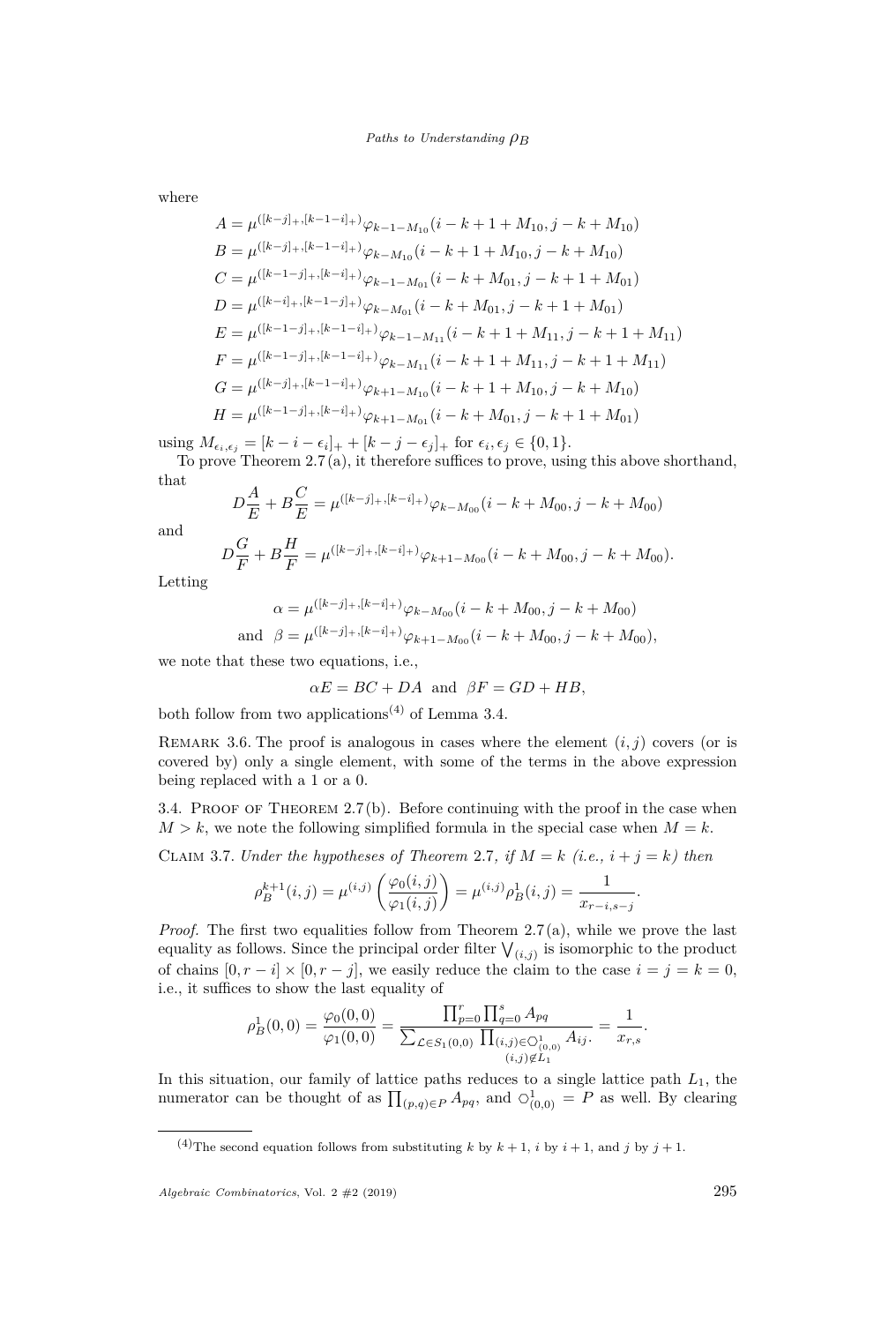denominators and dividing through by the double-product we equivalently need to show the following:

<span id="page-22-0"></span>CLAIM 3.8.

$$
\sum_{\mathcal{L}\in S_1(0,0)} \prod_{(i,j)\in L_1} A_{ij}^{-1} = x_{r,s}.
$$

*Proof.* For the base case  $s = 0$ , we get that *P* is a chain of length *r* and the only lattice path consists of every element of *P*. In this case  $A_{i0} = \frac{x_{i,0}}{x_{i,1}}$  $\frac{x_{i,0}}{x_{i-1,0}}$  for  $i \in [r]$ , with  $A_{00} = x_{00}$ , so the single summand is the telescoping product

$$
\frac{x_{0,0}}{1} \cdot \frac{x_{1,0}}{x_{0,0}} \cdot \frac{x_{2,0}}{x_{1,0}} \cdot \dots \cdot \frac{x_{r,0}}{x_{r-1,0}} = x_{r,0}
$$

as required. Symmetrically, the claim also holds for *r* = 0 and any *s*. Now suppose that *rs >* 0 and that the claim holds for every rectangular poset whose dimensions are strictly smaller than  $[0, r] \times [0, s]$ . Set  $\mathfrak{L}(p, q) := \{\text{lattice paths from } (0, 0) \text{ to } (p, q)\}.$ Any lattice path from  $(0,0)$  to  $(r, s)$  must go through either  $(r-1, s)$  or  $(r, s-1)$ . Thus,

$$
\sum_{\mathcal{L}\in S_1(0,0)}\prod_{(i,j)\in L_1} A_{ij}^{-1} = A_{r,s}^{-1} \sum_{L\in \mathfrak{L}(r-1,s)}\prod_{(i,j)\in L} A_{ij}^{-1} + A_{r,s}^{-1} \sum_{L\in \mathfrak{L}(r,s-1)}\prod_{(i,j)\in L} A_{ij}^{-1}
$$

$$
= A_{r,s}^{-1}(x_{r-1,s} + x_{r,s-1})
$$

$$
= x_{r,s},
$$

using the induction hypothesis and the definition of  $A_{i,j}$ . This finishes the proofs of both Claim [3.8](#page-22-0) and Claim [3.7.](#page-21-0)

We next consider the case when  $M = k + 1$  (i.e.,  $i + j = k - 1$ ). We start with the degenerate case  $\rho_B^2(0,0) = \frac{\rho_B^2(1,0) + \rho_B^2(0,1)}{\rho_B^1(0,0)} = \frac{\frac{1}{x_{r-1,s}} + \frac{1}{x_{r,s-1}}}{\frac{1}{x_{rs}}} = \frac{\frac{1}{x_{r-1,s} + x_{r,s-1}}}{\frac{1}{x_{rs}}}$  $\frac{1}{A_{rs}}$ . Note here that we used Claim [3.7](#page-21-0) to simplify the calculations. Continuing by  $induction<sup>(5)</sup>$ ,

$$
\rho_B^{k+1}(i,j) = \frac{\left(\rho_B^k(i,j-1) + \rho_B^k(i-1,j)\right)\left(\rho_B^{k+1}(i+1,j) + \rho_B^{k+1}(i,j+1)\right)}{\rho_B^k(i,j)}.
$$

Using Claim [3.7](#page-21-0) and the inductive hypothesis, the right-hand side simplifies to

$$
\frac{\left(\frac{1}{\rho_B^{k-1-(i+j-1)}(r-i,s-j+1)} + \frac{1}{\rho_B^{k-1-(i+j-1)}(r-i+1,s-j)}\right) (1/x_{r-i-1,s-j} + 1/x_{r-i,s-j-1})}{1/x_{r-i,s-j}} - \frac{1}{\rho_B^1(r-i,s-j+1)} + \frac{1}{\rho_B^1(r-i+1,s-j)}\right) \frac{1}{A_{r-i,s-j}}.
$$

Using Equation [\(10\)](#page-14-1), we can expand this out further as (assuming  $i + j = k - 1$ )

$$
\rho_B^{k+1}(i,j) = \left( \sum_{\substack{\text{paths } L \\ \text{from } (r-i,s-j+1)}} \frac{1}{\prod_{(p,q)\in L} A_{pq}} + \sum_{\substack{\text{paths } L \\ \text{from } (r-i+1,s-j)}} \frac{1}{\prod_{(p,q)\in L} A_{pq}} \right) \frac{1}{A_{r-i,s-j}}.
$$

*Algebraic Combinatorics*, Vol. 2 #2 (2019) 296

 $\overline{ }$ 

 $\sqrt{2}$ 

 $(5)$ As above, if  $(i, j)$  only covers one element, we have a single summand rather than two inside the left parenthesis.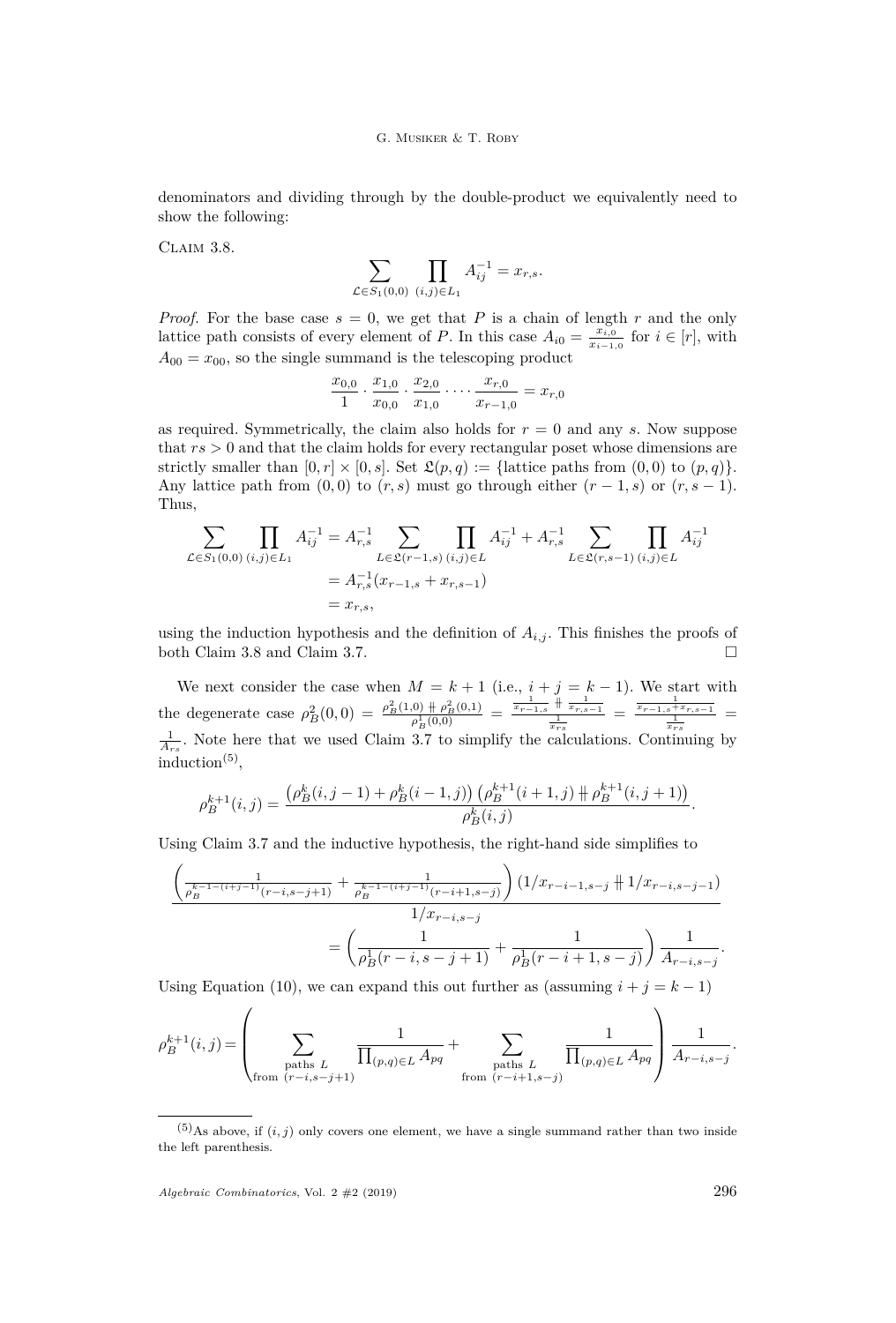Any lattice path connecting  $(r - i, s - j)$  to  $(r, s)$  either goes through  $(r - i, s - j + 1)$ or through  $(r - i + 1, s - j)$ . Combining these into a single sum over lattice paths, we get

$$
\rho_B^{k+1}(i,j) = \sum_{\text{paths } L \text{ from } (r-i,s-j)} \frac{1}{\prod_{(p,q)\in L} A_{pq}} = \frac{\varphi_1(r-i,s-j)}{\varphi_0(r-i,s-j)} = \frac{1}{\rho_B^1(r-i,s-j)},
$$

agreeing with Theorem [2.7](#page-7-0)[\(b\)](#page-7-2) when  $k = i + j + 1$ .

Lastly, when  $M > k + 1$ , we use Theorem [2.7](#page-7-0)[\(b\)](#page-7-2) inductively to obtain

$$
\rho_{B}^{k+1}(i,j)
$$
\n
$$
= \frac{\left(\rho_{B}^{k}(i,j-1) + \rho_{B}^{k}(i-1,j)\right)\left(\rho_{B}^{k+1}(i+1,j) + \rho_{B}^{k+1}(i,j+1)\right)}{\rho_{B}^{k}(i,j)}
$$
\n
$$
= \frac{\left(\frac{1}{\rho_{B}^{k-i-j}(r-i,s-j+1)} + \frac{1}{\rho_{B}^{k-i-j}(r-i+1,s-j)}\right)\left(\frac{1}{\rho_{B}^{k-1-i-j}(r-i-1,s-j)} + \frac{1}{\rho_{B}^{k-1-i-j}(r-i,s-j-1)}\right)}{\rho_{B}^{k-1-i-j}(r-i,s-j)}
$$
\n
$$
= \left(\frac{\left(\rho_{B}^{K+1}(I,J+1) + \rho_{B}^{K+1}(I+1,J)\right)\left(\rho_{B}^{K}(I-1,J) + \rho_{B}^{K}(I,J-1)\right)}{\rho_{B}^{K}(I,J)}\right)^{-1}
$$
\n
$$
= \frac{1}{\rho_{B}^{K+1}(I,J)},
$$
\n1. 
$$
K, \quad i, I, \quad i, I, \quad i, I, \quad i, I, \quad i, I, \quad i, I, \quad i, I, \quad i, I, \quad i, I, \quad i, I, \quad i, I, \quad i, I, \quad i, I, \quad i, I, \quad i, I, \quad i, I, \quad i, I, \quad i, I, \quad i, I, \quad i, I, \quad i, I, \quad i, I, \quad i, I, \quad i, I, \quad i, I, \quad i, I, \quad i, I, \quad i, I, \quad i, I, \quad i, I, \quad i, I, \quad i, I, \quad i, I, \quad i, I, \quad i, I, \quad i, I, \quad i, I, \quad i, I, \quad i, I, \quad i, I, \quad i, I, \quad i, I, \quad i, I, \quad i, I, \quad i, I, \quad i, I, \quad i, I, \quad i, I, \quad i, I, \quad i, I, \quad i, I, \quad i, I, \quad i, I, \quad i, I, \quad i, I, \quad i, I, \quad i, I, \quad i, I, \quad i, I, \quad i, I, \quad i, I, \quad i, I, \quad i, I, \quad i, I, \quad i, I
$$

where  $K = k - 1 - i - j$ ,  $I = r - i$ ,  $J = s - j$ . This finishes the proof.

3.5. Proof of file homomesy. In this section we use our main theorem to prove the file-homomesy result, Theorem [2.16.](#page-11-0) The proof is a mixture of straighforward cancellations directly from our formula and some subtle recombinations of terms, leading to a double-counting argument to show two products are equal. We start with an illustrative example that shows the initial cancellations.

<span id="page-23-0"></span>EXAMPLE 3.9. Let  $(r, s) = (4, 3)$ , and  $d = 2$ , with corresponding file  $F =$  $\{(4,2), (3,1), (2,0)\}.$  The following table displays the values (in terms of the  $\varphi$ polynomials) taken on by each element of the file across a  $\rho_B$ -period.

|         | (4, 2)                                                                                                                                                                                                                                                                                                                                                       | (3,1)                                                                                                                     | (2,0)                                                                                                                              |
|---------|--------------------------------------------------------------------------------------------------------------------------------------------------------------------------------------------------------------------------------------------------------------------------------------------------------------------------------------------------------------|---------------------------------------------------------------------------------------------------------------------------|------------------------------------------------------------------------------------------------------------------------------------|
| $k=0$   | $\varphi_0(4,\overline{2})$                                                                                                                                                                                                                                                                                                                                  | $\varphi_0(\overline{3,1})$                                                                                               | $\varphi_0(\overline{2,0})$                                                                                                        |
|         | $\varphi_1(4,2)$                                                                                                                                                                                                                                                                                                                                             | $\varphi_1(3,1)$                                                                                                          | $\varphi_1(2,0)$                                                                                                                   |
| $k=1$   | $\varphi_1(3,1)$                                                                                                                                                                                                                                                                                                                                             | $\varphi_1(2,0)$                                                                                                          | $\mu^{(1,0)}\left[\frac{\varphi_0(2,0)}{\varphi_1(2,0)}\right]$                                                                    |
|         | $\varphi_2(3,1)$                                                                                                                                                                                                                                                                                                                                             | $\varphi_2(2,0)$                                                                                                          |                                                                                                                                    |
| $k=2\,$ | $\frac{\varphi_2(2,0)}{2}$                                                                                                                                                                                                                                                                                                                                   | $\mu^{(1,0)}\begin{bmatrix} \frac{\varphi_1(2,0)}{\varphi_2(2,0)} \\ \frac{\varphi_2(2,0)}{\varphi_2(2,0)} \end{bmatrix}$ | $\mu^{(2,0)}\left[\frac{\varphi_0(2,0)}{\varphi_1(2,0)}\right] = \frac{1}{x_{23}}$                                                 |
|         | $\varphi_3(2,0)$                                                                                                                                                                                                                                                                                                                                             |                                                                                                                           |                                                                                                                                    |
| $k=3$   |                                                                                                                                                                                                                                                                                                                                                              |                                                                                                                           | $\varphi_1(2,3)$                                                                                                                   |
|         |                                                                                                                                                                                                                                                                                                                                                              |                                                                                                                           | $\varphi_0(2,3)$                                                                                                                   |
| $k=4$   |                                                                                                                                                                                                                                                                                                                                                              | $\mu^{(3,1)}\left[\frac{\varphi_0(\dot{3},\dot{1})}{\varphi_1(\dot{3},1)}\right]=\frac{1}{x_{12}}$                        | $\varphi_2(1,2)$                                                                                                                   |
|         |                                                                                                                                                                                                                                                                                                                                                              |                                                                                                                           | $\varphi_1(1,2)$                                                                                                                   |
| $k=5$   | $\mu^{(1,0)}\begin{bmatrix} \frac{\varphi_2(2,0)}{\varphi_3(2,0)} \\ \frac{\varphi_2(2,0)}{\varphi_3(2,0)} \\ \frac{\varphi_2(2,0)}{\varphi_3(2,0)} \\ \frac{\varphi_1(3,1)}{\varphi_2(3,1)} \end{bmatrix}$                                                                                                                                                  | $\varphi_1(1,2)$                                                                                                          | $\varphi_3(0,1)$                                                                                                                   |
|         |                                                                                                                                                                                                                                                                                                                                                              | $\varphi_0(1,2)$                                                                                                          | $\varphi_2(0,1)$                                                                                                                   |
|         | $\left \ \mu^{(4,2)}\left[\frac{\varphi_0(4,2)}{\varphi_1(4,2)}\right] = \frac{1}{x_{01}}\right $                                                                                                                                                                                                                                                            | $\varphi_2(0,1)$                                                                                                          |                                                                                                                                    |
| $k = 6$ |                                                                                                                                                                                                                                                                                                                                                              | $\varphi_1(0,1)$                                                                                                          |                                                                                                                                    |
| $k=7$   | $\varphi_1(0,1)$                                                                                                                                                                                                                                                                                                                                             |                                                                                                                           |                                                                                                                                    |
|         |                                                                                                                                                                                                                                                                                                                                                              | $\mu^{(0,1)}\left[\frac{\varphi_2(0,1)}{\varphi_1(0,1)}\right]$                                                           | $\mu^{(0,1)}\left[\frac{\varphi_3(0,1)}{\varphi_2(0,1)}\right]$<br>$\mu^{(1,2)}\left[\frac{\varphi_2(1,2)}{\varphi_1(1,2)}\right]$ |
|         | $k = 8 \begin{bmatrix} \overline{\varphi_0(0,1)} & \mu^{(1)} \end{bmatrix}$<br>$k = 8 \begin{bmatrix} \overline{\varphi_1(0,1)} & \mu^{(1)} \end{bmatrix}$<br>$k = 8 \mu^{(0,1)} \begin{bmatrix} \overline{\varphi_1(0,1)} \end{bmatrix} = x_{42} \mu^{(1,2)} \begin{bmatrix} \overline{\varphi_1(1,2)} \\ \overline{\varphi_0(1,2)} \end{bmatrix} = x_{31}$ |                                                                                                                           | $\mu^{(2,3)}\left[\frac{\varphi_1(2,3)}{\varphi_0(2,3)}\right] = x_{20}$                                                           |
|         |                                                                                                                                                                                                                                                                                                                                                              |                                                                                                                           |                                                                                                                                    |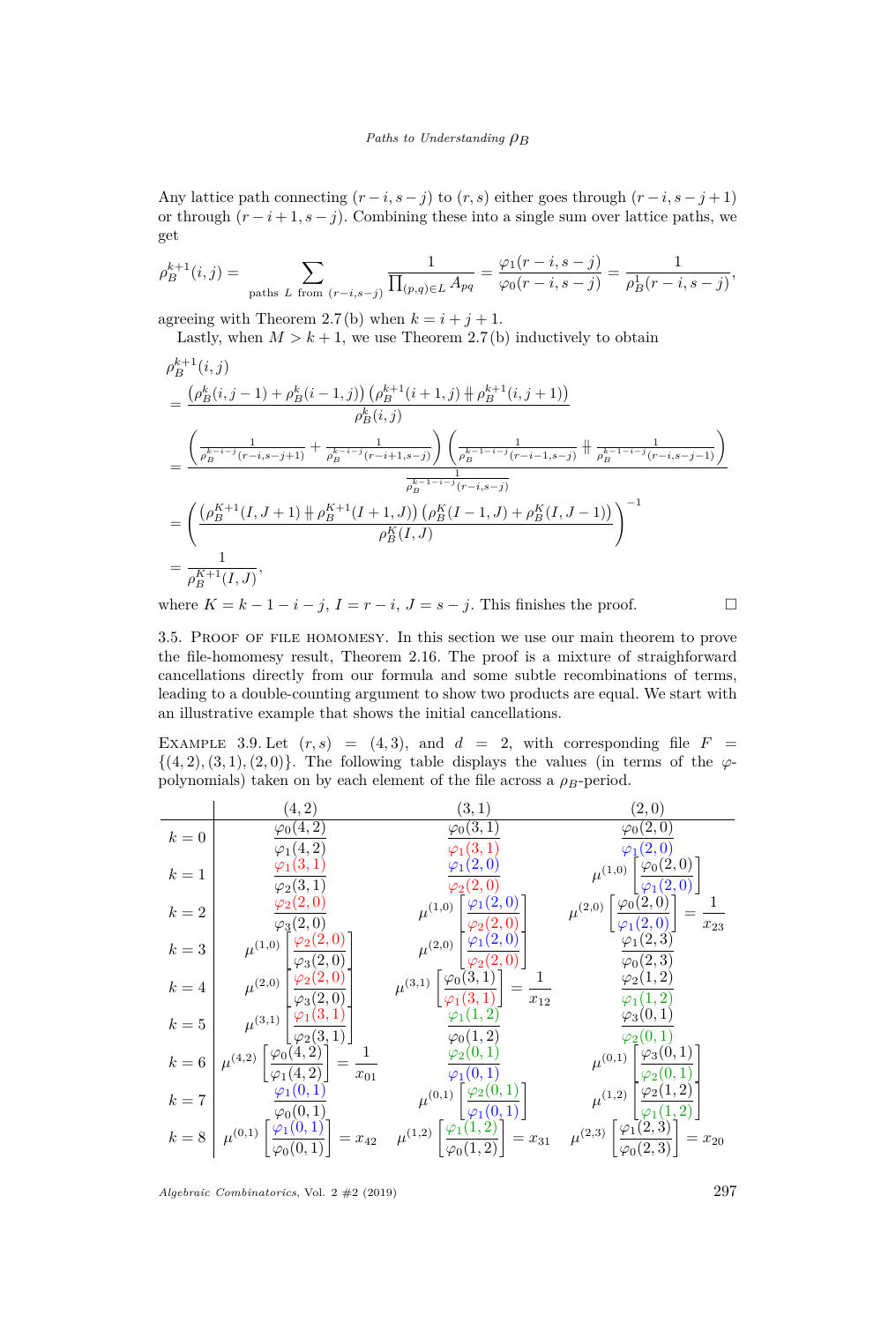We color code entries in red, blue, and green to pair numerators of one entry which agree with denominators of another entry, hence cancelling in the product of all values. The remaining entries either are equal to 1 or cancel each other out, as handled below.

For convenience we record them here, listing them down columns from left-to-right:

$$
\begin{split} &\left[\varphi_{0}(4,2)\varphi_{1}(4,2)^{-1}\varphi_{2}(3,1)^{-1}\varphi_{3}(2,0)^{-1}\mu^{(1,0)}\varphi_{3}(2,0)^{-1}\mu^{(2,0)}\varphi_{3}(2,0)^{-1}\right.\\ &\left.\mu^{(3,1)}\varphi_{2}(3,1)^{-1}\mu^{(4,2)}\varphi_{0}(4,2)\mu^{(4,2)}\varphi_{1}(4,2)^{-1}\varphi_{0}(0,1)^{-1}\mu^{(0,1)}\varphi_{0}(0,1)^{-1}\right]\\ &\cdot\left[\varphi_{0}(3,1)\mu^{(3,1)}\varphi_{0}(3,1)\varphi_{0}(1,2)^{-1}\mu^{(1,2)}\varphi_{0}(1,2)^{-1}\right]\\ &\cdot\left[\varphi_{0}(2,0)\mu^{(1,0)}\varphi_{0}(2,0)\mu^{(2,0)}\varphi_{0}(2,0)\varphi_{1}(2,3)\varphi_{0}(2,3)^{-1}\varphi_{2}(1,2)\varphi_{3}(0,1)\mu^{(0,1)}\varphi_{3}(0,1)\right.\\ &\left.\mu^{(1,2)}\varphi_{2}(1,2)\mu^{(2,3)}\varphi_{1}(2,3)\mu^{(2,3)}\varphi_{0}(2,3)^{-1}\right]. \end{split}
$$

*Proof of Theorem [2.16.](#page-11-0)* Continuing with the assumption that  $r \geq s$ , we start with the case  $d < s \leq r$  and consider iterations of birational rowmotion applied to the file  $\{(r - c, d - c)\}_{c=0}^d$ , i.e., to  $\{(r, d), (r - 1, d - 1), \ldots, (r - d, 0)\}$ . From Theorem [2.7](#page-7-0)[\(a\),](#page-7-1) we obtain the following values for  $\rho_B^{k+1}(r-c, d-c)$ :

$$
\frac{\varphi_k(r-c-k,d-c-k)}{\varphi_{k+1}(r-c-k,d-c-k)} \text{ for } 0 \leq k \leq d-c,
$$
  

$$
\mu^{(k+c-d,0)}\left[\frac{\varphi_{d-c}(r-d,0)}{\varphi_{d-c+1}(r-d,0)}\right] \text{ for } d-c \leq k \leq r-c,
$$
  

$$
\mu^{(k+c-d,k+c-r)}\left[\frac{\varphi_{d+r-k-2c}(k+c-d,k+c-r)}{\varphi_{d+r-k-2c+1}(k+c-d,k+c-r)}\right] \text{ for } r-c \leq k \leq r+d-2c.
$$

And we continue using Theorem [2.7](#page-7-0)[\(b\)](#page-7-2) to obtain further values for  $\rho_B^{k+1}(r-c, d-c)$ :

$$
\frac{\varphi_{k+2c-r-d}(r+d+1-k-c,r+s+1-k-c)}{\varphi_{k+2c-r-d-1}(r+d+1-k-c,r+s+1-k-c)}
$$
  
for  $r+d+1-2c \le k \le r+d+1-c$ ,  

$$
\mu^{(0,k+c-r-d-1)}\left[\frac{\varphi_{c+1}(0,s-d)}{\varphi_c(0,s-d)}\right]
$$
  
for  $r+d+1-c \le k \le r+s+1-c$ ,  

$$
\mu^{(k+c-r-s-1,k+c-r-d-1)}\left[\frac{\varphi_{r+s+2-k}(k+c-r-s-1,k+c-r-d-1)}{\varphi_{r+s+1-k}(k+c-r-s-1,k+c-r-d-1)}\right]
$$
  
for  $r+s+1-c \le k \le r+s+1$ .

Multiplying together these values over all elements in this file and for  $0 \leq k \leq r+s+1$ , many of these numerators and denominators cancel as we saw in Example [3.9.](#page-23-0) In particular, generically, the numerator of  $\rho_B^{k+1}(r-c, d-c)$  cancels with the denominator of  $\rho_B^k(r-c-1,d-c-1)$ . After these cancellations, we are left with the product of the following contributions:  $(19)$ 

<span id="page-24-1"></span><span id="page-24-0"></span>
$$
\left(\prod_{c=0}^{d-1} \varphi_0(r-c,d-c)\right) \left(\prod_{c=0}^{d-1} \mu^{(r-c,d-c)}\left[\varphi_0(r-c,d-c)\right]\right) \left(\prod_{k=0}^{r-d} \mu^{(k,0)}\left[\varphi_0(r-d,0)\right]\right),
$$
\n(14)\n
$$
\left(\prod_{c=1}^{d} \varphi_0(c,s-d+c)\right)^{-1} \left(\prod_{c=1}^{d} \mu^{(c,s-d+c)}\left[\varphi_0(c,s-d+c)\right]\right)^{-1} \left(\prod_{j=0}^{s-d} \mu^{(0,j)}\left[\varphi_0(0,s-d)\right]\right)^{-1},
$$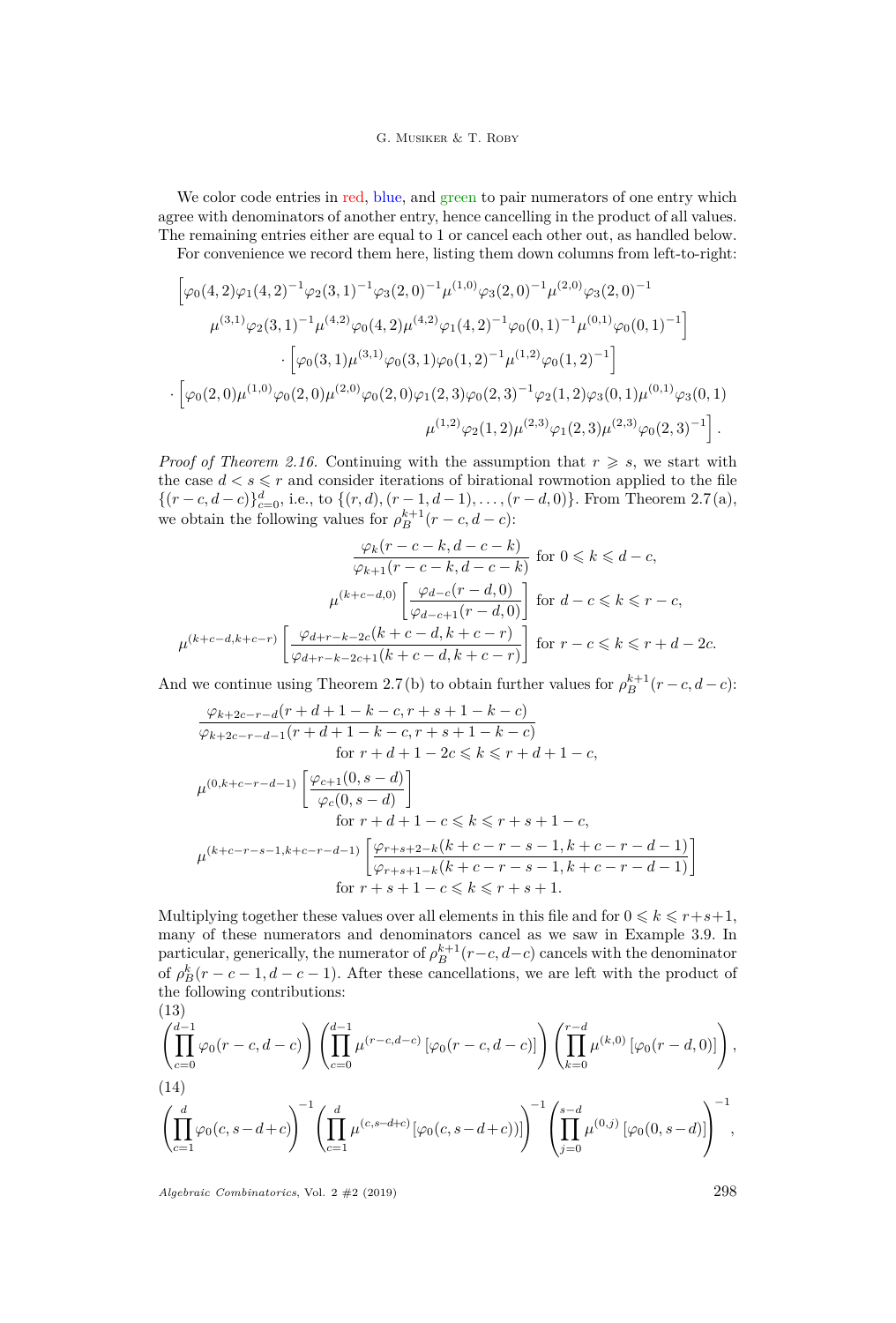<span id="page-25-1"></span>(15) 
$$
\left(\prod_{k=0}^{d} \varphi_{k+1}(r-k,d-k)\right)^{-1} \left(\prod_{k=d+1}^{r} \mu^{(k-d,0)}\left[\varphi_{d+1}(r-d,0)\right]\right)^{-1}
$$

<span id="page-25-2"></span>(16) 
$$
\left(\prod_{k=r+1}^{r+d} \mu^{(k-d,k-r)} \left[\varphi_{r+d+1-k}(k-d,k-r)\right]\right)^{-1},
$$

 $(17)$ 

<span id="page-25-3"></span>
$$
\left(\prod_{k=r+1-d}^{r+1} \varphi_{k+d-r}(r+1-k,r+s+1-k-d)\right)\left(\prod_{k=r+2}^{r+s+1-d} \mu^{(0,k-r-1)}\left[\varphi_{d+1}(0,s-d)\right]\right)
$$

<span id="page-25-0"></span>(18) 
$$
\times \left( \prod_{k=r+s+2-d}^{r+s+1} \mu^{(k+d-r-s-1,k-r-1)} \left[ \varphi_{r+s+2-k}(k+d-r-s-1,k-r-1) \right] \right).
$$

Example 3.10. Rearranging the leftover terms at the end of Example [3.9](#page-23-0) to match Equations  $(13)$ – $(18)$  results in:

[\(13\)](#page-24-0)  $\varphi_0(4,2)\varphi_0(3,1)\cdot\mu^{(4,2)}\varphi_0(4,2)\mu^{(3,1)}\varphi_0(3,1)\cdot\varphi_0(2,0)\mu^{(1,0)}\varphi_0(2,0)\mu^{(2,0)}\varphi_0(2,0)$ [\(14\)](#page-24-1)

$$
\varphi_0(1,2)^{-1} \varphi_0(2,3)^{-1} \cdot \mu^{(1,2)} \varphi_0(1,2)^{-1} \mu^{(2,3)} \varphi_0(2,3)^{-1} \cdot \varphi_0(0,1)^{-1} \mu^{(0,1)} \varphi_0(0,1)^{-1}
$$
  
(15)–(16) 
$$
\varphi_1(4,2)^{-1} \varphi_2(3,1)^{-1} \varphi_3(2,0)^{-1} \cdot \mu^{(1,0)} \varphi_3(2,0)^{-1} \mu^{(2,0)} \varphi_3(2,0)^{-1}
$$

$$
\cdot \mu^{(3,1)} \varphi_2(3,1)^{-1} \mu^{(4,2)} \varphi_1(4,2)^{-1} (17)-(18) \qquad \varphi_1(2,3) \varphi_2(1,2) \varphi_3(0,1) \cdot \mu^{(0,1)} \varphi_3(0,1) \cdot \mu^{(1,2)} \varphi_2(1,2) \mu^{(2,3)} \varphi_1(2,3).
$$

Here the first line [\(13\)](#page-24-0) comes from the numerators for the  $k = 0$  case, as  $c =$  $0, 1, \ldots, d-1$ , followed by the case where  $k = d + r - 2c$  using the same range for *c*. The third continued product of [\(13\)](#page-24-0) corresponds to the  $c = d$  case while k ranges over  $d - c = 0, 1, \ldots, r - d = r - c$ . This captures all *numerators* of the form  $\mu^{(*,*)} \varphi_0(*,*)$ .

The second line [\(14\)](#page-24-1) starts with two products corresponding to the denominators in the  $k = d + r + 1 - 2c$  and the  $k = r + s + 1$  cases, as  $c = 1, 2, \ldots, d$ . The third continued product of  $(14)$  corresponds to the denominator in the  $c = 0$  case as k ranges from  $r + d + 1 - c = r + d + 1, r + d + 2, \ldots, r + s + 1 = r + s + 1 - c$  (letting  $j = k - r - d - 1$ ). This captures all *denominators* of the form  $\mu^{(*,*)} \varphi_0(*,*)$ .

The third and fourth lines [\(15\)](#page-25-1)–[\(16\)](#page-25-2) come from the  $c = 0$  case as  $k = 0, 1, \ldots, r+d$ , capturing all *denominators* of the form  $\mu^{(*,*)}\varphi_{\ell}(*,*)$ , for  $\ell > 0$ , leftover after the cancellation. The fifth and sixth lines  $(17)$ – $(18)$  come from the  $c = d$  case as  $k =$  $r+1-d, r+2-d, \ldots, r+s+1$ , capturing all *numerators* of the form  $\mu^{(*,*)}\varphi_{\ell}(*,*)$ , for  $\ell > 0$ , leftover after the cancellation.

We will show that the product over these six lines of contributions collapse to the value of 1. We begin with Equations  $(15)$ – $(16)$ : its value is identically equal to 1 because of the families of NILPs that are involved in these products. In particular, the lattice path formula for  $\varphi_{k+1}(r-k, d-k)$  involves the points

$$
\{s_1, s_2, \ldots, s_{k+1}\} = \{(r, d-k), (r-1, d-k+1), \ldots, (r-k, d)\}
$$

and

$$
\{t_1, t_2, \ldots, t_{k+1}\} = \{(r, s-k), (r-1, s-k+1), \ldots, (r-k, s)\}.
$$

Hence  $\varphi_{k+1}(r-k, d-k)$ , as  $k = 0, 1, \ldots, d$ , corresponds to a single  $(k+1)$ -family of NILPs covering all elements of the rank-selected poset  $\circlearrowleft_{(r-k,d-k)}^{k+1}$  with no elements in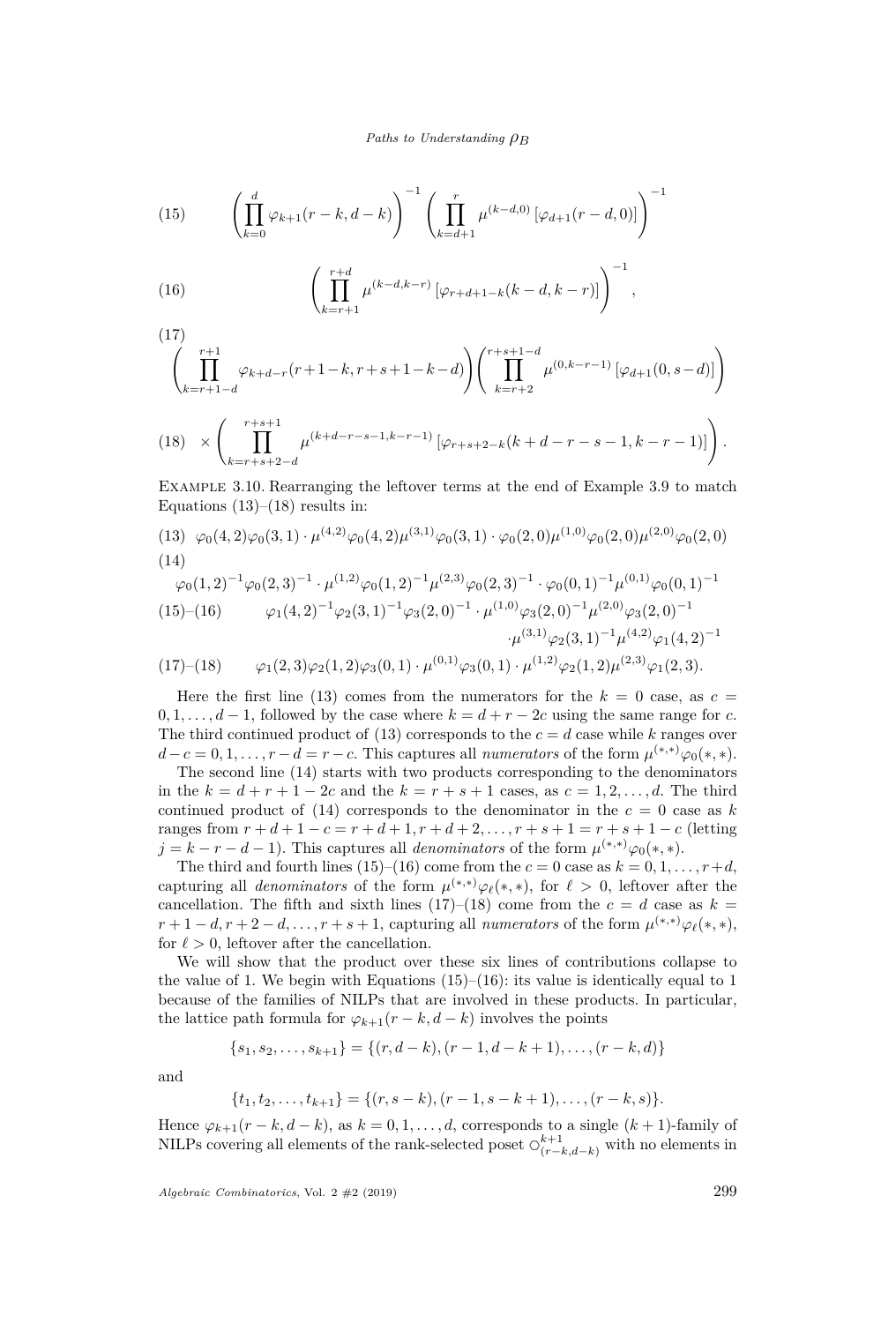the complement. Replacing  $k$  with the value  $d$  or  $(r+d-k)$ , respectively, yields analogous NILPs and we also obtain  $\mu^{(k-d,0)}[\varphi_{d+1}(r-d,0)] = \mu^{(k-d,k-r)}[\varphi_{r+d+1-k}(k-d,0)]$  $d, k - r$ ] = 1 for  $k = d + 1, d + 2, ..., r$  and  $k = r + 1, r + 2, ..., d + r$ , respectively.

Analogously, Equations  $(17)$ – $(18)$  are identically equal to 1 by the same argument, but after applying the antipodal map sending  $(r - k, d - k)$  to  $(k, s - d + k)$  and then replacing *k* with  $(r+1-k)$ .

To finish the proof, it suffices to verify that Equations [\(13\)](#page-24-0) and [\(14\)](#page-24-1) cancel each other out. Key to this is the simple form of  $\varphi_0$  as shown in [\(5\)](#page-7-4).

We first note that  $\prod_{c=0}^{d-1} \varphi_0(r-c, d-c)$  simplifies to the product

$$
\prod_{(i,j)\in\bigvee_{(r-d+1,1)}}A_{i,j}^{\min(i-r+d,j)}.
$$

(See the entries highlighted in blueish tones on the top of the left-hand side of Example [3.11.](#page-27-0))

Similarly, after applying the antipodal map and letting  $\bigwedge_{(i,j)} := \{(a,b) \in$  $P : (a, b) \leq (i, j)$  denote the *principal order ideal* based at  $(i, j)$ , we obtain  $\left( \prod_{c=0}^{d-1} \mu^{(r-c,d-c)} \left[ \varphi_0(r-c, d-c) \right] \right) = \prod_{(i,j) \in \bigwedge_{(d-1,s-1)}} A^{\min(d-i,s-j)}_{i,j}$  (highlighted in greenish tones on the bottom of the left-hand side of Example [3.11.](#page-27-0)).

Lastly,  $\left( \prod_{k=0}^{r-d} \mu^{(k,0)} \left[ \varphi_0(r - d, 0) \right] \right) = \prod_{i=0}^{r} \prod_{j=0}^{s} A_{i,j}^{\min(i+1, r+1-i, d+1)}$  (as highlighted in redish tones on the left-hand side of Example [3.11\)](#page-27-0).

Multiplying these three contributions together, Equation [\(13\)](#page-24-0) equals

$$
\left(\prod_{\substack{(i,j)\in\\(r_{-d+1,1)}}}A^{\min(i-r+d,j)}_{i,j}\right)\left(\prod_{\substack{(i,j)\in\\(\lambda_{(d-1,s-1)}}}A^{\min(d-i,s-j)}_{i,j}\right)\left(\prod_{i=0}^{r}\prod_{j=0}^{s}A^{\min(i+1,r+1-i,d+1)}_{i,j}\right)\\=\prod_{i=0}^{r}\prod_{j=0}^{s}A^{\min(r+1-i+j,s+1+i-j,d+1)}_{i,j}
$$

where these exponents depend only on the file of the associated element, and behave palindromically about the center of the poset.

By a similar analysis, Equation [\(14\)](#page-24-1) equals  $\left(\prod_{i=0}^{r} \prod_{j=0}^{s} A_{i,j}^{\min(r+1-i+j,s+1+i-j,d+1)}\right)^{-1}$ noting that the product is built up by negatively sloping contributions, instead of positively sloping ones, in this case (as highlighted by the color-coding on the right-hand side of Example [3.11\)](#page-27-0).

The argument above finishes the proof of Corollary [2.16](#page-11-0) in the first case where the top element of the file is  $(r, d)$  and  $d < s \leqslant r$ . The second case, again with  $d < s \leqslant r$ but where the top element of the file is instead  $(d, s)$ , follows from the first case by the symmetry that replaces  $(i, j)$  with  $(j, i)$ .

Finally, the third case, again with the top element of the file  $(d, s)$  but where  $s \leq d \leq r$ , follows analogously by using a different pattern for the values obtained by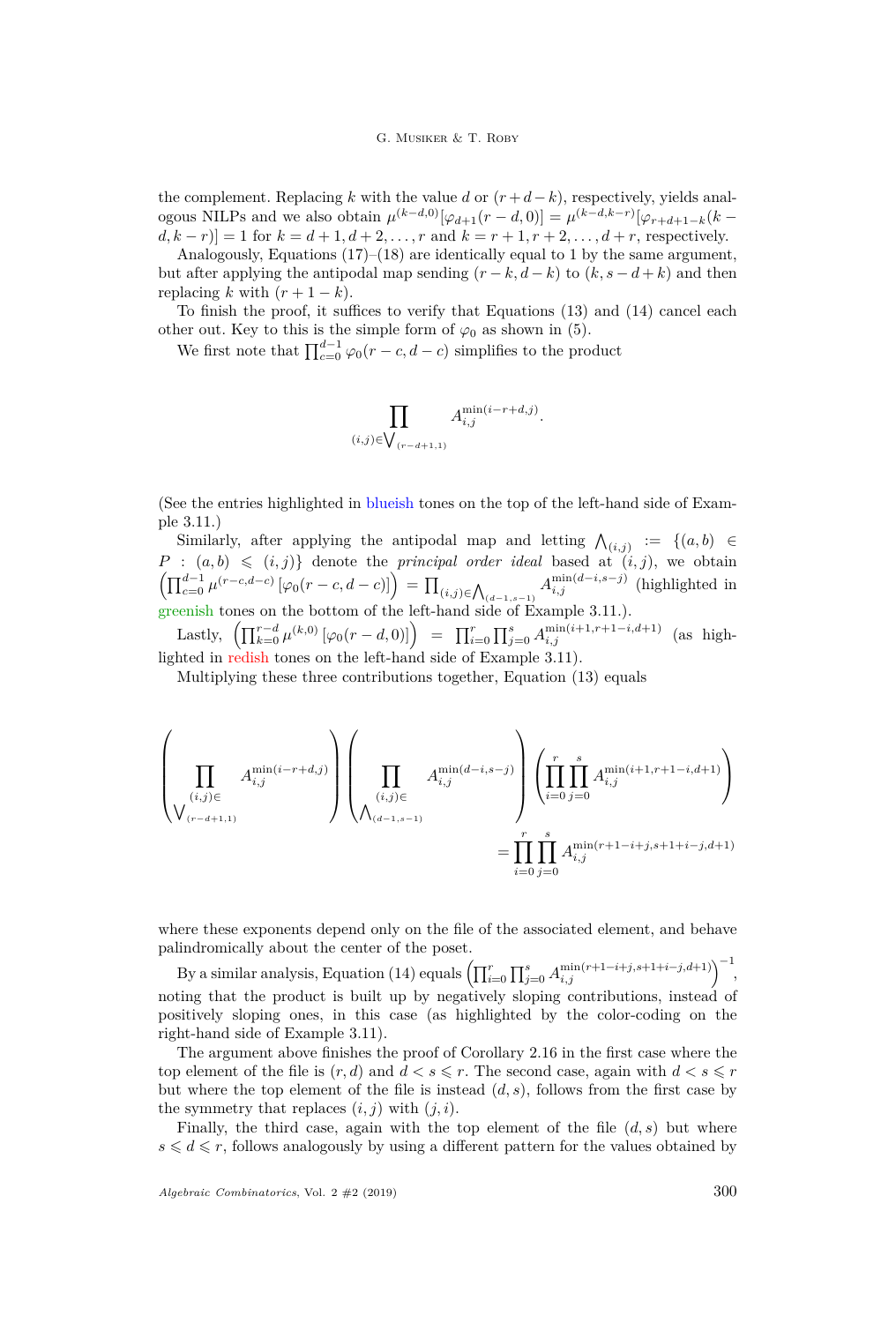iterating birational rowmotion:

$$
\frac{\varphi_k(d-c-k, s-c-k)}{\varphi_{k+1}(d-c-k, s-c-k)} \quad \text{for } 0 \le k \le s-c,
$$
\n
$$
\mu^{(k+c-s,0)} \left[ \frac{\varphi_{s-c}(d-s,0)}{\varphi_{s-c+1}(d-s,0)} \right] \quad \text{for } s-c \le k \le d-c,
$$
\n
$$
\mu^{(k+c-s,k+c-d)} \left[ \frac{\varphi_{s+d-k-2c}(k+c-s, k+c-d)}{\varphi_{s+d-k-2c+1}(k+c-s, k+c-d)} \right] \quad \text{for } d-c \le k \le d+s-2c.
$$
\n
$$
\frac{\varphi_{k-d-s+2c}(r+s+1-c-k, d+s+1-c-k)}{\varphi_{k-d-s+2c-1}(r+s+1-c-k, d+s+1-c-k)} \quad \text{for } d+s+1-2c \le k \le d+s+1-c,
$$
\n
$$
\mu^{(k-s-1+c-d,0)} \left[ \frac{\varphi_{c+1}(r-d,0)}{\varphi_c(r-d,0)} \right] \quad \text{for } d+s+1-c \le k \le r+s+1-c,
$$
\n
$$
\mu^{(k+c-s-1-d,k+c-r-s-1)} \left[ \frac{\varphi_{r+s+2-k}(k+c-s-1-d, k+c-r-s-1)}{\varphi_{r+s+1-k}(k+c-s-1-d, k+c-r-s-1)} \right] \quad \text{for } r+s+1-c \le k \le r+s+1.
$$

This third case includes the possibility of the middle-most file if  $r + s = 2d$  where the antipodal map sends elements from the top half of the file to the bottom half of the same file. Either way, the same analysis utilizing cancellations of numerators and denominators applies.  $\Box$ 

<span id="page-27-0"></span>EXAMPLE 3.11. Let  $(r, s) = (4, 3)$ , and  $d = 2$ , with corresponding file  $F =$  $\{(4,2), (3,1), (2,0)\}.$  The left-hand side of Figure [5](#page-27-1) shows the contributions corresponding to Equation [\(13\)](#page-24-0), while the right-hand side shows the contributions corresponding to the reciprocal of Equation [\(14\)](#page-24-1). For example, in the left picture, the 6-element order filter at  $(3, 1)$  represents  $\varphi_0(3, 1)$ , while the 6-element interval  $[(0,0), (1,2)]$  represents  $\mu^{(3,1)}\varphi_0(3,1)$ . Either way, the full product can also be expressed as a product built up file-by-file as

$$
(A_{40})^1 (A_{41}A_{30})^2 (A_{42}A_{31}A_{20}A_{40}A_{32}A_{21}A_{10}A_{33}A_{22}A_{11}A_{00}A_{23}A_{12}A_{01})^3 (A_{13}A_{02})^2 (A_{03})^1.
$$

<span id="page-27-1"></span>

Figure 5. Illustrating the double-counting argument as in Example [3.11.](#page-27-0)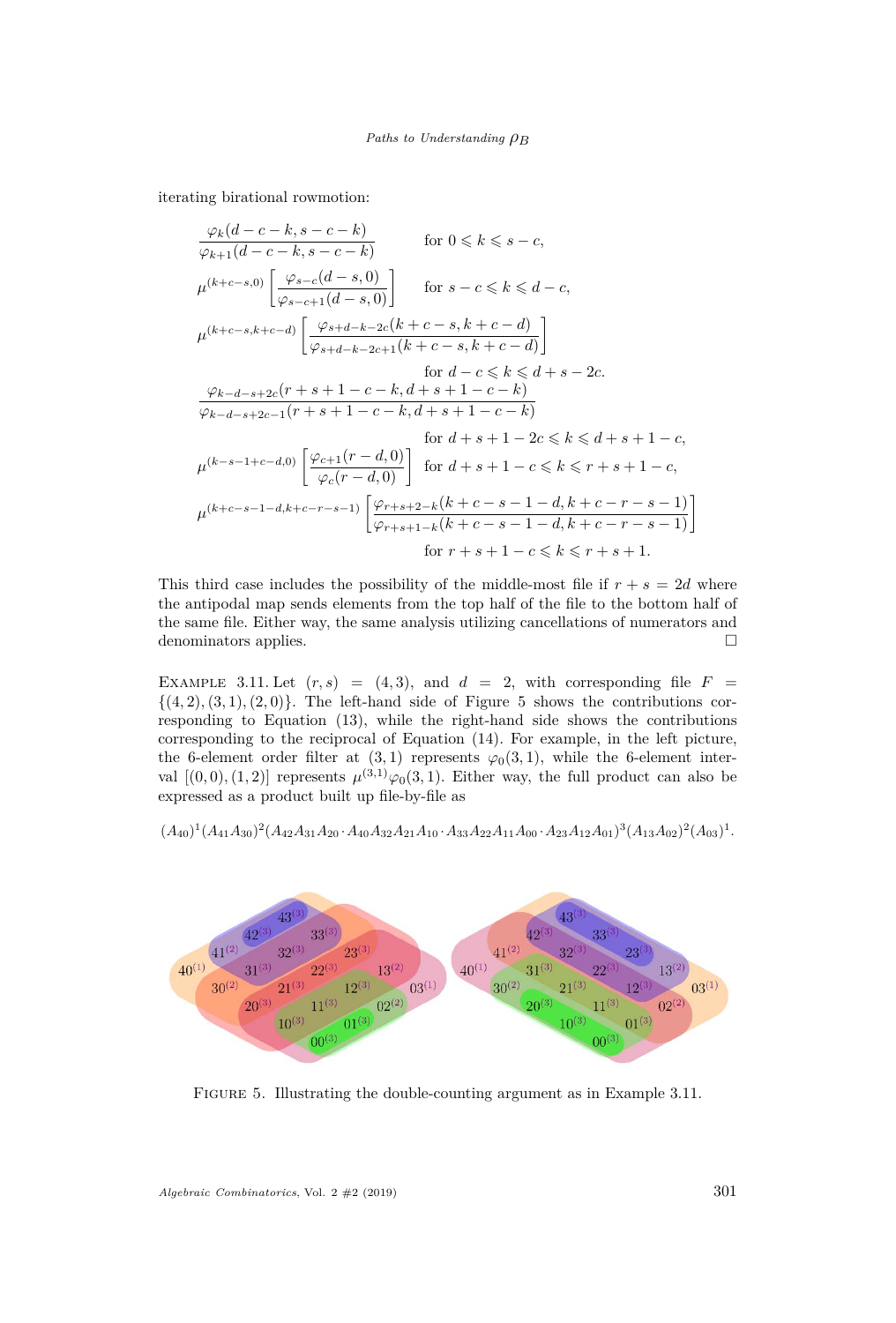# 4. Connections to other works and future directions

We have noticed the following connections to our work and some open problems for further exploration.

We went through a large number of candidate bijections, none of which worked, before finding the colorful combinatorial bijections (in the proofs of Lemmas [3.2](#page-14-0) and [3.4\)](#page-18-0) at the heart of our proof of the main result. Afterwards we found that such "bouncepath" bijections are already in the literature, particularly in the work of Fulmek and Kleber [\[11\]](#page-29-9), which uses precisely this kind of argument (called therein "changing trails") to prove Schur function identities, Dodgson's condensation, and (unsurprisingly) Plücker relations. (This work in turn was preceded by Goulden's earlier work [\[14\]](#page-29-10) using " $(w, z)$ -alternating walks" to bijectively prove quadratic identites for skew-symmetric Schur functions.) In a later paper [\[10\]](#page-29-11), Fulmek gives a number of examples to show the wide applicability of this method. In particular, while a Gessel– Viennot type argument would allow us to turn  $\varphi_k(i,j)$  into a determinantal expression, given the specific form of identity [\(11\)](#page-14-2), we did not see an algebraic way to prove Lemma [3.2](#page-14-0) as a direct application of Dodgson condensation or the Desnanot–Jacobi identity, instead finding the combinatorial bijection above.

In providing a bijective proof that birational RSK satisfies the octahedron recurrence, Farber, Hopkins, and Trungsiriwat, define a similar-looking bijection in their context of "interlacing networks". They discuss the relationship between the "changing trails" of [\[11\]](#page-29-9) and their "*τ* -involution" [\[7,](#page-29-12) p. 366], pointing out that there are significant differences as well. It would be interesting to gain a clearer understanding of the relationship between birational rowmotion and birational RSK.

Galashin and Pylyavskyy have introduced a broad generalization of birational rowmotion, called "*R*-systems", which are discrete dynamical systems on labelings of a of strongly connected directed graph. Given a finite poset *P*, construct a digraph Γ by (a) turning each covering relation of  $x \leq y$  of  $\widehat{P}$  into a directed edge  $y \to x$  in  $\Gamma$ , (b) identifying the elements  $\hat{0}$  and  $\hat{1}$  as a single vertex *s*. (See Remark 2.7 of [\[12\]](#page-29-13) although their convention is the opposite of ours.) Since the values of an *R*-system are defined projectively, we fix the value at the vertex *s* to be 1 to recover our Definition [2.1](#page-3-1) applied to the dual of *P*. It is an interesting question to understand how their formula in terms of arborescences [\[12,](#page-29-13) §2] in the special case of a rectangular poset compares to the  $k = 1$  case of our formula in Theorem [2.7.](#page-7-0)

Information about the relationship between birational rowmotion and the *Y* systems of Zamolodchikov periodicity can be found in [\[24,](#page-30-12) §4.4], the introduction of [\[12\]](#page-29-13), and in [\[34\]](#page-30-14). Unpublished work of Glick and Grinberg shows that birational rowmotion formulae are ratios of *T*-variables, while *Y* -variables are ratios of the birational rowmotion formulae. See [\[27\]](#page-30-15), [\[18\]](#page-29-14), or [\[4\]](#page-29-15) for combinatorial formulas for the *T*-variables for the  $A_m \times A_n$  case, also known as solutions to the octahedron recurrence.

Goncharov and Shen discuss a detropicalization of the Schützenberger involution of Gelfand–Tsetlin patterns [\[13,](#page-29-16) §9.3]. They express this map *Ra,b,c* as a ratio of determinants that transforms by the same recurrence as birational rowmotion on a rectangle. (See Equations (266) and (269).) Another question for future research is the relationship between our formula for iterated birational rowmotion and the role of *Ra,b,c* in [\[13\]](#page-29-16). Related work also appears in work of Frieden [\[9,](#page-29-17) §4], which has analogous formulas for detropicalized promotion. These also can be related to Gelfand–Tsetlin patterns, written as a ratio of determinants, and interpreted in terms of planar networks.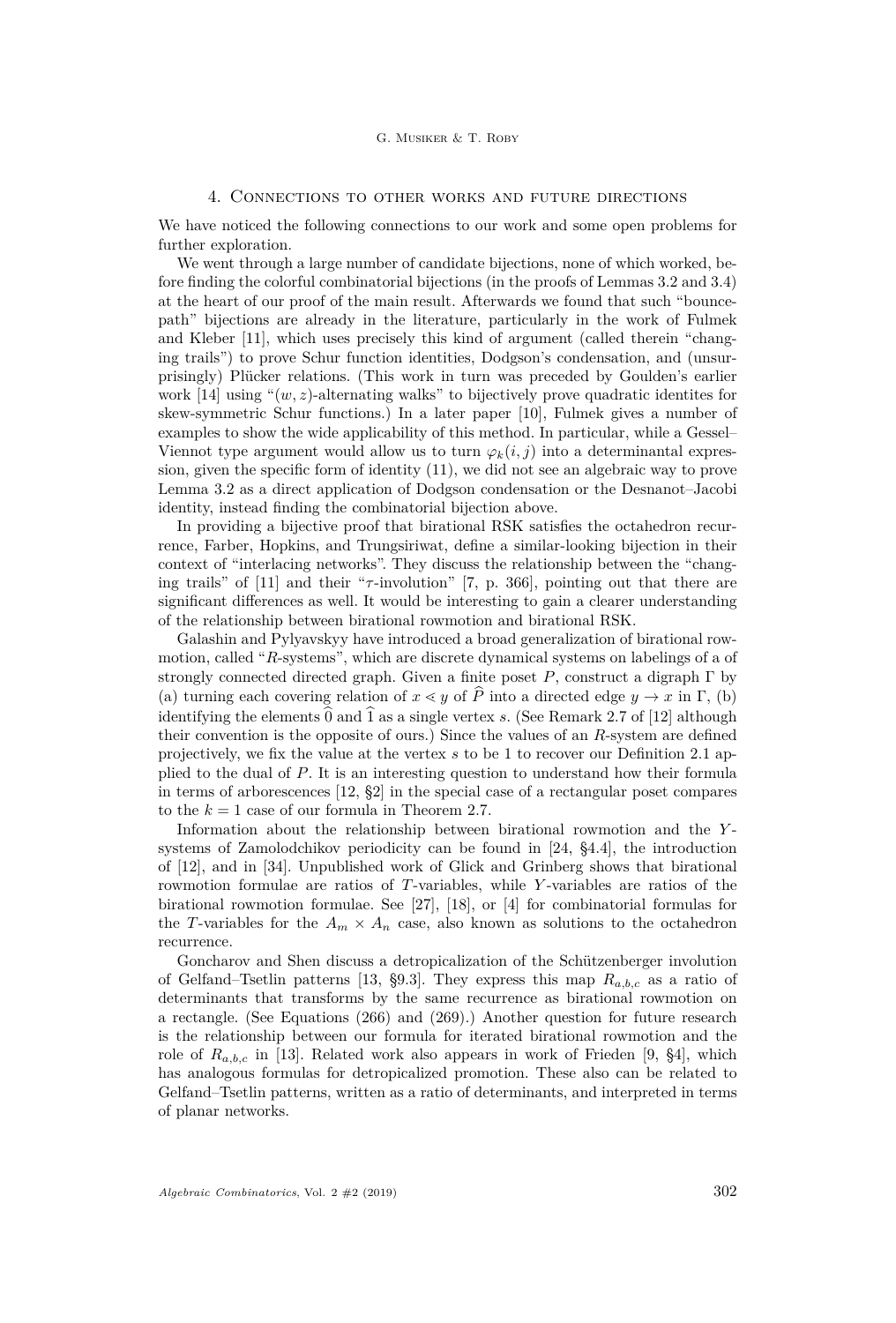A natural open question is to find similar formulae in terms of NILPs for other situations where rowmotion or birational rowmotion has nice periodicity. These include several triangular shapes obtained by cutting  $[0, r] \times [0, x]$  in half vertically or horizontally, or both [\[16,](#page-29-8) §9–11], as well as other types of root and minuscule posets [\[16,](#page-29-8) §13]. Perhaps these would also allow one to prove birational homomesies for these posets, analogous to Corollary [2.13](#page-10-2) and Theorem [2.16.](#page-11-0)

*Acknowledgements.* The initial impetus for this paper came when the authors were both at a workshop on "Dynamical Algebraic Combinatorics" hosted by the American Institute of Mathematics (AIM) in March 2015. We are grateful for AIM's hospitality that week, as well as for helpful conversations with Max Glick, Darij Grinberg, Christian Krattenthaler, James Propp, Pasha Pylyavskyy, and Richard Stanley. We especially thank Grinberg for his careful reading of our first draft. Computations of birational rowmotion in SageMath [\[32\]](#page-30-16) were of enormous assistance in helping us discover the main formula. The second author thanks the Erwin Schrödinger Institute (Vienna) for its hospitality during a workshop on *Enumerative and Algorithmic Combinatorics*, at which these results were presented.

#### **REFERENCES**

- <span id="page-29-0"></span>[1] Drew Armstrong, Christian Stump, and Hugh Thomas, *A uniform bijection between nonnesting and noncrossing partitions*, Trans. Am. Math. Soc. **365** (2013), no. 8, 4121–4151.
- <span id="page-29-1"></span>[2] Andries Brouwer and Lex Schrijver, *On the period of an operator, defined on antichains*, Stichting Mathematisch Centrum. Zuivere Wiskunde **ZW 24/74** (1974), 1–13.
- <span id="page-29-3"></span>[3] Peter Cameron and Dmitrii Fon-Der-Flaass, *Orbits of antichains revisited*, Eur. J. Comb. **16** (1995), no. 6, 545–554.
- <span id="page-29-15"></span>[4] Philippe Di Francesco and Rinat Kedem, *T-systems with boundaries from network solutions*, Electron. J. Comb. **20** (2013), no. 1, Paper 3, 62.
- <span id="page-29-4"></span>[5] David Einstein and James Propp, *Combinatorial, piecewise-linear, and birational homomesy for products of two chains*, <https://arxiv.org/abs/1310.5294v1>, 2013.
- <span id="page-29-5"></span>[6] , *Piecewise-linear and birational toggling*, in 26th International Conference on Formal Power Series and Algebraic Combinatorics (FPSAC 2014), Discrete Mathematics and Theoretical Computer Science, Discrete Mathematics & Theoretical Computer Science (DMTCS), 2014, pp. 513–524.
- <span id="page-29-12"></span>[7] Miriam Farber, Sam Hopkins, and Wuttisak Trongsiriwat, *Interlacing networks: birational RSK, the octahedron recurrence, and Schur function identities*, J. Comb. Theory, Ser. A **133** (2015), 339–371.
- <span id="page-29-2"></span>[8] Dmitrii Fon-Der-Flaass, *Orbits of antichains in ranked posets*, Eur. J. Comb. **14** (1993), no. 1, 17–22.
- <span id="page-29-17"></span>[9] Gabriel Frieden, *The geometric R-matrix for affine crystals of type A*, [https://arxiv.org/abs/](https://arxiv.org/abs/1710.07243) [1710.07243](https://arxiv.org/abs/1710.07243), 2017.
- <span id="page-29-11"></span>[10] Markus Fulmek, *Bijective proofs for Schur function identities*, [https://arxiv.org/abs/0909.](https://arxiv.org/abs/0909.5334) [5334](https://arxiv.org/abs/0909.5334), 2009.
- <span id="page-29-9"></span>[11] Markus Fulmek and Michael Kleber, *Bijective proofs for Schur function identities which imply Dodgson's condensation formula and Plücker relations*, Electron. J. Comb. **8** (2001), no. 1, 16 (22 pages).
- <span id="page-29-13"></span>[12] Pavel Galashin and Pavel Pylyavskyy, *R-systems*, <https://arxiv.org/abs/1709.00578>, 2017.
- <span id="page-29-16"></span>[13] Alexander Goncharov and Linhui Shen, *Donaldson-Thomas transformations of moduli spaces of G-local systems*, Adv. Math. **327** (2018), 225–348.
- <span id="page-29-10"></span>[14] Ian P. Goulden, *Quadratic forms of skew Schur functions*, Eur. J. Comb. **9** (1988), no. 2, 161– 168.
- <span id="page-29-6"></span>[15] Darij Grinberg and Tom Roby, *Iterative properties of birational rowmotion*, [https://arxiv.](https://arxiv.org/abs/1402.6178) [org/abs/1402.6178](https://arxiv.org/abs/1402.6178), 2014.
- <span id="page-29-8"></span>[16] , *Iterative properties of birational rowmotion II: rectangles and triangles*, Electron. J. Comb. **22** (2015), no. 3, 3.40 (49 pages).
- <span id="page-29-7"></span>[17] , *Iterative properties of birational rowmotion I: generalities and skeletal posets*, Electron. J. Comb. **23** (2016), no. 1, 1.33 (40 pages).
- <span id="page-29-14"></span>[18] André Henriques, *A periodicity theorem for the octahedron recurrence*, J. Algebr. Comb. **26** (2007), no. 1, 1–26.